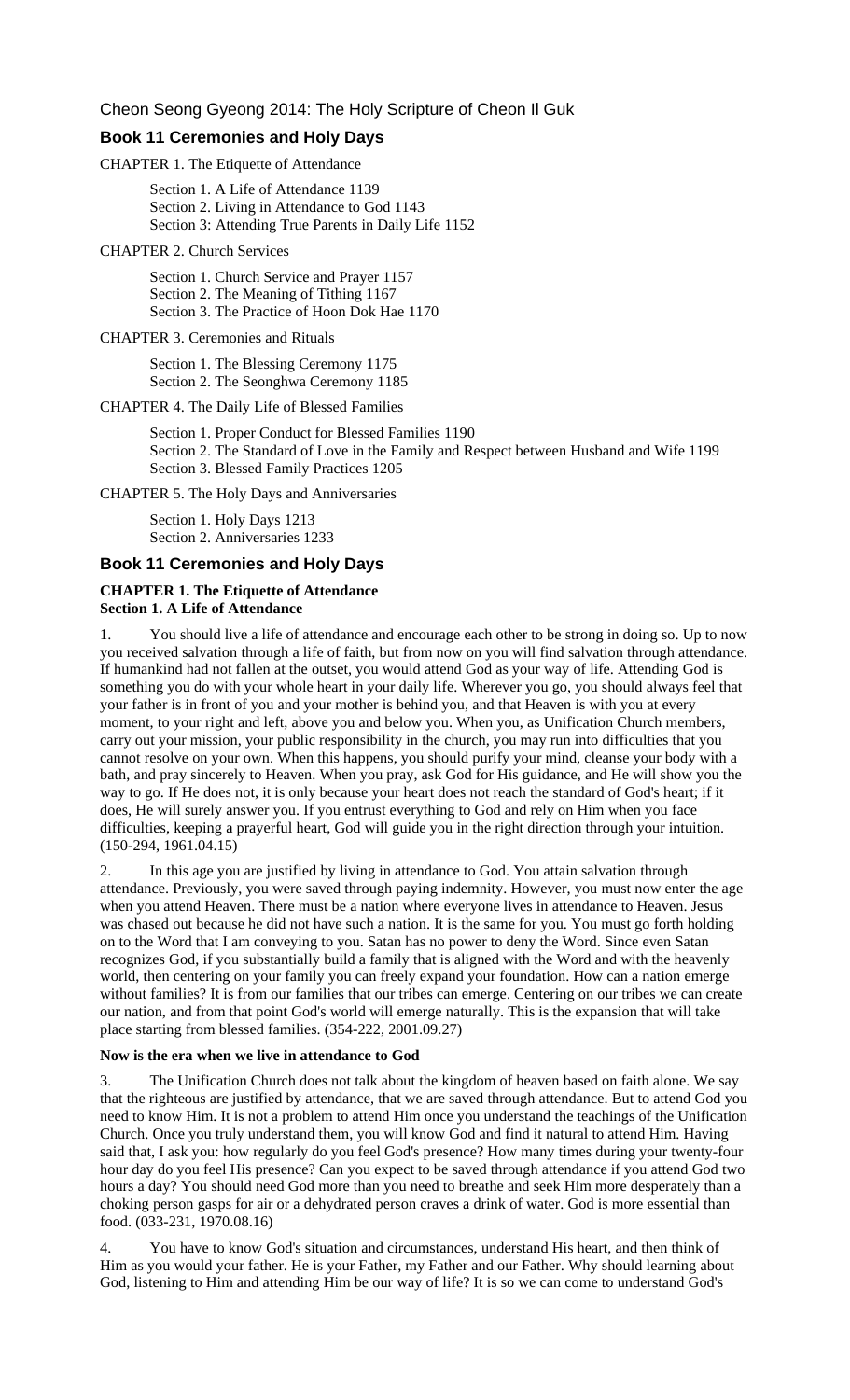circumstances and heart as they were expressed in the pages of the Bible. It is to understand that God is our own Father, who has been wounded, trampled upon, rejected and torn to pieces. (8-253, 1960.01.17)

5. The standard for true relationships is the parent-child bond of heart between God and human beings. No one in authority can undermine this bond of heart, for it is eternal, unchanging and unique. It is a bond with absolute authority. When you come forth with this authority, all beings bow their heads before you. When you move with the authority of this bond of heart, the entire universe follows you. This is an ironclad rule of the universe. (007-105, 1959.07.26)

6. If you do not have the courage to embrace people of all different colors and live with them as family, you will not be able to attend God in the future ideal world, the kingdom of heaven. That is why in the Unification Church there is interracial marriage among members of different skin colors. I encourage Koreans, Japanese and Americans to intermarry. If I did not do that, I would not be able to take the lead responsibility in helping all humankind enter the world of the heart. If I did not do so, people would ask why, among the people of different colors, I only loved people of one color and did not make the condition to love people of another color, so I encourage Koreans to marry people of all colors. (177- 068, 1988.05.15)

7. A life of attendance is not easy. It is not easy for you, and it is not easy for me either. If I have to deal with an issue concerning attendance, I cannot sleep. I know that unless I attend God, He will be restricted; that without me He cannot be liberated. It should be the same for you in attending me. You should make me feel that I am powerless without you, because only when you expand the scope of your activities can I broaden the stage of my activities. Therefore, you should understand that you determine the circumstances that surround me, and you should have a heart to create an expansive environment for me in all spheres of life. Again, a life of attendance is not easy. You must attend God with more heart than the heart of parents who love their children. Your parents took care of you for twenty years or more, but God has been raising His children for tens of millions of years. Tens of millions of years have passed since humankind emerged. For tens of millions of years God invested Himself and devoted Himself to meet the Son whom He has yearned for. Just because you have devoted yourself, do not think that you have offered all that you have. Even after devoting yourself you should think it is still not enough. (301- 186, 1999.04.26)

God is near you. His concern for each of you exceeds that of anyone else. Everyone thinks that their own parents love them the most, but God's love is greater and deeper than that love; it is deeper and greater than any human love in this world. Hence, you should become people who can feel God's loving embrace and call Him Father. You should become true sons and daughters who can experience God's internal heart, in the position where you can say, "Now I know my Father's sorrow." If you can become such sons and daughters, you will become the owners of the kingdom of heaven in which you attend God. No one will be able to take that kingdom away from you. (002-235, 1957.06.02)

### **Our mindset during a life of attendance**

9. God is not a fantasy. He is not just an idea or an abstract concept. He leads and guides our daily lives. He is always with us as the master of our daily circumstances. He does not exist just so that we can attend Him, but to live together with us, sharing love. All my life I have been fighting battles in circumstances where God could not be properly attended. No matter how hard the world opposes a person like me, and no matter how hard Satan strikes me or tries to undermine me, they cannot prevail as long as Heaven approves of me. Since I have this foundation, whoever attacks me ends up toppling over. (168-112, 1987.09.13)

10. In order to attend God, we need to begin by placing Him in the midst of our heart and mind and then become completely one with Him in our body. Without doing so, there is no way for us to liquidate the devil's world. That is why we view this time as the age of attendance, the age when we are justified by attendance. We are saved through attendance. God is not a distant God way up in the sky. We should attend God as our subject partner in our daily life. How do we attend Him? By using the law of indemnity, we must unravel all the sorrowful and painful circumstances that God has endured throughout the ages of history. (144-274, 1986.04.25)

11. Why do we seek justification through deeds, justification through faith, and justification through attendance? Without justification, good and evil cannot be distinguished. The evil world cannot be separated from the world of goodness. God is the standard of righteousness and goodness. The way God believes, the way God works, the way He attends -- God must always be at the center. Satan cannot accuse righteous people who resemble God. (161-219, 1987.02.15)

12. God believes, works and lives in attendance; if we live with the same standard, then we will create an environment where Satan cannot intervene in our life. Although we may be within Satan's realm, if we establish the standard of righteousness that makes an environment where we can be with God, then Satan will withdraw. That does not mean that attendance in the Completed Testament Age is the only thing that will remain after the Old Testament Age based on deeds and the New Testament Age based on faith have passed. We need all three: the works of the Old Testament Age, the faith of the New Testament Age, and the attendance of the Completed Testament Age. Even in the Completed Testament Age we need to have faith and do good works. They are inseparable, by the same logic that tells us that growth occurs based on the formation stage, and completion happens based on the growth stage. This is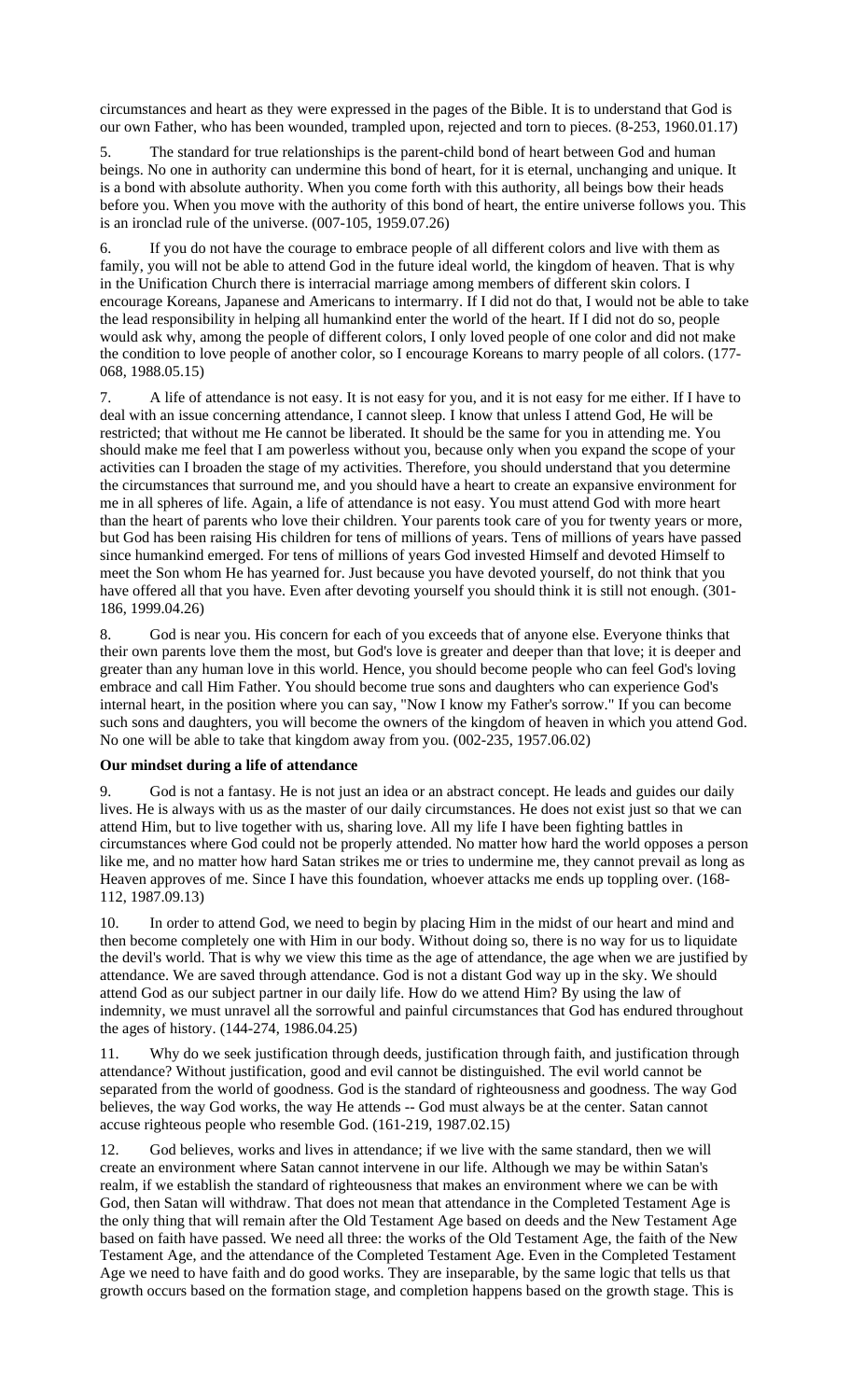particularly so at this time because justification by attendance means developing our lives in order to usher in the era of the kingdom of heaven. (161-219, 1987.02.15)

13. In the Old Testament Age, sacrificial offerings were made to lay the path for the Son to come. In the New Testament Age, the Son was sent and sacrificed to lay the path for the Parents to come. The blood of Christians was shed for the Second Advent of the Lord, paving the way for the True Parents to come. The age of the Unification Church is the age of the True Parents. It must pave the path for God to descend to the earth and dwell upon it. Because God has come to the earth, we can obtain salvation through attending God. This is how history is developing. We sacrifice things of a lower level in order to recover the Son. The Son has to live, even if it means sacrificing the creation. All things of creation are in lamentation because they cannot experience the glory of God's love and the realm of His children's love. (177-158, 1988.05.17)

14. What kind of devotion should true sons and daughters offer? It should not stem from a life of mundane reality. Instead, you should offer devotion of hope, glory, loyalty and attendance. If this is the kind of legacy you leave behind when you pass over to the next world, the kingdom of heaven will belong to you and Heavenly Father will be your Father. Until now, you have offered devotion while going the course of indemnity. However, from now on you should offer devotion to join the realm of attendance, so that you can offer attendance to Heaven. Those who are able to do this will join the first resurrection. In order to join the realm of attendance, you must have the heart to comfort God. God is a grieving God, and you can comfort Him by making painful conditions of devotion through which you can participate in God's sorrowful circumstances. The providence of restoration introduces us to these circumstances, by revealing the indemnity conditions that people have made before God. (17-245, 1967.01.29)

15. From now on, you must lead a life of righteousness through attendance. By leading a life of attendance we can become a family of filial children, patriots, saints and divine sons and daughters. In the Era before the Coming of Heaven we fought with Satan. That time has now passed, giving way to the Era after the Coming of Heaven, the era of the kingship of peace. This is inevitable. It is necessary for each one of us to follow this path. It is not someone else's path, but yours. If you do not follow this path, you will have trouble in the next world. (492-237, 2005.04.16)

# **Section 2. Living in Attendance to God**

1. As you receive more of God's love, you become larger, gradually leading more people and organizations. If you have laid a foundation to receive love from the people of a whole nation, you can make that nation one that can move the world. Because of this principle, you must lead a life of attendance. You need to lead a life of attendance in order to receive God's love. You must serve and attend God first. What must you do if you wish to receive God's love? God comes to us with perfect love, so we too must invest something that is perfect. The Korean maxim "Sincerity moves Heaven" expresses this heavenly law. To offer devotion means to do your utmost internally and externally. You must offer everything, combining your words, your attitude, your mind and thoughts, all your actions, everything in the internal and external realities of your life. In Korean this offering of devotion is called Jeong Seong. (78-031, 1975.05.01)

2. When you get out of bed in the morning, you should offer your first words to Heaven, and you should offer your first step out of the house to Heaven as well, by stepping first with your right foot. By cultivating habits like these, your life becomes a life of attendance. In your attitude every day, you have to adopt a principled standard. (17-296, 1967.02.15)

### **Attitude and law in a life of attendance**

3. Where are you now? You should be aligned with me day and night, wherever you are and wherever you go. I live with God, totally investing my life for Him, totally aligned with Him, moving in the same direction as He moves, in step with Him. Now, the three -- God, True Parents and you -- must become one. We need to act in concert. It is a matter of life and death, so all three of us must come together and unite at one point. That point is the beginning of the realm of resurrection. It is the connecting point where the Father and I become one, and where you and I become one. It is where we three unite with one mind and one heart. Therefore, you must lead your life in accord with the Will. In order to do so, you have to understand what the Will is. Since you do not, I am asking you to pray. If you pray, I will surely appear to you and teach you. (031-321, 1970.06.07)

4. We cannot claim even a single square inch of land as our own property. God gave everything we have. Since God gave it, it must be returned to Him. No matter how small, everything came from God, and therefore we must return everything to God as things He values. The fruits of history will appear when we do. Since we received them as God's gifts, we should give them back the same way. You should become a person who can do this. Until the world belongs to such people, this earth cannot become the kingdom of God. Why do you think I meet people and listen to them twenty-four hours a day? It is for God. Therefore, you too must meet people and listen to them, on God's behalf. You must feel their difficulties for His sake. Even while we live on earth, we have to connect to life in the heavenly world. (35-284, 1970.10.25)

5. When you went pioneering alone in the remote countryside, you wished fervently that Unification Church members would visit you. You were anxious whether someone among the church members might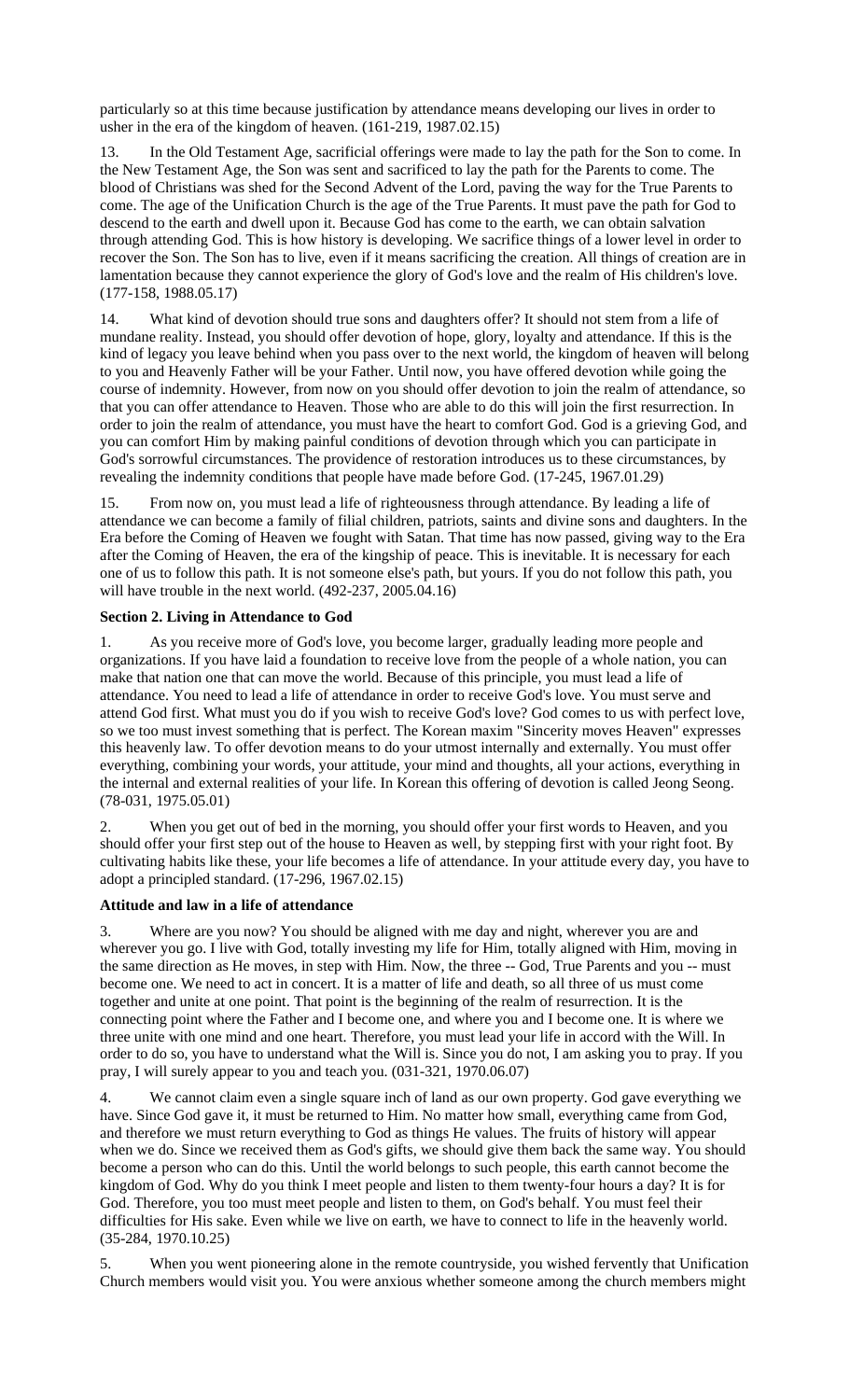have fallen sick. Your heart yearned to see the members closest to you, wishing to see a church pastor or me. You should yearn for God in this same way. If you do not yearn for God every day, you cannot attend Him. Whomever you yearn for, that yearning should always pierce you to the bone. When it gets late, if you say, "It's already midnight, let's go to bed," this will cause God to worry. There is no day or night in the kingdom of heaven. The lateness of the hour is not an issue for those who live in the world of heart. (17-293, 1967.02.15)

6. "When you are hungry you say, "I'm hungry! I want something to eat!" But for whom do you want to eat? Do you want to eat for God, or for yourself? You must eat for God. By doing this, you make your body a perfect holy temple of God. You should think, "God inside me is hungry and is telling me to eat." When you eat with this mindset, your meal becomes sacred. It is the same when you breathe, when you go to the restroom, or when you do anything else. When you listen, you are not listening alone. Likewise when you see or touch something, do not think that you are doing it alone. When you relate to people, even when you relate to Satan's world, you need to think that it is God who is relating to them through you. When you talk, you should think that God is speaking through you. When you are totally one with God, you can live. Even though your living, thinking and loving are centered on yourself, it will still be lawful. Even though you live, think and love centered on yourself, your living, thinking and loving will be centered on God. That is the principle. (92-166, 1977.04.03)"

7. As a person who is attending God, how much does your happiness bring joy to God? When you are hungry you are grateful to eat, and when you attend God, you should have even greater gratitude. You should always attend God -- when you eat, when you wear something nice, even when you are sad or face difficulties. By living this way, you will leave behind good stories that God will keep in His heart. (17- 291, 1967.02.15)

8. God wants to caress the things of creation through the hands of the person whose heart is one with His. God wants to embrace all His children through the Son and Daughter whose hearts are one with His. God eagerly waits for His sovereignty to be established by the bride who is one in heart with Him. God is eager to see the day when this world will be governed by sons and daughters who are one in heart with Him. Have you ever thought about all this? The more you think about it, the more awe-inspiring it becomes. When you think about how God's desire is not only connected to you but also to the world and even the cosmos, you cannot deny that you belong to God the Father. Therefore, you should think that your mind belongs to the Father, your heart belongs to the Father, your consciousness, your intuition and all your senses belong to the Father. You should establish the viewpoint that everything you feel and perceive belongs to the Father. You should do everything in your power to realize God's desire. Our path may lead to death, but no matter how fearful it is, we must overcome with a strong heart and conviction. We will have the power to laugh at death and go beyond it.  $(008-295, 1960.02.14)$ 

9. There are laws for attending God. When you violate them, God is very displeased. Parents can be affected by one word from the child they love. With just one word a child can drive a nail into his or her parents' heart, or remove a nail from their heart. Likewise, because God loves humankind that much, if His children offend Him with even the slightest mistake, He can become hurt or angry. That is why I constantly strive to make God happy. (17-287, 1967.02.15)

10. When we look at six thousand years of history from a vertical perspective, we see that in the Old Testament Age, God gathered His people, and in the New Testament Age, God gathered His children. In this way, history has been flowing in reverse. In the world today there are people trying to build the kingdom of heaven centering on the concept of the people of God. There are also people who are trying to build the kingdom of heaven based upon the idea of heavenly children, the idea of heavenly siblings, and the idea of heavenly couples. You should know how to observe the laws of the kingdom of heaven in your daily life. To build the kingdom of heaven, you must observe the laws of the kingdom of heaven as required by Heaven. Based on the laws of the kingdom of heaven, you must also live the lifestyle of the kingdom of heaven. And based on the lifestyle of the kingdom of heaven, you become one through the love of the kingdom of heaven. The Word is the standard for the laws of the kingdom of heaven. Therefore you need to live based on the Word. This is the path you should walk. (001-337, 1956.12.30)

11. You may be able to experience God's grace through prayer or the work of the Holy Spirit because of the cooperation of spirits in the spirit world. Originally, human beings were created to mature spiritually as life spirits and then divine spirits. We are meant to have the Spirit within us. If we cultivate our spirituality centering on the power of the Spirit of God within us, we will gain the ability as divine spirits to perceive things spiritually, even when we are not helped or guided by spirits from the spirit world. Once you reach that spiritual level, whenever God feels sorrow, you too will experience indescribable sorrow welling up within. For instance, if you feel indescribable sadness when bidding good-bye to somebody, it means that person is entering a path of sacrificial offering or another path for which God feels great compassion. It will be one or the other. If you can actually feel that, and stand in the position where you have this kind of intuition and communication in your sphere of life, it means you are a person who experiences the Spirit. (040-297, 1971.02.07)

12. When the True Parents live together with human beings on earth bound together by relationships based on the heavenly principles of natural law, on that day the work of God to establish morals and ethics based on the original human nature will spread throughout heaven and earth. Why are so many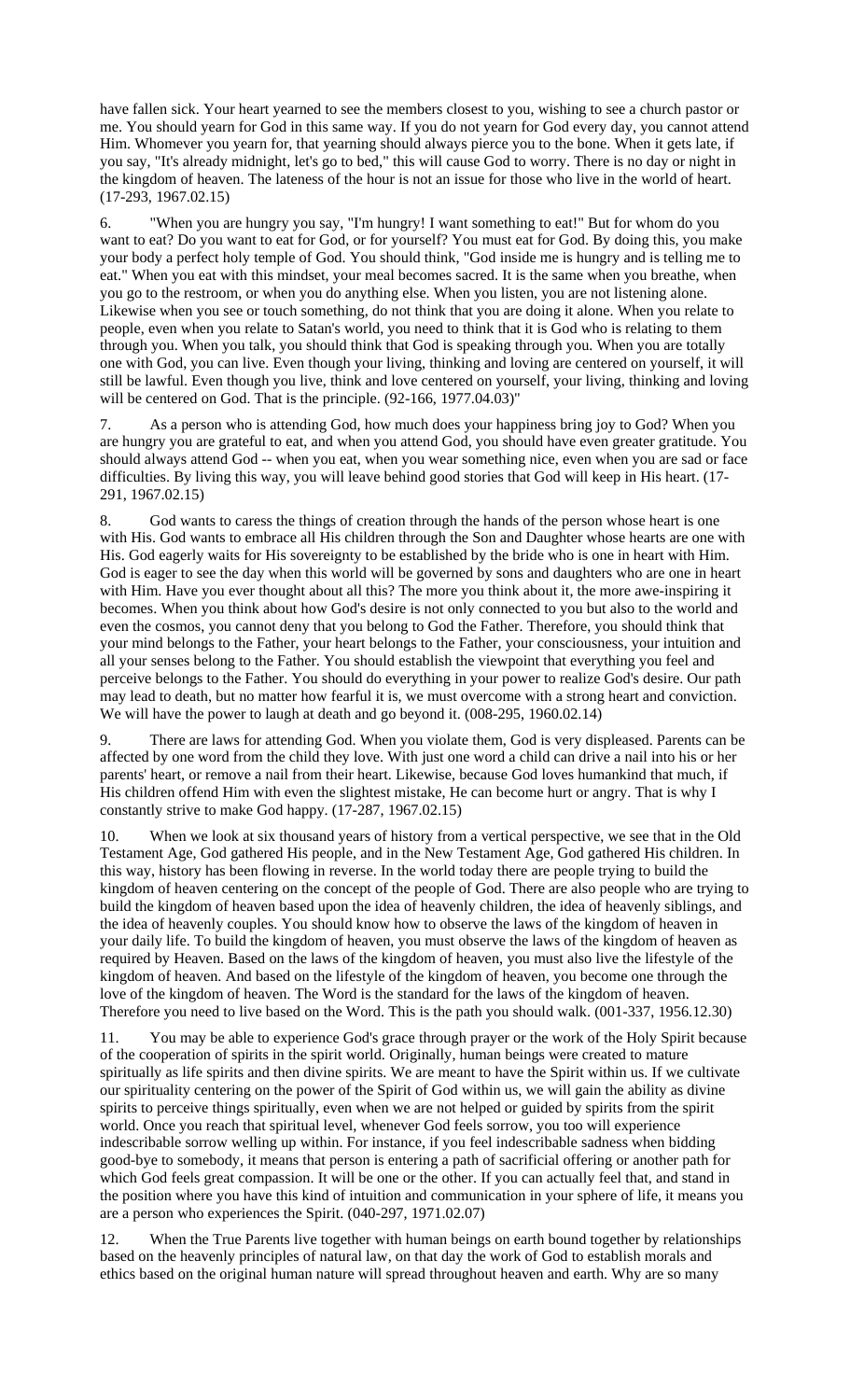unhappy young men and women fleeing from their families? It is because love based on Heaven's law was lost. Hence, to save all families, the Parents of Heaven and Earth must emerge who can enable God to dwell within their own family. Jesus cannot become the Savior if he lives alone when he returns to earth. How can he save fallen humankind? He can do it only from the position of a parent. God is the Father of true love. Therefore, Jesus must come to the earth as the Father, and with the qualifications of a parent, He must personally save humankind. He comes with the heart of a parent, to save his children, whom he can hear groaning in the world of death and calling out to be saved.  $(21-156, 1968.11.17)$ 

13. As object partners of the subject partner, we must not complain. To complain is rash and selfdestructive. Therefore there is no place for complaint in our life of faith. In our life of faith there must be only gratitude. God is our eternal subject partner. Therefore, as long as we are destined to live our life along with Him, we should not deviate from His law and His way of life. (58-310, 1972.06.25)

14. Heavenly principles of natural law are established when we human beings observe the proper order. Among subject partner -- object partner relationships, God stands in the position of the absolute subject partner. Anyone who ignores that subject partner cannot become His object partner. If you want to become an absolute object partner before the absolute subject partner, you must become absolutely one with Him. If you do so, everything you see, hear and feel, even the love you feel toward your family members after returning home from work, must be for God, because you stand as an object partner before Him as the subject partner. This is what it means to become one. If you do this, your family will never perish. (58-311, 1972.06.25)

15. What is it that will last until the end? It is the way of life that God and human beings share, a viewpoint that they share regarding how to live. That viewpoint on life itself should also be the same; there should be a view of life and a worldview shared by God and humankind. Our relationship with God should not be based on only a vague understanding. This forges an eternal bond, an inseparable relationship. It never should have happened, but God and human beings separated and now must reach a level of relationship higher than what it was before the Fall. This requires that we advance our quality of life to where we are one with God every day, all the way to the world level. (65-127, 1972.11.05)

16. Now the quantity of indemnity you have paid will be transformed into love and be connected to your very essence. The time has come when you must observe the laws of a life of attendance. As a woman, if you have received the Blessing, your husband is necessary for love. Saying your husband is necessary centers on the mind that loves your husband. Your love is the measure. How much do you need to love him? If you say that you need to do so absolutely, then you need to stand in the position of an absolute object partner centered on absolute love. This is the exact position in which God is situated. Everything about God is absolute. The beginning and the end, and even the process, are absolute. (518- 296, 2006.02.26)

### **The path of filial piety: sincerity moves Heaven**

17. What does it mean to serve someone with all your heart and all your will, and offer your utmost devotion to that person? It means you are willing to offer your life for that person. That is the full measure of devotion. Where is the limit of your heart and mind? When you devote yourself to someone with all your heart, it means you surrender your life for that person. To serve with all your will and devotion means to put your life on the line. The saying, "Sincerity moves Heaven," refers to what happens when your sincerity transcends all limits and you put your life on the line in offering devotion for the other. God cannot ignore those who offer devotion at the risk of their lives, putting their life on the line. (38-242, 1971.01.08)

18. What is the core thought that we find on the path of the providence of restoration? It is to follow the path of a sacrificial offering. What is a sacrificial offering? We were told to "Love the Lord your God with all your heart and with all your soul and with all your mind." (Matt. 22:37) The outcome of loving with all your heart and all your soul and all your mind is simple. It means that you put your life on the line out of your love for God. It does not mean that you are forced to do it. It means that you do it willingly, feeling an inexpressible joy. (48-114, 1971.09.05)

19. When I prayed kneeling down on the floor, my tears never dried. I even had calluses on my knees. In Korea there is a saying, "A tower built with devotion will not collapse." We must offer devotion to God. We must reach a state where we are crazy with yearning for God. If God dwelt on Earth, He would want to visit His children a thousand times a day. But because He does not dwell on Earth, He cannot do so. That is why He sent me to you on His behalf. This is the special reason that you cannot help but love me. You would not feel like loving me without a reason. During the three months of bitter cold in the winter, the tears of my prayers would completely soak through all the cotton insulation in my clothes. Think about how desperate I was. I had showdown prayers with God, face-to-face, stabbing the floor with a dagger, and not just once or twice. (060-213, 1972.08.17)

20. Whatever you do, whether eating or drinking, sitting or standing, and regardless of whom you are with, what is most essential is that you demonstrate a childlike heart before your parents. You don't receive this through knowledge. Are you going to live in God's presence, bragging, "I am Dr. So-and-So"? That is something He doesn't need. The question is how you can stimulate God to love you. There is only one path: "Sincerity moves Heaven." There is no other way. (78-040, 1975.05.01)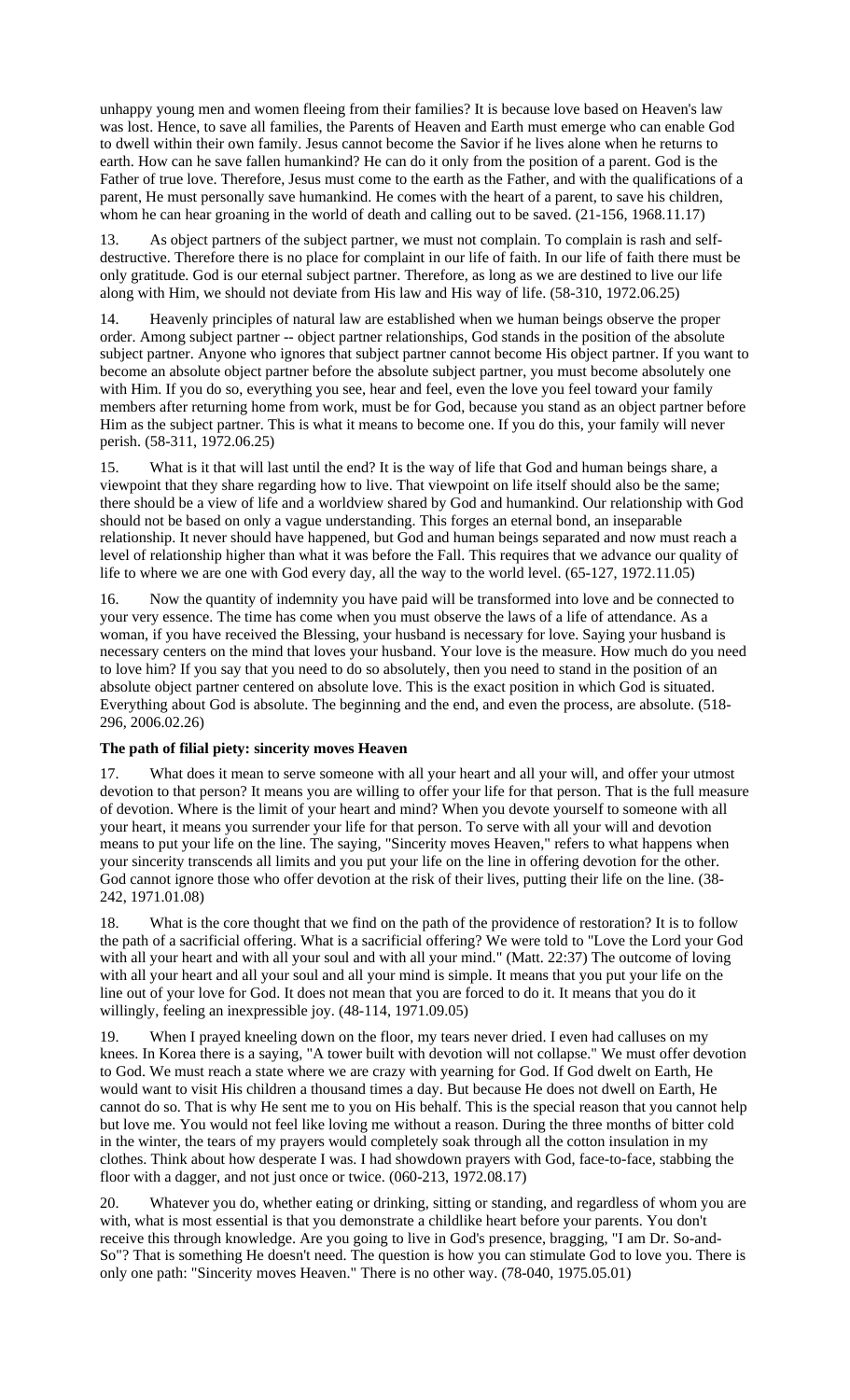21. You should not complain. There is no room for complaint. What I am saying is, you should not think of yourself. You should not hold on to concepts like "my possessions" or "my love." Thinking about God, you should have the heart that if you complain, it would cause great pain to our Heavenly Parent, and that because you have the chance to understand His circumstances and inherit His tradition, you will inherit it, follow Him, and comfort Him. If you shed tears with such a heart, God will be with you. But God will not be with you if you shed tears centered on yourself. You should shed tears for God and the Parents. Such is the altar of the Unification Church. Such is the life of attendance in the Unification Church. (114-281, 1981.10.20)

22. Even though I might collapse from hunger and exhaustion, my only thought has been how I can walk the path to fulfill what God needs me to fulfill, and how I can shoulder the cross that I might be required to carry along the way. You, however, are not even preparing yourselves to go on such a path. Although you know that you can be saved through attendance, you are just brazenly watching me. You should not be standing still with that kind of mindset. Whether we are asleep or awake, we should move forward for Heavenly Father and His nation. We must dissolve His bitter sorrow, even if it means that we die tens of thousands of times. Whoever has the courage to do that should be able to carry a cross on behalf of God in addition to his or her own cross. That is why at this time we must work for Heavenly Father and His nation, and become the filial sons and daughters whom the Father can summon. We are the people who were born for God's sake; therefore we must become filial sons, filial daughters, patriots and righteous men and women. This is our mission. (13-233, 1964.03.22)

23. You should not leave yourself even a moment to think about saving face, keeping your dignity or even feeling hunger. You should focus on activities for God's Will even more than on a child that is sick. But if you can't, you should at least have the kind of absolute obedience that won't let you sleep at night when you don't understand what I am doing, and sets you running to me at 2 a.m. to ask about it until you do understand. This is the kind of life you must live. That's what I mean when I say that salvation comes through attendance. It's how I have always lived out my relationship to God. I cannot relax even for a second. After my body was struck, I was even more determined to stay on the path of indemnity to comfort God. (21-070, 1968.09.09)

24. If you are in difficulty and in pain, go and pray in a quiet room with the door closed. If you still cannot find an answer, pray even more deeply and more seriously. Invest more time in prayer. As I walked this path, it was normal for me to pray more than twelve hours a day. Imagine that you are diving thousands of feet deep into the ocean. What would you have to overcome? What would you have to endure? Prayerful people seldom make mistakes. They can find the answers within themselves. Once you experience the taste of prayer, you will find it more delicious than any meal and more fun than any hobby. When you reach that level of spirituality, you will immediately know what is good and what is bad in your environment. (128-172, 1983.06.12)

25. Unification Church members must pray. Pray to set aside your desires about the clothes you wear, the food you eat and where you live, and pray for humility. How much prayer do you think is needed in order to liberate humankind and God? We should pray as if we were facing the most serious situation in human history. Prayer solidifies your resolve to follow the path, no matter how difficult it may be. Constant prayer, twenty-four hours a day, will bring God to you. If someone is thinking about you, you will want to go and visit that person. It is the same for God. God seeks those who are thinking about Him more than about anyone or anything else, and who are striving to dedicate themselves to Him. (128-172, 1983.06.12)

26. In longing for God, you should shed so many tears that your eyes are blinded and your nose is clogged with mucous. Your uncontrollable weeping should make your chest ache. That is how much you must long for God. A son may desperately cry out, "Father!" as he is being dragged to his execution. Another may mournfully call out, "Father!" as he is leaving for a far-off country. When we call out "My Heavenly Father!" our standard must be higher than that. (50-289, 1971.11.08)

27. God is suffering hardships because of me, because of my family, because of my nation, and because of my world. So it makes sense that I too should suffer hardships because of myself, because of my family, my society, my nation and my world, and that I should do it for God. I am saying that, together with the Republic of Korea, we should suffer hardships on behalf of God. That is my philosophy, and it is also God's philosophy. Some people look for chances to secretly impose burdens on others, even when everyone is already suffering hardships. These spineless people think that others should shoulder all the burdens instead of them, and if they could, they would sell even God for their own personal benefit. You have to be somewhat foolish to follow God's path. In a certain sense, patriots appear to be rather foolish people, even somewhat stupid. They have the character of a bear, with a kind of slow-witted generosity that, if someone took a piece of their arm, they would say, "Oh, that's not enough, go ahead and take some more!" (26-142, 1969.10.19)

28. To this day, I have been enduring hardship for the Will, day and night, and I am not about to stop. Those who have not attended me closely do not know me well. As soon as I open my eyes from sleep I kneel on the floor and pray. Why do I live this way? It is because, even in the middle of the night, my beloved children who are spread all across the world are depending on me. If I cannot be there to offer devotion with them when they pray to God, shouldn't I at least keep up with them and not fall behind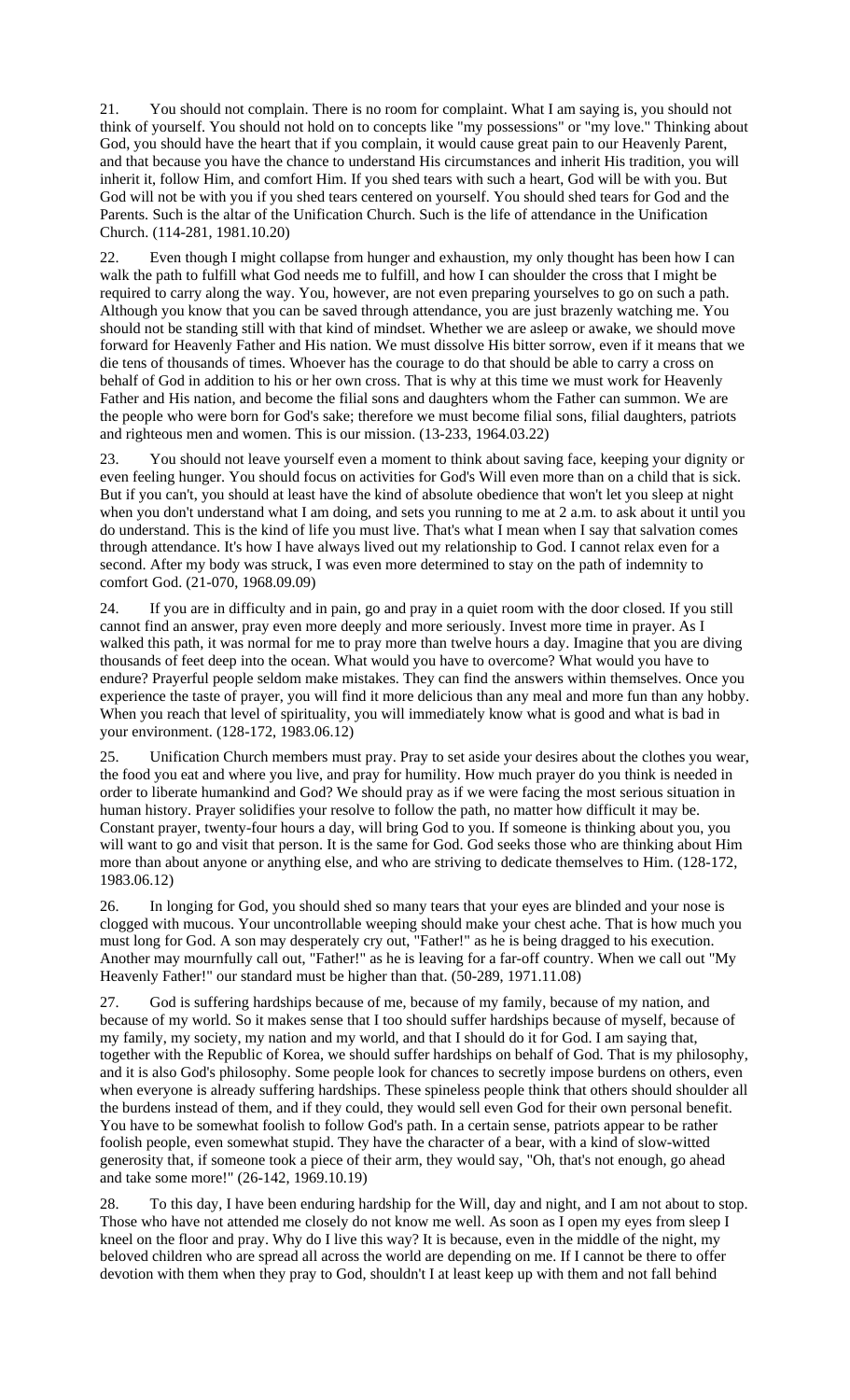them? Because I pray immediately upon waking up, God forgives me for not praying with them while I was asleep. (26-138, 1969.10.19)

29. What kind of person am I? I am a person who possesses only one talent: I just go straight ahead no matter what. Some people ask why I always do things that everybody vilifies and scorns, instead of quietly going a more convenient way. It is because I can reach the pinnacle only by overcoming the opposition of many people. On the other hand, most of you are thinking only about how to take detours around the difficulties. Why do we need to separate from the world? It is because even the love of our natural parents will take us off target. God has been following a straight path, and we must do the same. (097-257, 1978.03.19)

30. I am a lonely and solitary man. I could come this far only because I understand that God is as lonely and solitary as I am, and that He understands me. I know that the mission I must pursue until I die is to fulfill even a portion of God's Will and desire -- to expand His foundation in even one area. That is why I am gathering together people who can live for God. Because I was born as God's son and because I feel responsible to establish His Will, I have not accused those who mocked me, nor have I sought revenge against those who beat me. Instead, I have persevered with love and fought my way forward, sometimes staggering, sometimes trudging ahead with my back bent over, and sometimes crawling on my belly. Through all of this I have maintained only one thought: how to establish God's tradition and bequeath it to the world. (82-047, 1975.12.30)

31. Here is what True Parents have to do. They need to win every battle, enter the deepest place in God's heart, liberate Him from bitter pain and sorrow, and establish His realm of victory on earth. You need to feel grateful to God that the True Parents have emerged on earth. You need to be aware of the misery of God, our vertical True Parent, which has been dissipated finally, because He has sent the Lord of the Second Advent to earth to liberate all humankind. Now we have entered an incredible era. Because of True Parents, we can pledge to become God's filial sons and daughters and we can then strive to realize that pledge. (235-021, 1992.08.24)

32. How serious are you about following the way of the Will? I have been walking it all my life without even my wife and children knowing what it involves. Only God and I know that. It has been lonely. No one knows the path I had to follow. With God's help, I, a solitary man, have brought amazing results. With this achievement I have raised issues fundamental to society. I have triggered a wave of innovative thought in this world of declining democracies. This has made me a controversial figure. What I have accomplished is not because I am great, but because God has been with me. (82-047, 1975.12.30)

### **Section 3: Attending True Parents in Daily Life**

1. From now on, you must live with True Parents. God is in the position of the grandparents. True Parents are in the position of the mother and the father, and you are in the position of the first son. The lesson is that three generations should live together. You should live with the feeling resounding in your heart that God is with you and True Parents are with you. (131-097, 1984.04.16)

### **A life of attending True Parents**

2. Are you True Parents' true sons and daughters? What are true sons and daughters? Being true children means a connection based on the true lineage. Of course a relationship with true children is formed through true love, but we should be connected through true lineage. If you are connected through lineage, you must take after your mother and father. Do you resemble me? Your eyes are blue, mine are black, and our hair color is different. I have a round, Oriental face. So for you to take after True Parents, what really matters is how much you resemble our essence. You should be able to say, "I resemble you in defeating Satan and in loving God absolutely." That is how you should resemble me. (170-237, 1987.11.21)

How much should you love me? You should not love me from a position that has traces of Satan's world and is tainted with love from that world. Go beyond that by loving me more than you love your parents, spouse and children who were born in Satan's world. That is why in the Bible, Jesus said, "Whoever loves father or mother more than me is not worthy of me; and whoever loves son or daughter more than me is not worthy of me." (Matt. 10:37) This conclusion applies to all of us. He also said, "Take up your cross and follow me." (Luke 9:23) Each of us carries our own cross. To carry the cross means to resist and overcome the power that pulls us in the opposite direction. When we reach this point we shed bitter tears. (178-098, 1988.06.01)

4. The Blessing is the culmination of everything. So, at that moment, with whom should you establish your relationship? You couples cannot move forward to perfection on your own. You can do so only through True Parents' love. Everyone, whether good-looking or not, takes after their parents. In the Unification Church I am teaching the way of the True Parents. This is your blessing of all blessings. The hope of humankind is to meet the True Parents. Even at the cost of your life, you must meet the True Parents. Even if you lose all of history, all of the present age and all your descendants, when you meet the True Parents you will regain history, the present age and the future. Meeting the True Parents is a blessing. (35-236, 1970.10.19)

5. Everything comes down to meeting the True Parents. The coming of the True Parents of humankind is the desire of history, the desire of all nations, the desire of all ideologies, and the desire of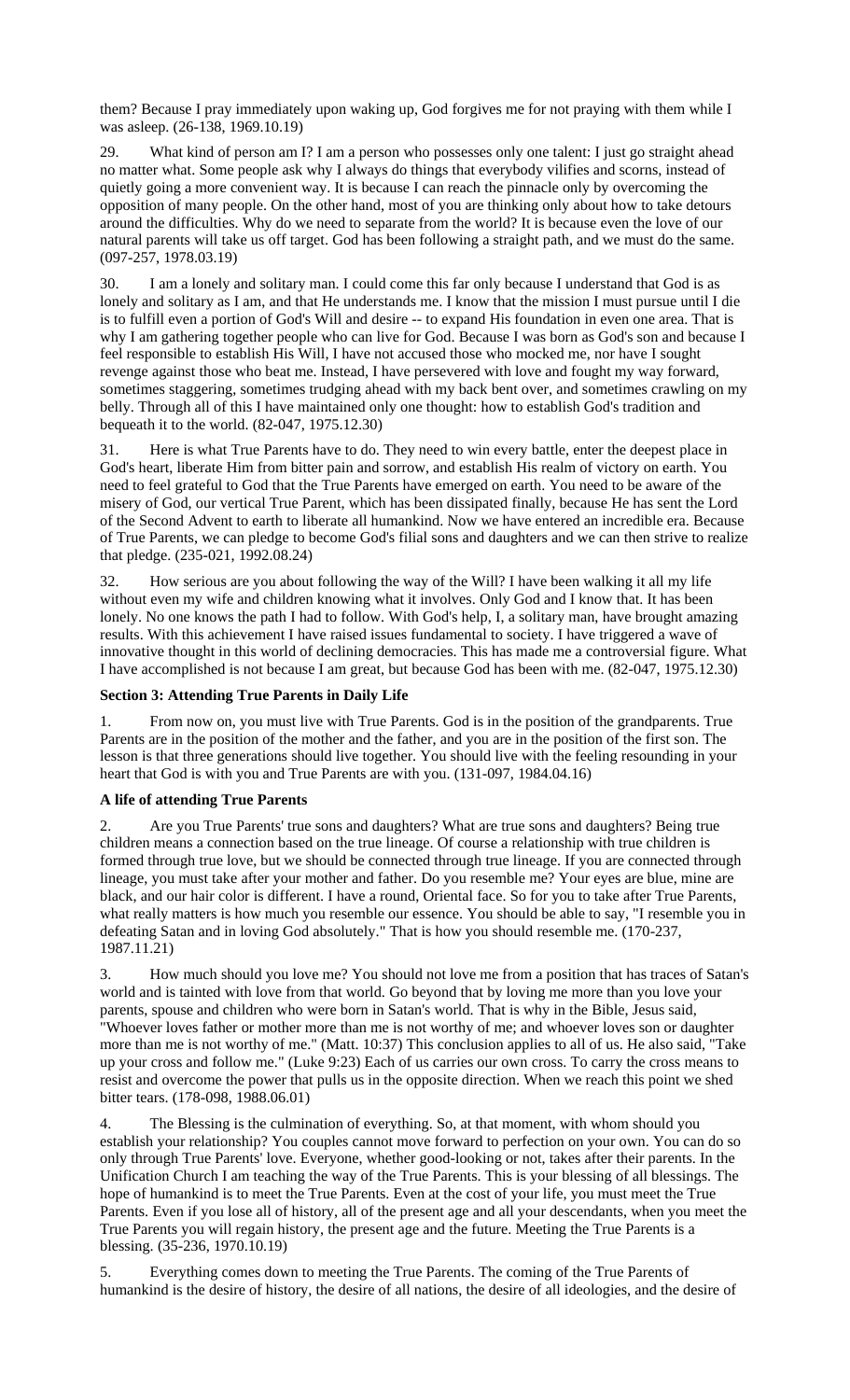the entire providence. Their appearance is unprecedented and will never happen again. It is the turning point of history and comes only once. From the perspective of eternity, a person's lifespan is just one breath. (51-355, 1971.12.05)

6. Carry my picture at all times. It will protect you and empower you to withstand any hardship. Moses performed miracles and signs to lead the Israelites out of Egypt, away from the Pharaoh, and guide them to Canaan. When the Egyptians' firstborn suffered afflictions and were killed, the Israelites marked their doorposts with the blood of a lamb for protection. Likewise, when you carry my picture with you, the spirit world will watch over you and protect you. (130-290, 1984.02.07)

7. When the Israelites were about to leave Egypt, they were able to avoid calamity by marking their doorposts with the blood of a lamb. In the same way, carrying my picture can protect you. The spirit world can recognize it even if it is in your pocket. It serves as a mediator by which your ancestors can connect to you. They understand that it is a good channel by which they can do this. If you carry this picture with you, you will not have accidents or trouble. Without it, you are more likely to run into problems. Such incidents will occur all the time, and by that, you will recognize the value of my picture. (132-191, 1984.06.01)

# **Human morality and filial piety**

8. Ethical and moral teachings have always held that parents have to love their children, that children have to be filial to their parents, and that there must be a distinction between husband and wife. These virtues, transmitted down to the present day, are the cornerstone of the Three Principles and the Five Moral Disciplines of human relationships as viewed in Confucianism. These days, however, such traditional customs and norms are changing. When we see the changes that are penetrating daily life and the social environment, we know that we are in the Last Days. The Messiah, a global leader, must appear to deal with these problems. (11-019, 1960.12.11)

9. According to Korean etiquette, you have to receive something from someone older than you with both hands. This signifies that Heaven's love is received only when both parties, symbolized by the two hands, have a perfectly balanced relationship. There is an expression, "A person's mind is Heaven's mind." The purpose of all the rules in human societies is to form relationships based on the way of the conscience. These rules serve to bring balance in relationships. They place man and woman on the same plane, with love as their axis. Therefore, we should always balance our relationships, with the heart of saints who love the world and the heart of divine sons and daughters who love God. This calls us to be humble before others. (171-237, 1988.01.01)

10. According to the eastern way of thinking, the older person should walk in front of the younger. This is because the older person was born earlier. This is how we create an orderly environment. The person born later should stand behind. Right or left, front or back, above or below; each should take their appropriate position. These views on keeping the proper order in relationships are eternal, and do not change. (168-252, 1987.09.27)

11. In a Korean family, when the parents rise in the morning, their daughter-in-law, who is already awake, goes to them and pays her respects. Then she folds up their bedding, cleans their room and prepares their meal. This is a norm in Korea. In order to indemnify fallen history, we must establish the law of filial piety as the highest among all laws. In the nation, filial piety should be the highest of all laws. (31-275, 1970.06.04)

In certain cultures of the world, people observe a three-year mourning period after a parent has passed away. The children offer meals to the spirit of their departed parent every morning and evening. Whenever they leave or return home, they pause before the altar set up for their departed parent and greet them. This is a law. You have to do even more than that. From the viewpoint of the Will, your behavior does not meet the standard of Heaven's expectations for propriety. Far from it! A husband and wife should report their daily schedule to God together, before they go out to work. Upon returning home from work, they should again report to God together. Only then should they eat dinner. You need to understand this God-centered standard of life. It regulates all these things very strictly. There are distinct rules of family life for women and for men. You should systematize these incredibly important heavenly norms and live by them. They outline the path you must walk. (31-275, 1970.06.04)

13. The more difficult your life is, the more valuable your achievements. Younger people naturally look up to the oldest family members as if they were God; so you must demonstrate something different when you get older. The difference should be a deep heart that penetrates the bone marrow. So too, blessed couples should inspire adoration, such that people can't help but think, "How happy the wife of that kind of husband must be! How happy the husband of such a wife must be!" (021-088, 1968.11.03)

14. You have heard about human moral norms, but not about heavenly moral norms. What is the origin of human moral norms? If you dig into their origin, you will find that they are based on the conscience. Most laws have their basis in Roman law, which may be considered the foundation for the current world civilization. However, moral norms arise from the conscience, not from laws. The foundation of the conscience is goodness itself, so the standard of goodness is the standard of the conscience. When we do something wrong, we are deviating from goodness and our conscience tries to correct us. Of course, we cannot form a universal social system that is in accord with the pure conscience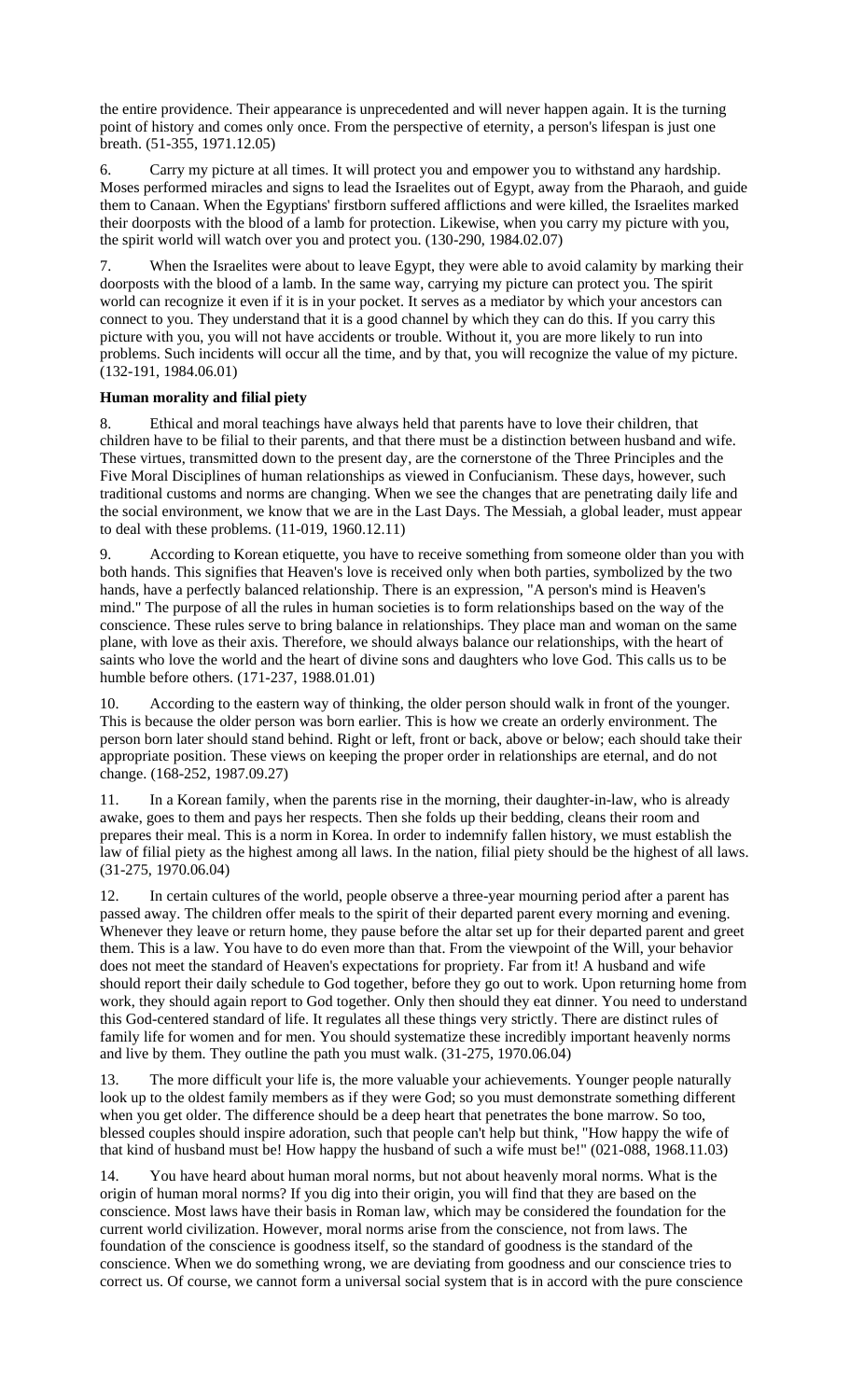without laws and regulations. But, in the end, human norms are fundamentally rooted in heavenly principles. (033-044, 1970.08.02)

15. In order to establish human norms for relationships, we need the original principled way. In order to establish the original principled way, we need the heavenly norms of relationships. Centering on what do they emerge? They emerge centering on absolute love. Centering on what does the original principled way emerge? It emerges centering on the authority of life. Today, loyalty is the representative norm of human relationships. Centering on what does it emerge? It must emerge centering on eternal fidelity. Today, do you have a heart to relate with others according to the norms of heavenly relationships? If you have such a desire, you should have friends whom you can trust from the bottom of your heart, just as you would trust God. One step further, you should have at least one sibling, parent, or spouse whom you can trust as you would trust God. With this in place, you need to transcend the family and expand your relationships to the society, nation, and world. This has always been God's hope. (4-146, 1958.03.30)

16. We are told that there is no greater love than loving your neighbor as yourself. That is the greatest love. If you are pierced by bitter sorrow because you were unable to love your parents, then love your neighbors instead with greater love. If you do, a situation will arise when you will be able to demonstrate filial piety to your neighbors as if they were your parents. Even if you are unable to serve your parents with filial piety, Heaven will recognize your investment of filial piety toward your neighbors as having greater value than filial piety to your parents. (085-130, 1976.03.02)

# **CHAPTER 2. Church Services**

### **Section 1. Church Service and Prayer**

1. When you come early for church service, the extra time is an offering to God. Its value is beyond compare and cannot be purchased even with ten thousand pieces of gold. Therefore if you come late to the service, it is as if you are stealing that time from God. You should be on time for the service. It will enable you to indemnify what you have failed to do. That way you can still stand before God. Then you can come closer to Heaven with a better heart than you had the day before. (036-125, 1970.11.22)

2. Please do not say, "I am going to church because of so and so." People who say, "I am going to church for my beloved sons and daughters" or "for my beloved husband or wife" will not be able to sustain their faith. They should rather go to church for God's sake. Why then do you go to church? It should be because of God. You should go to church to make God your own and to find God's love and make it your own. (8-162, 1959.12.06)

## **The Sabbath and Ahn Shi Il**

3. When you go to church to worship God, you need to wear holy robes. I am not talking about outward clothes, but about the holy robes of the heart. If your heart overflows from within when you hear the sermon and sing the hymns, Heaven will work through you. When the fallen ancestors were expelled from the Garden of Eden, they shed tears of sorrow. In contrast, when you encounter God, you should be able to shed tears of joy with a smile on your face. Nevertheless, people cannot shed tears of joy upon meeting God unless they have first shed tears of sorrow. I am telling you, do not lose God. Do not lose sight of God, whom you've seen with your own eyes. Do not lose God, whom you've heard with your own ears. Do not lose God, whom you've touched. Most especially, do not lose the God who came into your heart. As long as you do not lose Him, no one can interfere with your connection to God. No person, no matter how great and powerful, can separate you from God once He has entered your heart. Therefore you must attend God, who penetrates the heart so intensely. (9-296, 1960.06.12)

4. God has led history for the purpose of saving you. So you should thirst for God's grace and learn to inherit it. You did not join the Unification Church based on your own merits; you joined based on the sincere devotion that God, your ancestors and the church offered on your behalf. The Unification Church has been working very hard in order to find each one of you. This huge debt must therefore be repaid. (018-095, 1967.05.24)

5. What is the purpose of keeping the Sabbath holy? It is ultimately to bring salvation to humankind and to establish the nation that God desires. Christians keep the Sabbath holy to sanctify themselves and to strengthen the church's purpose of saving human beings. The reason we observe the Sabbath is to advance the path to salvation. But more importantly, it is to save all humankind and seek God's providential nation and world. This is God's ultimate desire. (69-240, 1973.12.30)

6. Human beings must like what God likes. God designated the seventh day as the Sabbath day and declared it a day of rest, which we also observe. Yet although six thousand years of history have passed, God Himself has not been able to rest. He has not been able to take pride in His own Sabbath. Even Jesus, despite emphasizing the importance of the Word of the Gospel, which includes the Sabbath, could not enjoy even one day of glorious victory. All he could do was cling onto history and battle through the providence for the past two thousand years. Therefore he has not had a day when he could express his pride before God, a day when he could take his rest with all humankind. Since God and Jesus have never been in the position to take rest, we cannot rest either. Therefore, before the Sabbath comes, we are bound to confront wars, to experience pain, and to face death. Only after we overcome these hardships with resolute determination will we be able to taste the day of Sabbath. (5-025, 1958.11.09)

7. When you come to the church, you must bring all your family members with you -- your parents,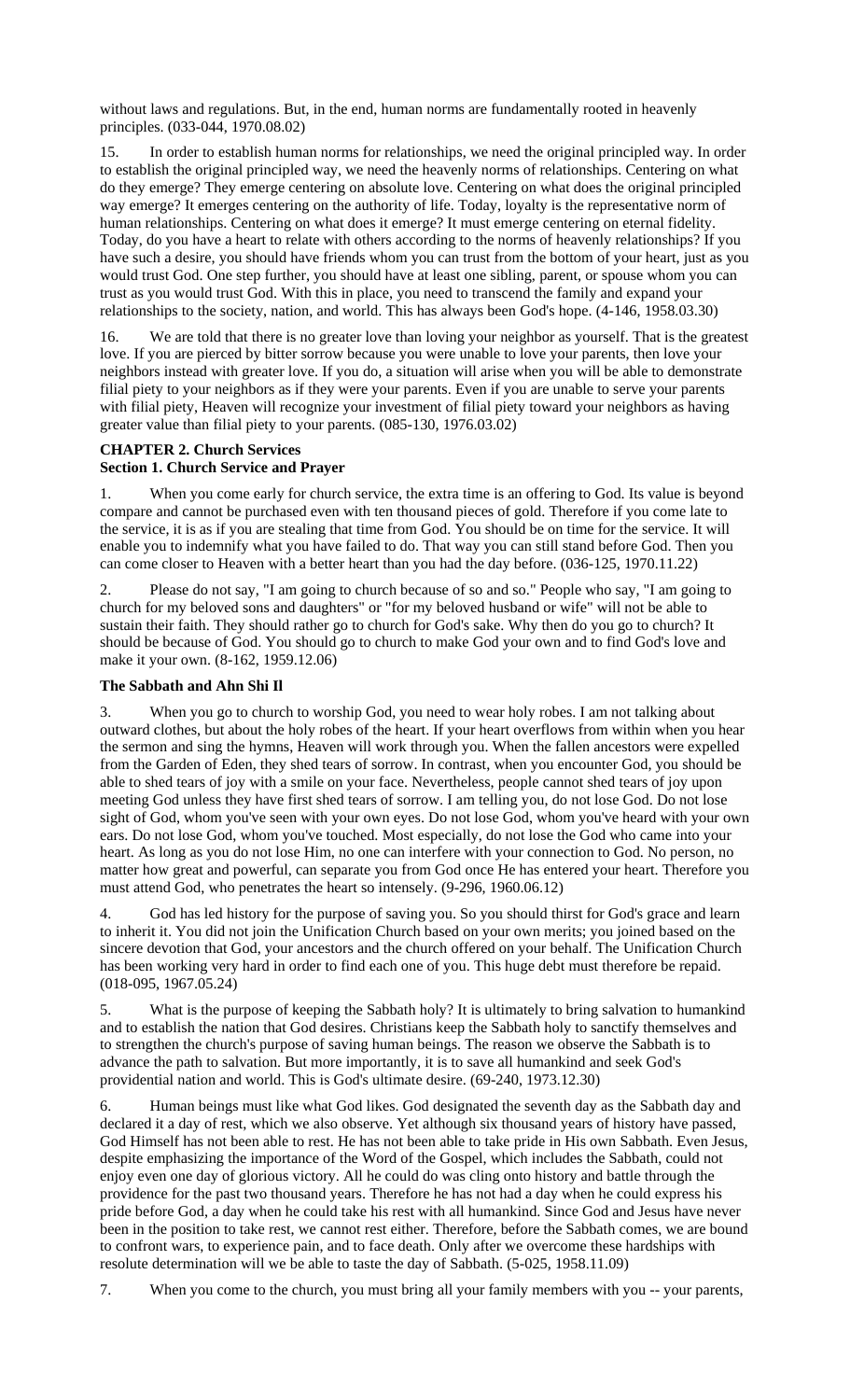wife and children. You should also bring along your older brother, older sister and everyone else. How many bloody tears have you shed to witness to your parents, your cousins, your in-laws and other more distant relatives? Have you ever desperately struggled and prayed all night long with all of your devotion, offering yourself as a sacrifice, in order to guide even one person to God? This is the question. You must become the center of your environment in order to move forward. (41-090, 1971.02.13)

8. Now the Sabbath day (Ahn Shik Il) has passed, and the Day of Complete Settlement and Attendance (Ahn Shi Il) has come. However, even on the Sabbath day God did not want to rest. He came to re-create human beings, and there was still so much more indemnity that needed to be paid. Since we are saved through attendance rather than through the Sabbath day, Ahn Shik Il, we call it Ahn Shi Il. Because we are saved through attendance, if we simply use Ahn Shi Il, Unification Church members everywhere will understand its meaning. Thus by keeping the eighth day, we embark upon an amazing era. By observing the eighth day as Ahn Shi Il, we are blessed to pass through the gate that opens to the ideal heaven and earth and enter the world of attendance. That will bring safe settlement to the Blessing, and a new beginning. (445-288, 2004.04.19)

### **Devotions and prayers during church service**

9. When you gather on Sunday and offer bows, you are not restricted to the place where I am. The many Unification Church members working on this earth in different nations face the headquarters where I am, offering all their devotion and praying with tears. They do it even when the people of the world chase them and drive them into a corner. We should praise those who offer such sincere prayers by saying, "Amen!" Members at the headquarters have responsibility not only to serve and honor God but also to represent the hearts of those members around the world. Hence before Sunday service you should prepare yourself for three days with the heart of anticipation. You should desperately pray for the happiness and well-being of all people and resolve to connect them to the authority of resurrection and life that can revive them. With such a mind you should enter the church door and attend the service with heartfelt emotion, choked with tears for God. (020-284, 1968.07.07)

10. When you are offering devotion, you must not come late to the service. If you do, you should be so ashamed that you cannot hold your head high and should feel that you are the sinner of all sinners. You must pledge to be on time for the service and offer even greater devotion than others. How can you call out, "Oh, God!" when you do not even come on time? You should not offer your devotion in order to be seen by others. Let it be an offering of devotion that you come to church on foot rather than by car. Instead of just praying after you arrive, you should pray even more earnestly before you come. This is how you can offer devotion that no one else sees. The more you distance yourself from your surroundings and from the desires that secular people pursue, the more your devotion will accumulate. (42-235, 1971.03.14)

11. You must absolutely honor the words you speak when you come before God. How can someone who does not keep his or her promise be given grace? Such people will give up along the way. God does not randomly visit just anyone but relates only to those who earnestly yearn for Him. At the very least you should be on time for the service. (11-134, 1961.03.26)

12. Some among you are parents and some of you are children. Regardless, when coming before God, being punctual is more important than anything else. Again, I underscore that you must be on time. If you are unable to observe the appointed time for worship, you are bound to miss out. God wants a sanctified environment and an utmost pure heart. If you fail to be punctual and then sit in the back, then even though you sing praises, God does not want such praise from you. (11-132, 1961.03.26)

13. When you enter a sanctified, holy place, you should first pray for God's sake. It is the time when you are to meet the Lord, so first you should pray for God. Next you should pray for Jesus. Only by praying for God will you come to understand the heart of God, the heart that He experienced throughout history. Only by praying for Jesus will you come to understand the heart of Jesus, the heart that he experienced throughout history. Then you should pray for the multitude of Christians who fought for the Will. Following each and every footstep of the innumerable saints and sages since the Fall of Adam and Eve, you should pray to God, "Please allow me to become an offering to liberate them from their bitter sorrow." Then you should pray to the saints and sages, "Please cooperate with me. I know you have bitter sorrow on account of the work you left unfinished on this earth, but I am living to fulfill it." After that you can pray for your beloved children and then pray for yourself. That is the way of heavenly law. (007-328, 1959.10.18)

14. Whenever I pray, I pray with a heart that exclaims, "Father! You have always been guiding me!" I pray, feeling responsible that today I must save even one more life for God. I pray as one standing at a crossroads, where I can either bring a life to the Father or be manipulated by Satan. When I preach, unlike other preachers in the world, I do not pick the topic of the sermon and prepare it in advance. I just try to say what the Father wants me to say, according to what He needs at the time. If I feel I have not met that standard, I pray and pray, investing my whole being and praying desperately with tears. I pray worrying about the path that each of you must go. (11-131, 1961.03.26)

15. You must offer devotion from the position of conviction, declaring, "I have absolute faith!" You must stand in the position of having absolute faith in God and the Will. Only when you stand in that position will God cooperate with you. When you pray, you must have no doubts that your prayer will be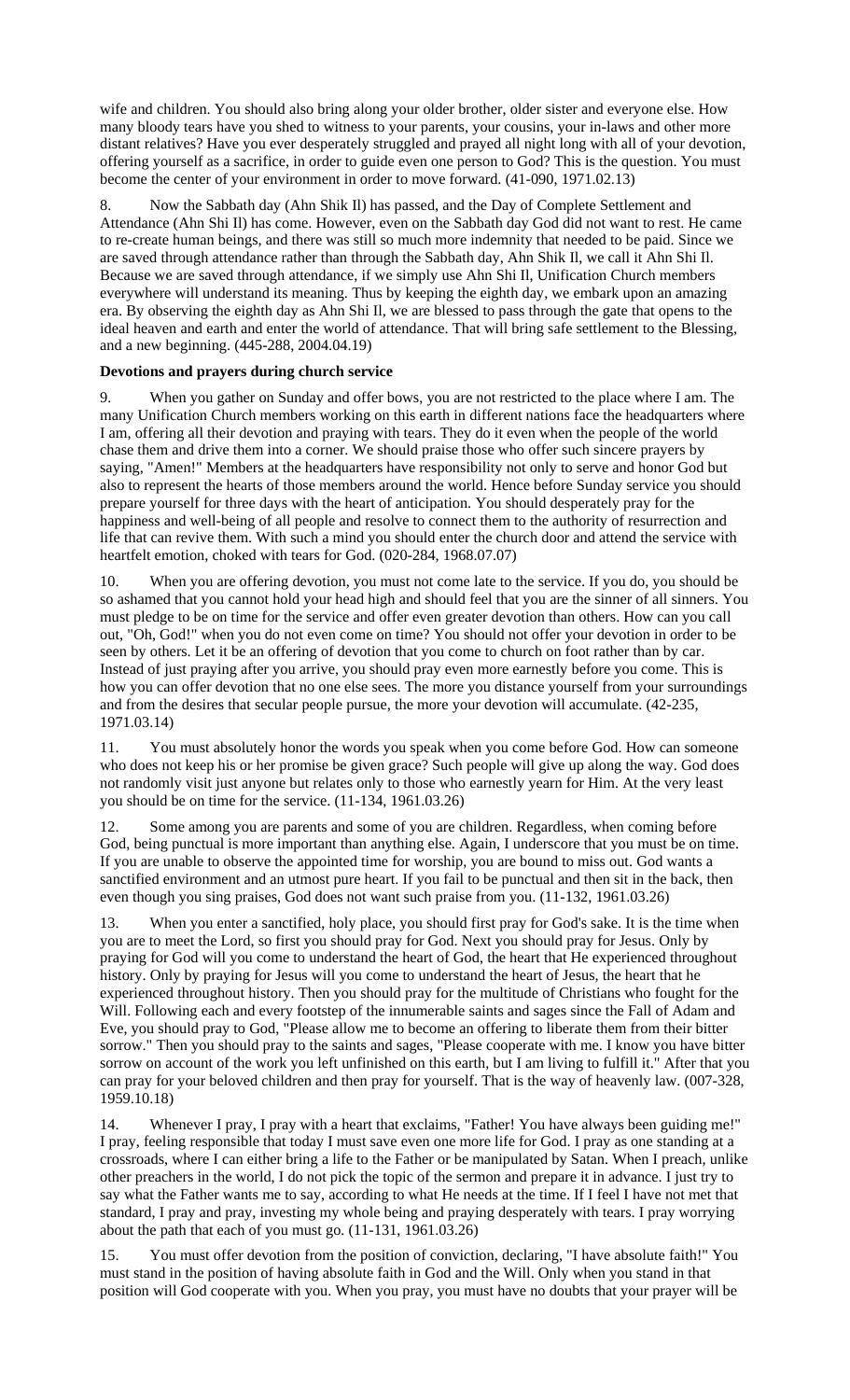answered. You should be able to pray, "Father! I am the only one who remains. Without me, this nation will be ruined and this world will be ruined. O Father! I am the only one who remains at this crucial point, despite Your toiling for six thousand years. I am the only one who is close to fulfilling Your Will. My position is that crucial. Although I am not yet fully prepared, still You have given me the order. Therefore I will prepare myself with the conditions and foundations that will enable me to follow that order on behalf of my people. Is it not for Your providence of restoration?" (31-290, 1970.06.04)

16. When you pray, you should first pray for your nation, then for the world, for the angels and your ancestors in the spirit world, and then for the liberation of God. Without knowing what you should do and how the fortune of this world is changing, do not just pray, "O Lord, please send me to the kingdom of heaven." That is not what you should do. Today, in order for you to liberate Jesus from his pain and suffering, history must testify of you: "You deserve our sympathy." Your ancestors must testify of you: "Among our descendants, you alone stand tall. You saved all of history" and then go even further: "You accomplished the missions of a son and a parent, of a loyal subject and a filial child, by taking responsibility for your people at this time." (14-065, 1964.05.03)

17. You should pray, "If I cannot become the son or daughter You want me to be, I will walk the path of a servant to save Your sons and daughters. I will lay rocks and boards to build a bridge or place stepping-stones so Your children can cross over." If you pray like that, God will support you. The prayer, "Take care of my sons and daughters," is not a prayer God can support. You must first bless the saints of the world and then pray for yourself, in that order. Otherwise no matter how many times you pray, your prayers will have no effect. You must know how to pray. Those whose faith is for their own benefit will abandon God after they receive blessings, because their goal is to receive blessings. Once they do and things are going well, they will fall away. (127-027, 1983.05.01)

18. As you receive grace and experience the spirit world, you will naturally know what to include in your prayers. Then if you study the contents of your prayers and compile statistics of their results, you will notice that the method and content of your prayers are improving, becoming more public. Fallen human beings would fall flat on their backs if they tried to pray for world-level issues at the beginning stage of their prayer life. They first pray for the salvation of those who are closest to them -- their beloved parents, sons and daughters and spouse. However, as time passes and their prayers develop, the content of their prayers changes. What do people who know about God's Will pray for? They do not pray for their families; they pray for the world. Also, they know where they are, what kind of situation they are in and where God wants them to be, and they are determined to pioneer through paying indemnity at the position where God wants them to be. Such people are wise. (016-303, 1966.07.31)

19. When you pray, pray for the specific people or the particular matter that is on your mind. Do not just pray in general; you need to keep those people or that matter in mind. Then you establish a relationship of subject and object partners, and the law of giving and receiving begins to unfold. A subject partner and an object partner give and receive, and by praying diligently and offering full devotion, you create a place where that reciprocal action can take place. Also, you should pray with a sincere heart that reaches beyond the thousands of years of human history. It is sacred and marvelous to call out to God, offering devotion with a heart beyond the thousands of years of history and in total oneness with Him inside and out. When you do, you will become substantially one with God. Then the single word "Father" that you call out will carry the greatest beauty within it. (025-128, 1969.09.30)

20. People whose prayers are the same today as they were yesterday are not really leading a life of faith. Even though you see the same thing every day, you should notice something different about it. Then you can enter the mysterious world of faith. Once you enter the incredible world of faith, you can discover a new world. Although you do the same thing, praying every day, because you have come to like it and find it enriching, you will grow in your faith as you continue doing it. (066-109, 1973.04.15)

### **Pledge service and the Family Pledge**

21. When we share rice cakes in the presence of True Parents, this act of sharing means that we become one with God in spirit. That is, we become one body with Him. Eating rice cakes together means to influence the parents to become one, the family to become one, relatives to become one, the world to become one and those whose mind and body are divided to become one. Unification Church members should offer pledge service every week. The day to offer pledge service is a holy day, and on a holy day we partake of holy food. The reason we share this precious holy food is to alleviate the bitter sorrow of God, who did not have a chance to experience that in Adam's family, due to the Fall. Pledge service is conducted in this format, with the heart of offering congratulations and best wishes to God and True Parents, in order to relieve God's pain. (280-289, 1997.02.13)

22. Unification Church members are expanding the pledge service from the level of Adam's family to the levels of tribe, people, nation and world. By expanding it so, it becomes a ritual to support the world to become one by attending God. Therefore all week long you should eagerly await the time for eating the holy food as if it were all you wished for. Offering and sharing the holy food is a time to attend God; it is a time when you can relate directly to God. Therefore blessed families throughout the world should honor this time and keep it as a tradition. (280-290, 1997.02.13)

23. I established pledge service, and it is truly amazing that all of you are able to have pledge service with me every day. By showing that True Parents honor this ceremony, I want blessed families to respect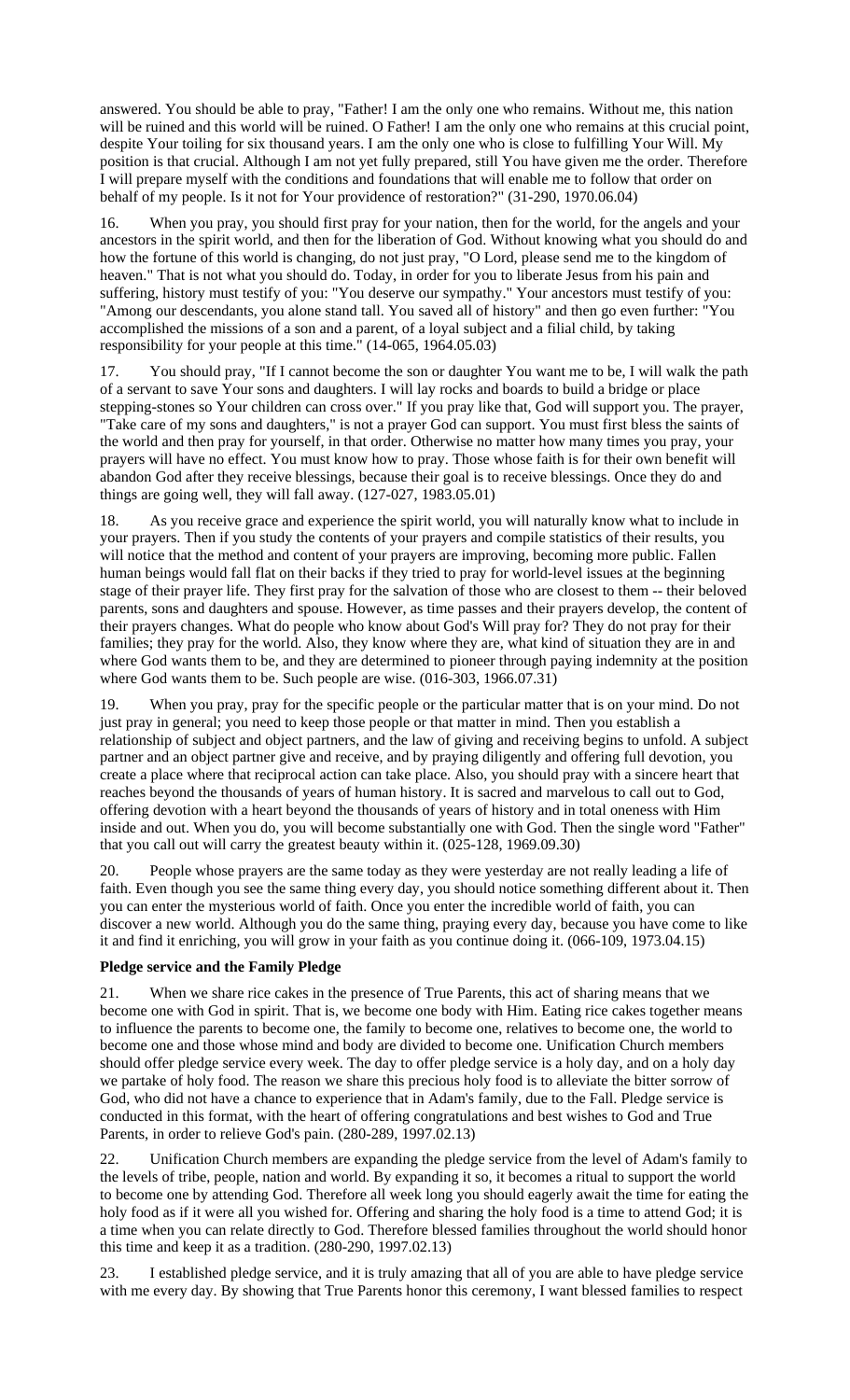this ceremony and pass it on as a tradition to their sons and daughters. You must teach your children that pledge service is a crucial time for the family. Through this ceremony we can create bonds of heart, connecting the children with their parents face to face in the family and also connecting them vertically with the True Parents. Altogether these relationships form the four-position foundation and link three generations as one. This is the time when the four-position foundation and the three generations can become one. You must teach this to your children. (280-290, 1997.02.13)

24. All of you should do pledge service with your family every Sunday. It is the ceremony in which blessed families make their declaration. Satan cannot invade such families. That is why we recite My Pledge. We are to be proud of the one sovereignty, proud of the one people, proud of the one land, proud of the one language and culture centered on God, proud of becoming the child of the One True Parent, proud of the family who is to inherit one tradition and proud of being a laborer who is working to establish the one world of the heart. By this proclamation you announce that you have no relation to Satan's world. It is a proclamation ceremony that lets you resolve the mistakes you committed, or responsibilities you did not fulfill, during the week. (210-282, 1990.12.25)

25. How beautiful it is to see a mother and father holding their child's hands and sitting together in prayer! We must set the tradition in our families of offering bows in the morning to greet God and True Parents. Offering three bows signifies that we go to meet True Parents, who then bring us to meet God. (119-306, 1982.09.13)

26. Even if you are alone, when you offer a bow to God and True Parents, do not think that you are doing it by yourself. When a man comes to offer a bow, he should think he does it with his wife standing beside him. Likewise, when a woman comes to offer a bow, she should think she is doing it together with her husband. If the man and the woman think this way, it shows they are united as one. It signifies that blessed members should become totally one. (242-128, 1993.01.01)

27. All families should display True Parents' picture. The family should bow before it together, forming a four-position foundation. Three generations ought to bow. The four-position foundation involves three generations. Three generations should offer a bow -- grandfather and grandmother, mother and father and children. After establishing a four-position foundation, when you bow in the name of True Parents you are outside the domain of the Fall. In this situation, because God has direct dominion over you, you have established a realm of liberation. Hence all the good spirits in the spirit world can come to earth and protect you, just as the archangel was meant to protect Adam's family. We have entered such an age. (211-350, 1991.01.01)

28. When you bow during pledge service on Sunday, to whom are you bowing? You are bowing to me, your Teacher, and to your family. You bow to serve and attend the Heavenly Parent and True Parents as the King and Queen. You bow to inherit the kingship from them. You are busy and occupied with many things, yet what could be more important than that? Children should bow to their parents, and parents should bow to each other. You parents must teach filial piety to your children. In this movement, the lives we lead should be models to others. (297-119, 1998.11.19)

29. When you offer a bow, you who are on earth are not the only ones offering it. Because we focus on the spiritual realm, the heavenly kingdom and God, it is certain that blessed families and the angelic world become completely one and bow together. Furthermore, if you are sincere and earnest in heart for your beloved ones, then your mothers and fathers, even your friends who have gone to the spirit world, can be brought down to join you. You can bring down more than 72 generations and as many as 120 generations. You have not yet been able to establish a national-level foundation, but once you do, all this will be possible. (298-059, 1999.01.01)

30. The Family Pledge never existed in history. Now that the Family Pledge has appeared, families under Satan's dominion living on the earthly plane will have no place to go in the future. The appearance of the Family Pledge signifies that I met the standard of having indemnified four thousand years of history through the forty years that have passed since the victorious foundation made during the Second World War was lost. On this forty-year foundation, the kingdom of heaven can now begin on earth. The recurring phrase in the Family Pledge is, "Our family...by centering on true love." You recite this phrase repeatedly throughout the Family Pledge. "True love" here refers to God's love. It means that we are connected to true life and true lineage by the true love of God and True Parents. (266-143, 1994.12.22)

31. Previously we recited My Pledge, but from now on we will recite the Family Pledge. In history there never was any such thing as the Family Pledge. This is an amazing fact. Now that the forty-year course of restoration through indemnity has been brought to an end, the time has come when the world can move centered on me, Rev. Moon. This is why the Family Pledge has emerged. The worldwide unified Christian cultural sphere established after the Second World War was destroyed, but now centered on me it has been restored, although conditionally, based on my victorious worldwide foundation. (263- 110, 1994.08.21)

32. The term "Family Pledge" has appeared for the first time in history. The Family Pledge was established because the family was lost by a man and a woman. Therefore God and humankind must establish the model family that can be welcomed based on the original standard of the family that has nothing to do with the Fall. Unless we do, we cannot build the heavenly kingdom on earth and in heaven, which is composed of families that God can rejoice with and dwell with on earth and in heaven. Hence it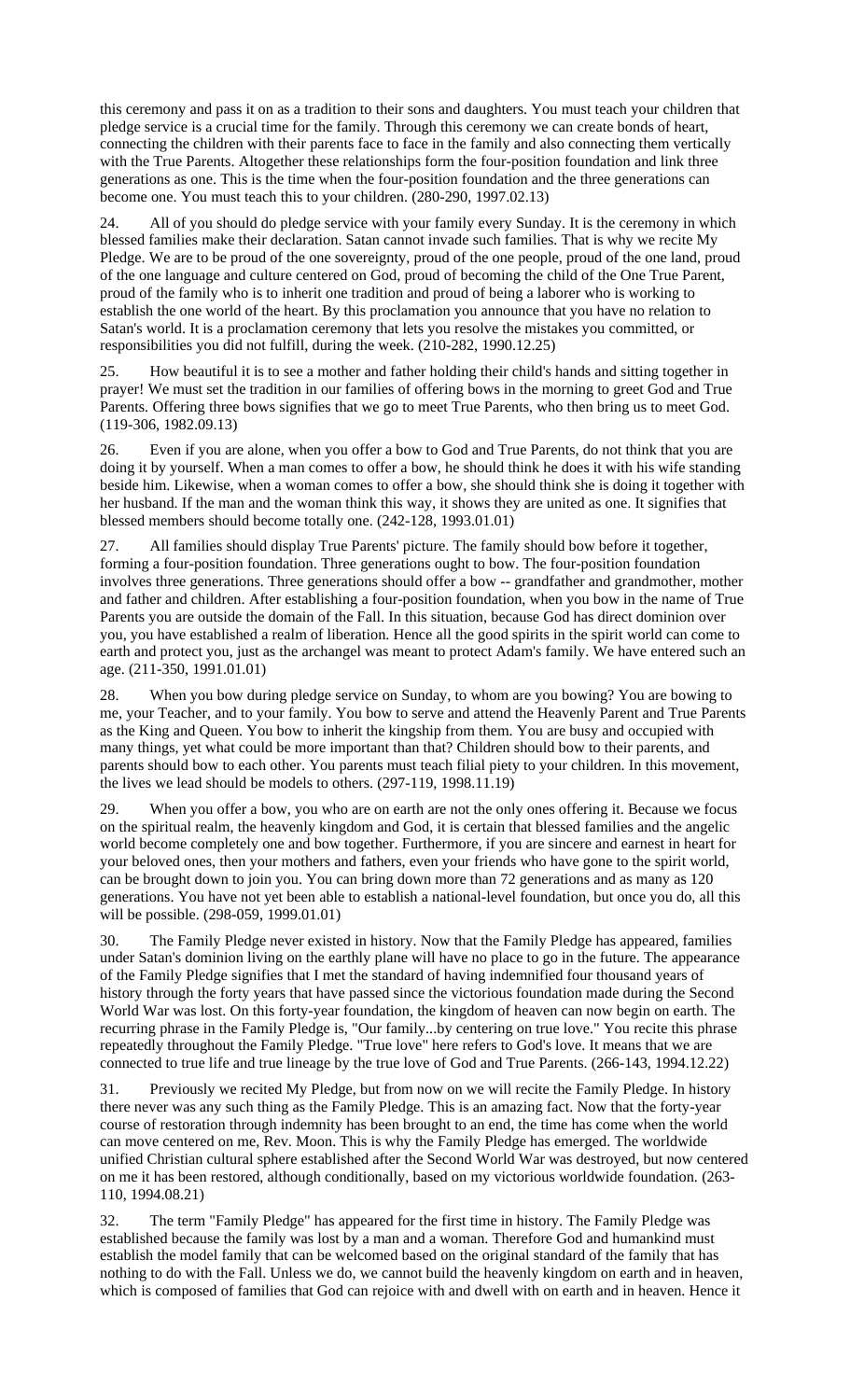was inevitable that this pledge would be established. (274-115, 1995.10.29)

33. The objective of the Family Pledge is to create the backbone of the family. What are we trying to do through the Family Pledge? We are trying to attend the Heavenly Parent, who is like the backbone of the family. If we find His true love and love Him, God will come and visit our family. We should bring our mind and body into oneness and become couples whose minds and bodies are united. Then God will come and visit us. If our mind and body are fighting, God will never come to us, not ever. True love cannot exist under such circumstances. (386-177, 2002.07.17)

#### **The mindset of a church leader**

34. A witnessing leader or pastor is like the high priest of his or her region. A church leader prays for the people, even losing sleep. As the high priest makes offerings in order to save the people, the church leader must toil and offer full devotion. To find the necessary answers, the church leader must become one with God. He or she does so by becoming a sacrificial offering. Church members are not the sacrificial offerings; the pastor is. From now on your leadership should be comprehensive, not just intellectual. Members are the flesh and pastors are the bones. The flesh should cover the bones well so they will not be exposed. (9-080, 1960.04.12)

35. After working hard for a public purpose, I fall asleep without realizing how tired I am. Then in the morning I wake up totally refreshed. From this experience I realize, "Ah, this is the principled way to live a life for Heaven!" If I were to think, "I slept only three and a half hours last night when I should have slept at least six hours," my entire body would feel as if it weighed a thousand or even ten thousand pounds and would feel pains all over. That is why I tell you not to have such thoughts. (044-161, 1971.05.06)

36. When I stand before a person who is totally devoted, I am at a loss for words. As the leader of the Unification Church, when I am considering which of two people is better, I do not consider which of them is better-looking, but rather which has a better inner orientation. I examine whether their mind is public or personal. If you walk the path of public life embracing this principle, you will never perish. Therefore be mindful of how you manage things, how you treat people, and how you attend Heaven. (31-261, 1970.06.04)

37. When you take your first step in the morning, you should consider whether or not it is for a public purpose. And when you go to bed after finishing your daily work, you should reflect on whether the day was spent for a public purpose or a personal one. Furthermore, at the end of the year you should look back at your past year, or at your entire life up to that point, and reflect on whether you led a public life or lived just for yourself. It is based on this criterion that life and death are weighed on the scale of judgment. Keep this principle in mind, so that at each step on your journey you will exercise good judgment and keep to the public path. (039-076, 1971.01.09)

38. Once you take up a responsibility, the next thing is to fight and struggle. You must persevere in that struggle even to the death, saying, "I am willing to give up my life." In your lifetime, you should lay the foundation to bring at least three people who oppose you to natural submission, and in this battle you may not use any means or methods that are not acceptable to God. Also, in the service of God's Will you should not lead the life of a taker. Rather, you stand in the position to give. (14-013, 1964.04.19)

39. When you become a leader, you have to stand truly in the position of a doctor who tries to cure a patient's illness. If an ill person's spiritual situation begins to deteriorate, you have to make an effort to cure the person's heart, shedding tears day or night, oblivious to time. That is a spiritual leader. How many nights have you stayed up trying to save lives? How busy have you been trying to save lives? When you go to the spirit world, such deeds will become the objects of commendation. The barometer of character will reflect them. (69-165, 1973.10.31)

40. Even if a member falls away, you must never be discouraged. A very interesting phenomenon occurs when a member falls away; someone else who resembles that person joins the church. He or she has a similar personality, similar speech and even a similar way of walking. From every angle, the new person who joins bears an amazing resemblance to the person who fell away, and yet is much better. When you see such a phenomenon, you can understand that sincere investment of devotion is never lost. This is absolutely true. When you become acquainted with someone, you must not think the relationship ends at simple acquaintance. Especially if you met that person based on Heaven's guidance, you should never forget him or her. If the person stops coming to the church, you must not cut off or malign him or her. Even if the person falls away, never abandon that person. (42-163, 1971.03.04)

41. Before you speak or teach, first you must feel God's heart. Do not just talk. Instead, put God's heart first before your words. You should always be humble. When you give a sermon on Sunday you should do so with the intense feeling and focus of woman in labor. You need to direct all your attention to it. Standing behind the podium, you need to feel like a pregnant woman on her way to the delivery room. If you reach that level of heart, you need no other preparation. The issue is not the content of your sermon or how well you speak. The issue is whether your heart has reached that level. (96-168, 1978.01.03)

42. During the sermon, a boundary line is drawn that determines whether someone is bound for heaven or hell. Suppose a person comes to our church thinking, "I've always wondered about the Unification Church. Let's see how it is!" But if the sermon is disappointing, he or she may think, "What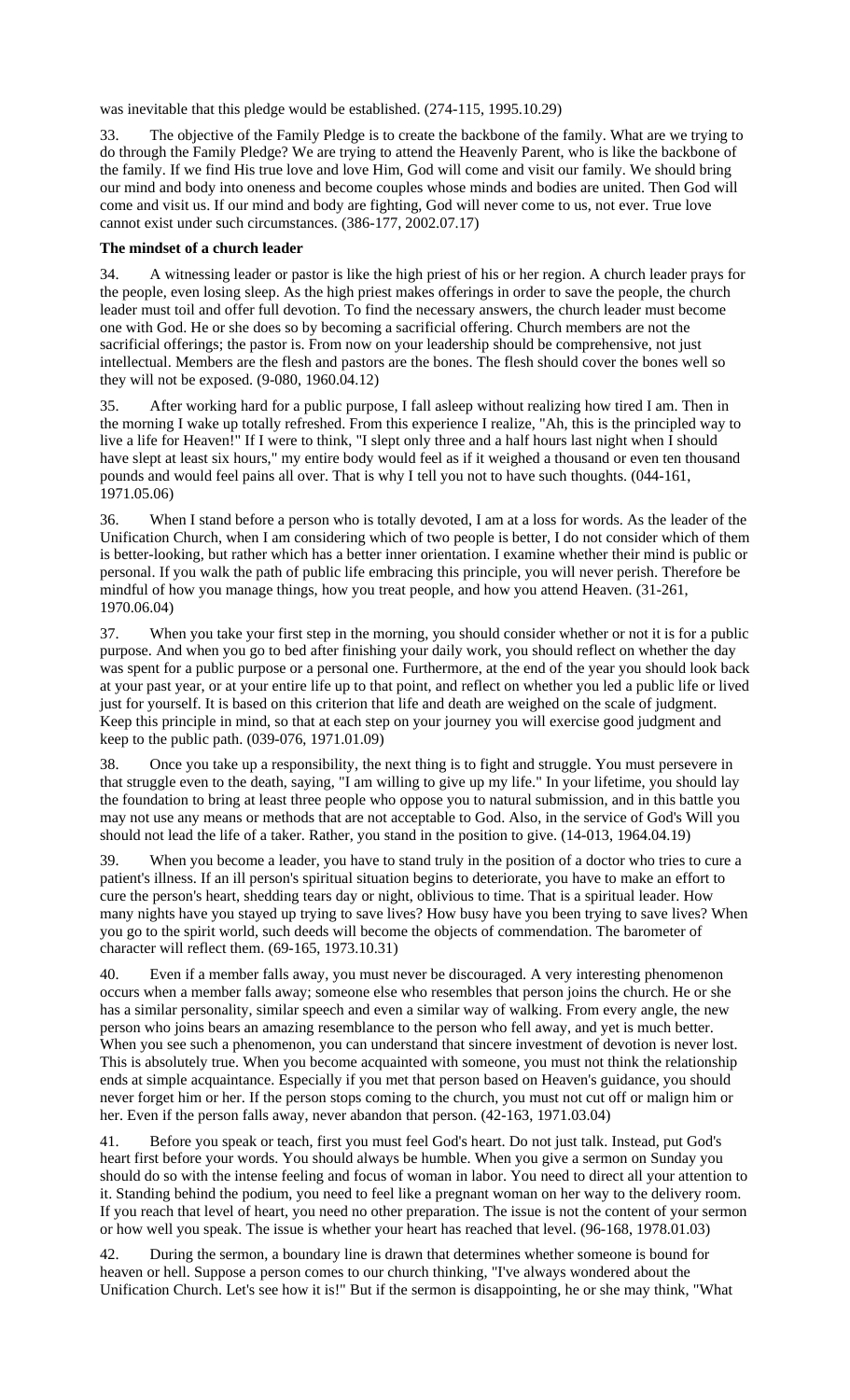kind of sermon was that?" The sermon has, in effect, cut that person's lifeline. Therefore you should regard giving the sermon as a momentous matter, even more so than a judge rendering a verdict in court. You have to understand that as a preacher you are in a fateful position that can make many dozens or hundreds of people stand or fall. If you are a leader with a certain responsibility, you should not neglect it and thereby cause your subordinates to disrespect you. You have to invest your efforts so this never becomes the case. That is why it is difficult to be the person in charge. It is an extremely daunting position in which everything about your identity is exposed and revealed. (96-169, 1978.01.03)

# **Section 2. The Meaning of Tithing**

1. After you joined the Unification Church, you learned the term "restoration through indemnity." To accomplish restoration through indemnity there must be a sacrificial offering, and in making that offering you must have a heart of devotion. It would be wonderful if you could simply do things the way you think they should be done, but God cannot receive your offering based on how you think it should be made. That will never happen. The offering for the indemnity condition represents your very life; it is sacrificed in your place. Therefore you need to become one with that offering, and love that offering. When you make an offering and that offering is sacrificed, you should shed tears in your heart, feeling the same pain it does. This can be likened to Abraham offering his son as a sacrifice. You too ought to present your offering with a heart so connected to it that the link cannot be severed. You need to make a sacrificial offering from this position. That is why you should offer what is most precious to you. When you make a material offering, if you offer something used or left over, you will be punished. In that case, it would be better if you had not made the offering at all. (63-338, 1972.10.22)

2. If we look into the background of tithing, it is quite fearful. In biblical verses about tithing, we are told to offer God one-tenth of what we earn. Those of you who question tithing, please know that offering only one-tenth of one's income is as if one offered everything. Suppose you want to put on a feast to celebrate your parent's sixtieth birthday or the king's birthday. You would prepare a whole cow or pig, the best you could find, and offer all of it at the feast. Yet would they eat it all? Certainly not! Of course, they would accept and receive everything, but they could not eat it all. In fact, they would eat very little. Still, offering it sets the condition that they received everything and ate it all. (31-239, 1970.06.04)

3. A tithe means that by offering one-tenth of your material possessions to God, you make a condition equal to having offered all you have. Although you do not offer everything to God, the onetenth that you offer with sincere devotion nevertheless holds that value. By offering one-tenth as holy, God considers the remaining nine-tenths holy. The person who tithes will never perish. As the days go by, his storeroom will be filled with abundant material blessings. (31-240, 1970.06.04)

4. If you want to make a relationship with God by offering devotion before Him, the offering you make must be totally pure and brand-new. You cannot make a devotional offering with leftovers. Thus when you tithe, your tithe should be pure, something in which you invested your utmost heart and mind. That is a sacrificial offering. A sacrificial offering should be pure. If you are to offer your son, you must offer your best son. This is because your offering represents yourself. (048-085, 1971.09.05)

5. If you tithe with sincere devotion, you will never starve to death. Your descendants will never suffer for want of material things. This is principled. However, you must invest devotion in your tithe. This is the essence of faith. Offering your tithe casually is not acceptable. Your offering represents your own life, so you have to offer what is most precious to you. The most precious thing to a human being is his or her life. Hence a sacrificial offering should be made as if you were offering your own life. That is why, by offering material things for the sake of restoration through indemnity, your sins can be washed away. (63-338, 1972.10.22)

6. The number ten belongs to God. Human beings own the numbers up to nine. The number nine has been considered a bad number because all the numbers up through nine are under Satan's dominion. Thus today, if we return the number nine to God and connect it to God on earth where Satan is the lord, then God can have dominion over us. In this way, God can restore all the numbers up through ten. Thus if you believe in God and bring the number nine to Him, all possessions within the realm up through the number nine can be separated from Satan's realm. That is how the term "tithe" came to exist. (150-300, 1961.04.15)

7. God does not need money. Money is needed only as an object for making conditions so that fallen human beings can form a relationship with Him. Is it for God's sake that you are making donations? God does not need money. Any time, twenty-four hours a day and seven days a week, God can make as much gold and as many diamonds as He wants, so why would He need money? God needs it only as a condition by which to save all of you. So instead of thinking that you are making a donation for God, think that you are donating for your nation or for the world. You are offering donations to fulfill the purpose of saving others. You are not offering them for God's sake. (126-123, 1983.04.12)

8. It is by no means easy to nurture another human life. You cannot do it without devoting yourself. You cannot do it with things you have already used. Nor can you do it with leftovers from the food you have eaten. You must firmly reject that concept. This is even more the case if an offering is for God. You should offer the first portion of anything to God. You ought to offer to God what is pure. He will not be with you if you offer something impure. He will not be with you if what you offer is not brand-new. You must not use leftovers to make sacrificial offerings, because leftovers are defiled. Anyone to whom God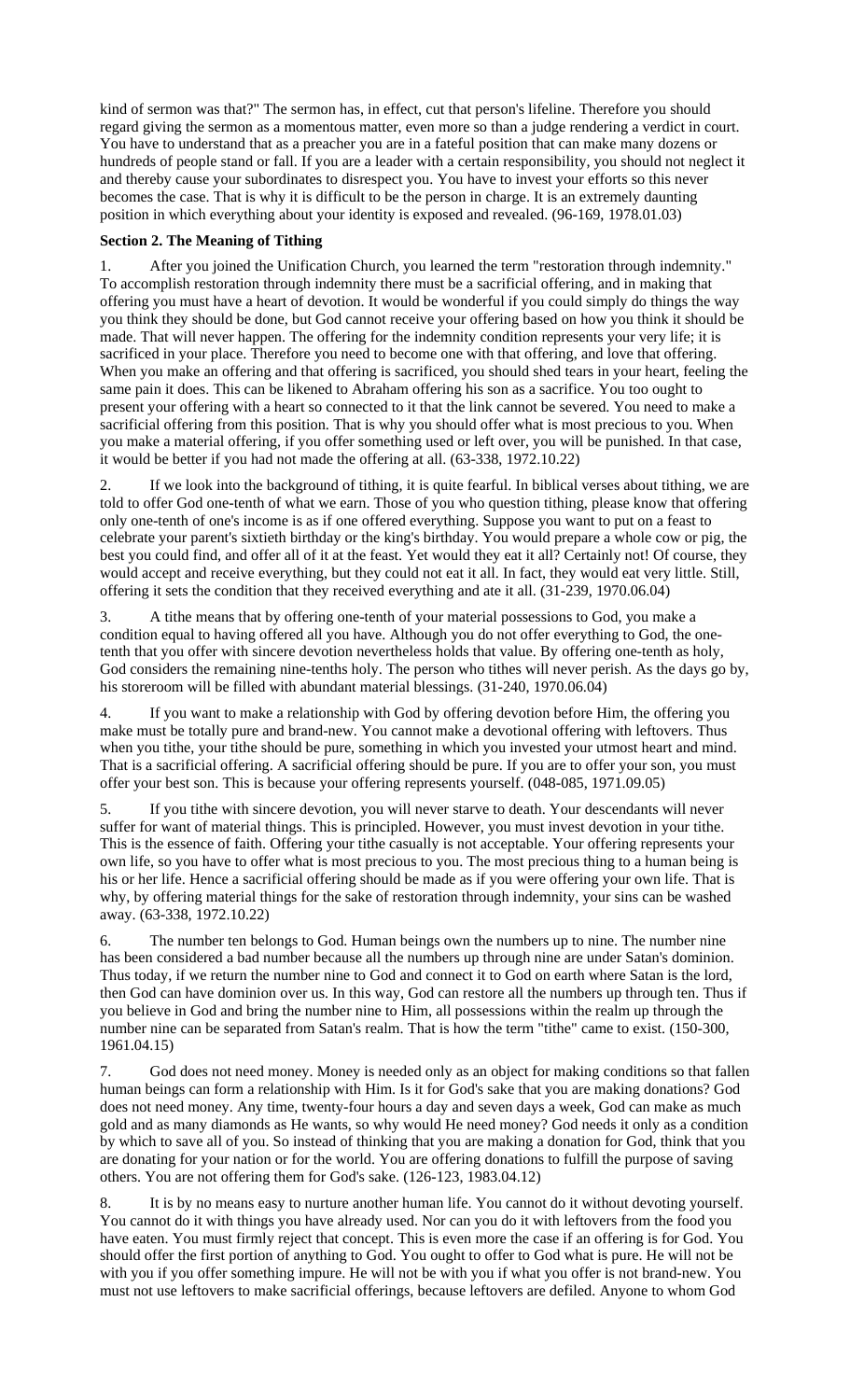gives special grace would immediately recognize this. That is also why I discourage you from going to defiled places. (030-133, 1970.03.21)

9. If after offering devotions you receive a special blessing, you should always offer a donation of gratitude to God. Heaven does not want petty cash. It must be money for which you invested your heart and mind with devotion. You should not just casually donate the money you find in your pocket. Before you donate, you should keep it with you at least three days as a way of sanctifying the money. You should invest your life and assets. I offered all my possessions to God. With the things I offered created a bridge for all the material things in the world to cross over to God's side. Anyone who does the same will prosper for eternity. That person's descendants will be blessed. (166-319, 1987.06.14)

10. When you handle donations and offerings that were given with heart, if you do not recognize their value they will judge you. Even a king can perish if he errs in his conduct by mistreating someone who is dedicated to God. By mistreating that person, he will be considered a traitor to Heaven. For this reason, I do not treat lightly anyone who makes devotional offerings. (018-143, 1967.06.04)

11. Whenever a special event is celebrated, on that day you need to bring a gift and offer it at a place that displays the Unification Church flag and True Parents' picture. You should dedicate the commemorative gift on behalf of your people, nation and family. This is not something for me to take for myself but rather to give back later to your country and descendants. Whenever you celebrate a joyful occasion or throw a banquet for a special event, you must prepare something with sincere devotion and dedicate it to God as an expression of your heart to repay Him. That is a life of attending Heaven. (355- 179, 2001.10.04)

# **Section 3. The Practice of Hoon Dok Hae**

1. From now on, you should do Hoon Dok Hae. You need to buy books for it and establish a regular schedule. Your family members should gather for Hoon Dok Hae. Even when I am alone on a mountain, when it is time to do Hoon Dok Hae, I do it by myself. When it is Hoon Dok Hae time, if you are sleeping you should wake up and do it. In the future, God will not treat people who are ignorant of the Principle as His true people. (614-291, 2009.08.14)

My words will connect you with me. The more deeply you understand them, the higher the level you will reach in offering your devotions and the more the heart of God's love can dwell within you. That is why I am asking you to do Hoon Dok Hae every day. The person who says the taste of Hoon Dok Hae is better than food, that Hoon Dok Hae is better than making love, will grow infinitely. These words are a collection of the serious and intense moments of my life that were proclaimed before heaven and earth. (308-212, 1999.01.05)

3. No one knows the value of God's words as much as I do. Up to this time, all these words were veiled, but you should know that I had to overcome life and death situations in order to deliver these words. They are imbued with God's heart, spoken during the most serious of times. Once I start speaking about the hidden stories behind them, the spirits who were moved in the early days to be involved in those events will be connected to us. Then you will feel overwhelmed by emotion and receive enormous grace. By reading these words we again recollect those stories, and this can awaken those spirits who worked before and inspire them to continue working with us. Then the cooperation of the spirit world working behind the scenes in our time can result in works many tens and hundreds of times more powerful than before. (327-248, 2000.07.30)

### **The origin and meaning of Hoon Dok Hae**

4. The mother and father of a family should do pledge service and set an example for their children so they too will be eager to attend. When children see their parents eagerly awaiting this time with joy, they should be able to say, "We want to learn what our mother and father are learning!" We parents should leave such an example for them. Children should also see their parents hold Hoon Dok Hae gatherings. The words shared there are not available anywhere else. Since I am the one who inaugurated Hoon Dok Hae, they exist only within the Unification Church. You should establish the tradition that you enjoy attending Hoon Dok Hae so much that you forget to eat, and that you would pass up meeting a guest or anyone else if it interfered with Hoon Dok Hae. This is how to put your family on the right path. You have to establish such a tradition for your sons and daughters. (345-306, 2001.06.24)

5. The words are to flow. If you stop their flow you will have a cross to bear. They will become a burden for you and cause you to collapse. Hence you should enable them to flow to your mother, your father, your cousins, your neighborhood and so on. The more they flow, the more they will expand, and by your results they will become a huge river. Then wherever you are, with these words you will be influential enough to make a great impact on your area. (435-215, 2004.02.05)

6. The Chinese character hoon (訓) of Hoon Dok Hae consists of two characters combined: "words" (言) and "stream" (川), which mean "the words that flow." Therefore these words do not die. If water remains still for just one week, it will begin to stagnate. Therefore water needs to flow. If a father hears these words, he should teach them to his sons and daughters. If a grandfather hears these words, he should teach them to his grandchildren. If a mayor hears these words, he should then teach them to all the citizens of his town. They should flow like water, from higher ground to lower. Hoon Dok Hae is the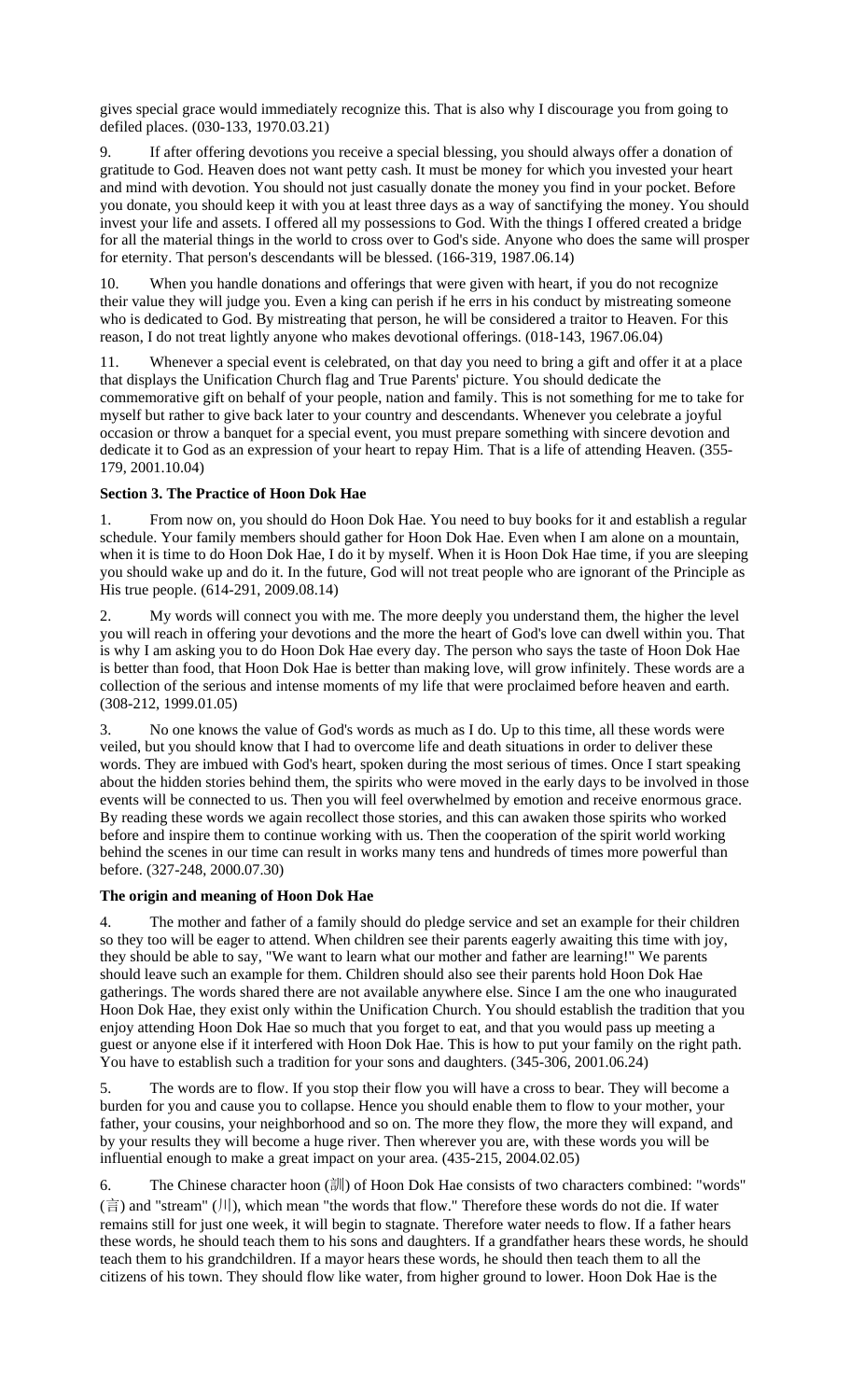eternal business of sharing God's words. The Chinese character dok (讀) consists of two characters combined: "words"  $(\dot{\vec{\theta}})$  and "sell"  $(\dot{\vec{\theta}})$ . It means to sell the words. Even if you give these words to a thousand people, you will not suffer any loss. This is an eternal business. The money you gather will eventually run out, but these words will never run out. (435-216, 2004.02.05)

7. The Chinese character hoon (訓) consists of two characters joined together: "words" (言) and "stream"  $(|1|)$ . The stream is water. Water flows. Water lives only when it flows. As the character hoon symbolizes the Word as water, the words need to constantly flow in order to remain alive. When water is still it stagnates. As water flows from higher to lower ground, the words need to be passed along over and over. To be clear, water has to flow; water that does not flow becomes murky. Pure spirits dwell in clear water. Hoon Dok Hae is like water. If you trap water, it will turn foul. The character dok (讀) combines the characters for "words" (言) and "sell" (賣). Accordingly you should give or "sell" the words as if you were a salesperson. This meaning lies within the word Hoon Dok. (371-188, 2002.02.27)

8. When you share my words with others, you become their ancestor. Convey my words to people who are enslaved to the fallen world, and to the spirits who have fallen into hell. Then this will happen. If you do not know my words well, buy a collection of my speeches and share it with them. The more you share the words, the greater wealth you will accumulate. By conveying the words to people, you become their eternal ancestor. Your heavenly fortune, position and rank in heaven will be determined according to how often you shared the words and how much effort you made to re-create people into citizens of the heavenly kingdom. That is why I am teaching you this incredible truth. The words of Hoon Dok Hae are the words I have spoken, but they are not my own words; they are the words of heaven and earth. (435- 217, 2004.02.05)

9. It may seem as if I speak at random, but in fact my words fully explain the Principle. Before long I will have to go to the spirit world. That is why I am now reviewing the content of the words I spoke with all my heart and devotion over the course of the past fifty years, to evaluate how they will impact the world after I pass. I am the champion of Hoon Dok Hae. From whom did its words originate? They originated from God. Since I know this truth, I cannot take Hoon Dok Hae lightly. (321-285, 2000.05.09)

# **How to do Hoon Dok Hae**

10. Prepare in advance the Hoon Dok Hae content relevant to each of the 365 days in a year. A unified Hoon Dok Hae program must be implemented throughout the whole world. You should be able to say, "The Hoon Dok Hae reading for today is..." Whether eating or occupied with work, whenever you have the opportunity, you should discuss and converse on the content for that day. (314-038, 1999.12.30)

11. From this time forward, Hoon Dok Hae should be the ultimate form of education. You must read the content again and again. Mark the words by numbering them as you read, so the next time around you can read important parts that previously took you one hour in just thirty minutes. This can be done easily. This is how you should educate people to cultivate their spirituality through Hoon Dok Hae. The books I leave behind are your teacher. I am telling you to study them, not just read them. (291-146, 1998.03.06)

12. Do Hoon Dok Hae during your lunch break or whenever you have spare time. You should read first, and then have the group read out loud in unison, keeping the same pace. Train yourself by reading at home. Then you can keep the same pace at church when you lead the group to read together in unison. Husband and wife as a rule do it together at home. If the husband attends Hoon Dok Hae service at church, he should tell his wife which part he read that day. Then she should read that same part so they can keep on the same page. (314-038, 1999.12.30)

13. How can you get the maximum benefit from doing Hoon Dok Hae? After passing out the Hoon Dok Hae books, begin by having one person read aloud. Then have the reader call on someone else to read, and so on. Train them to do it this way. If ten people gather to do Hoon Dok Hae, make sure that one-third of them asks questions on the parts they are interested in. If there is not enough time, allow just a few people to ask questions and then discuss each one. This system of learning is more effective than a lecture. If you read a Hoon Dok Hae book this way three times, you will clearly understand its content. (296-330, 1998.11.18)

14. When doing Hoon Dok Hae, it is better that the participants take turns reading a portion of the book rather than just one person reading it to the group. Decide up to what point each person in the group will read, and then designate the next person to continue. While reading the book, each reader should be moved by his or her own voice. If readers cannot feel moved by themselves, they need more practice. Therefore anyone who may be designated to read should practice reading the book at least ten times before reading in public. I do the same thing. When I have a speaking tour, although I know the content of the text I wrote, I still make the effort to saturate the words with a prayerful heart. (296-331, 1998.11.18)

15. From now on, whenever you do Hoon Dok Hae, do it in a group and share the reading aloud among multiple readers. One person should read one section and then designate another person to read the next section by calling out his or her name. Establish the tradition of calling each person to read next by name. You can address important points or questions the group wants to raise. You can set the standard, saying, "In today's Hoon Dok Hae the content to be studied is this, and we must absolutely maintain suchand-such as our principle." (297-110, 1998.11.19)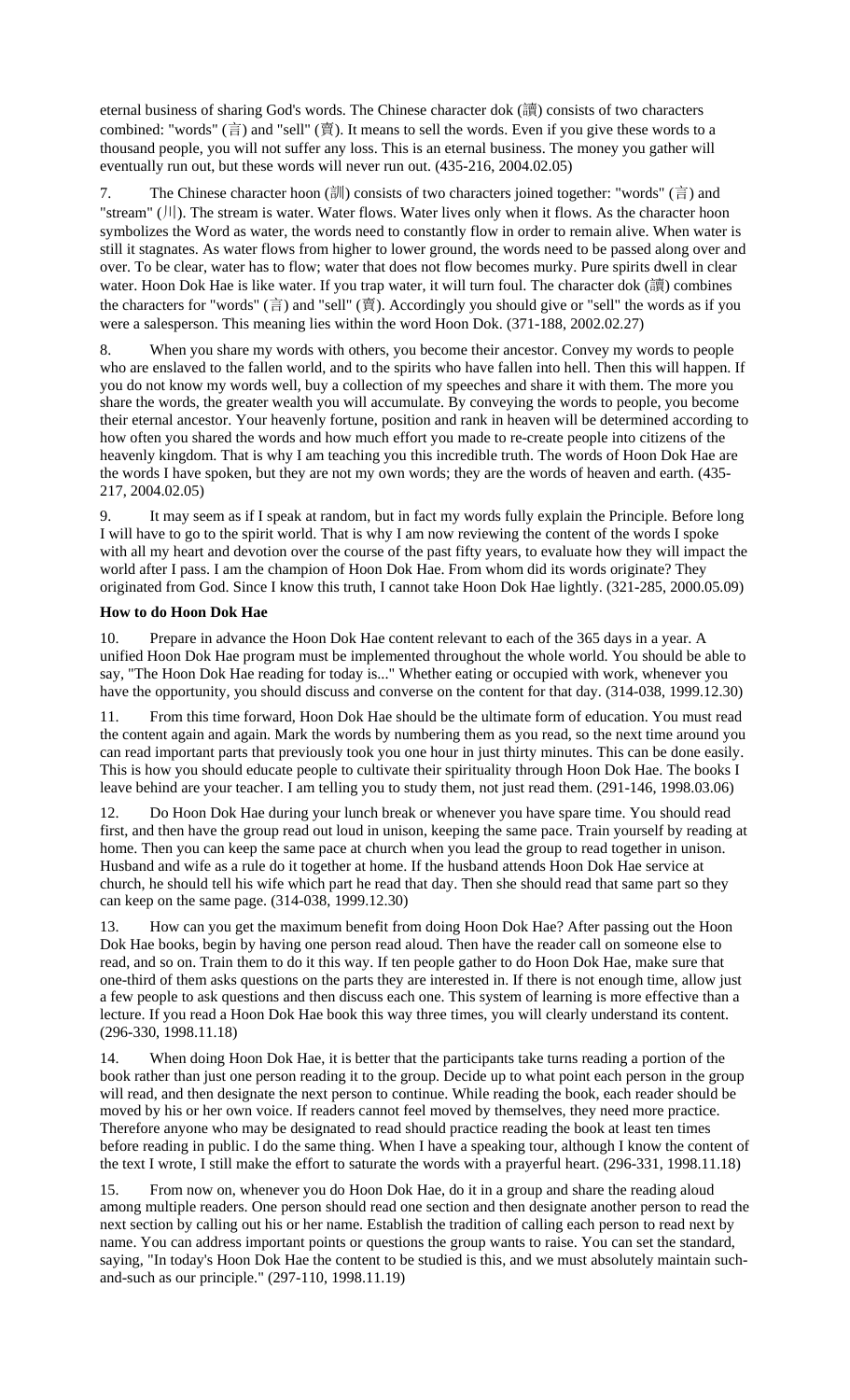16. I have lived according to the Will, trying to build the kingdom of heaven on earth and in heaven by fulfilling the dutiful way of loyalty and filial piety and the dutiful way of saints and divine sons and daughters. This has brought me into a precious relationship with God. In order that you do not fall short of that standard, each of you must establish and uphold it within your family. Only by doing so will you return to the Garden of Eden, where God will allow you to be in the realm of His direct dominion. Only this standard will spread out in thousands, even tens of thousands of branches and remain forever. In order to bequeath the tradition of the True Parents, I started this tradition of Hoon Dok Hae. Until I did so, you did not know anything about the True Parents' situation. (289-307, 1998.02.02)

## **CHAPTER 3. Ceremonies and Rituals Section 1. The Blessing Ceremony**

1. The Blessing is not just for people. Nor is it just for heaven and earth. God bestowed the Blessing by investing everything from the foundation of His internal heart. If that Blessing had been realized exactly as He had planned, the glory of victory would have filled heaven and earth. Amid such a world, God would have rejoiced in the families of people who embodied Him and fully inherited His heart. Upon establishment of that family-level foundation, humanity would have accepted the holy enterprise of Heaven as its own holy enterprise, and people would have built the eternal and infinite blessed land of happiness. This was God's ideal and desire. (12-279, 1963.07.26)

# **Significance and value of the Blessing**

2. You need to know how amazing blessed families are. The Blessing is to perfect the individual, to perfect goodness, and to multiply children. It is to perfect people as individuals, perfect their relationships as husband and wife, and multiply goodness through their children. It is the core, fundamental requisite for all people. (081-316, 1975.12.29)

3. If Adam and Eve had not fallen, they would have reached the focal point, the ideal intersection of vertical and horizontal love. Through their union, they would have attained total oneness and harmony. Besides instituting the love of the true ancestors of humanity, they would have been the starting point of true life and true lineage. Their wedding ceremony was to have been not just for themselves as human beings; it was also to have been the wedding ceremony for God. God would have entered their hearts, and the external God and internal God would have united as one. That was to have been the original wedding ceremony, having nothing to do with the Fall. What I am saying here is revolutionary in the world of religion. (223-267, 1991.11.12)

4. What is the Blessing? If you consider man as the East and woman as the West, then the Blessing is the union of East and West at a central point on a horizontal plane. What is the power that unites them? It is love. Man and woman were created to unite as one through love. That is why, after they reach maturity, a man and a woman find their way to the place where they can attain union. That place is their central point. That central point is where God can vertically descend and dwell. When a man and a woman place God's love at their center, where His vertical line joins their horizontal line to form a 90 degree angle, they become one at the center of a 360-degree circle. If our first ancestors had become one based on God's love, they would have become God's bodies. Who are Adam and Eve? They are the substantial bodies of God. That is why, in the biblical book of First Corinthians it is written, "Do you not know that you are God's temple...?" (1 Cor. 3:16) Our bodies are God's temples. If even fallen human beings can be His temples, then the original substantiation of God's duality, the unfallen Adam and Eve, would naturally have become the original temple, the dwelling place of God in the human world. (143- 236, 1986.03.19)

5. God has the dual characteristics of plus and minus. When God's dual characteristics are divided, the plus characteristic is manifested as a man, Adam, and the minus characteristic is manifested as a woman, Eve. When Adam and Eve unite together to embody God's oneness, their union is substantiated in their children. In this manner, the first, second and third generations are formed with God at their center. Within these three generations, problems arose in the second generation, that is, the generation of Adam and Eve. They failed to become one under God's love. If Adam and Eve had united in God's love, they would have established the bond by which God could have come to dwell with them. Then their children as well would have been connected to the standard of love, and formed their own relationship with God. This is called the Blessing. (32-239, 1970.07.19)

6. The marriage Blessing was instituted as God's Blessing for the liquidation of debts. Through the Blessing instituted in this age, all debts are liquidated for the first time in history. In other words, although formerly we were destined to die, all our debts are remitted through the Blessing as a condition. You should, therefore, feel that the Blessing of the Unification Church is more precious than all the good things that have been done since the beginning of history, piled up in one big heap. You should feel that the connection of love, life and lineage you have acquired through your bond with the True Parents is so precious that it cannot be exchanged for anything else. That is why you should invest everything you own -- your mind, your body, even if you have to sell your property -- for the Blessing. (216-222, 1991.04.01)

7. The Blessing of the Unification Church is performed so that God's incorporeal life, love and ideal can be manifested in form. To put it another way, the Blessing is to connect us to God's life, love and ideal. That being the case, where does God rejoice? He rejoices at the place of the Blessing. When God rejoices, His life, love and ideal all have a livelier bounce. (091-235, 1977.02.20)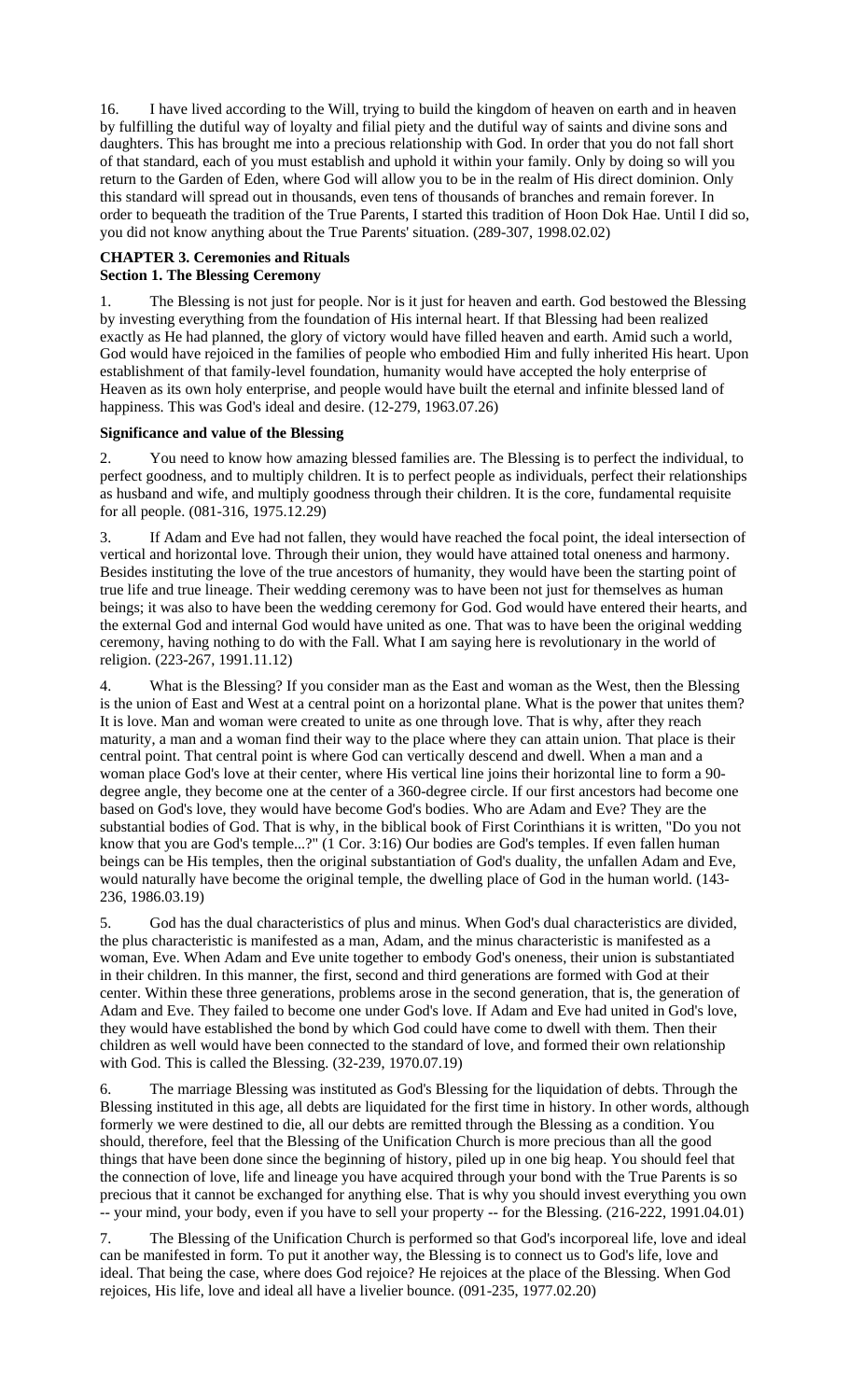# **The Engagement Ceremony and the Holy Wine Ceremony**

8. At the Engagement Ceremony for the Blessing, I raised my hands and pronounced a benediction. With that benediction, I could incorporate the women of the world into Adam's family, in the place of Eve who had been separated from that family. I could thereby form a conditional bond of blood with them. That is the change of lineage. Henceforth, each woman of the world who has gone to the spirit world should attend me as her elder brother, husband and father, centered on True Mother. (314-141, 2000.01.02)

9. If the God-centered True Parents had emerged in the Garden of Eden, they would have bequeathed the Blessing on behalf of God to their descendants for generations to come. If only they had believed in God, those True Parents would have inherited the Blessing from Him, and you, in turn, would have inherited it from them. Accordingly, I am bestowing this Blessing on you. By inheriting it, your sons and daughters will be born in the new eternal realm of victory, not the fallen realm. They can become sons and daughters who go up instead of going down. (101-299, 1978.11.07)

10. What are the conditions to receive the Blessing? To reach perfection, you cannot pass through the formation, growth and completion stages all at once. That is the Principle. You receive the Blessing at the completion level of the growth stage. Afterwards, you still need to follow the seven-year courses: a sevenyear course before marriage, a seven-year course after marriage, and another seven-year course centered on your family. You need to go through these three seven-year periods for a total of twenty-one years. Upon the foundation you make by going through this twenty-one-year course, I should be able to achieve the foundation for a nation. I must reach that level. Now we have to conduct some ceremonies. First comes the Engagement Ceremony, next comes the Ceremony for the Restoration of Eve and then the Ceremony for the Restoration of Adam. These ceremonies are to restore the heart and change the lineage. (101-299, 1978.11.07)

11. The Holy Wine Ceremony is the ritual of infusing God's body into your body with new love. Since you have only one body, you need to transform it with God's love. This is the meaning of the Holy Wine Ceremony. The Bible records that at the Last Supper, Jesus blessed bread and wine and gave them to his disciples. He referred to the bread as "my body" and the wine as "my blood of the covenant, which is poured out for many for the forgiveness of sins." (Matt. 26:26-28) Likewise, it is only by inheriting the new lineage originating from God's substantial self that you can be cleansed of the original sin. You cannot participate in the Blessing without going through this ceremony. The Holy Wine Ceremony is the ceremony to change your lineage. (35-245, 1970.10.19)

12. You inherited a lineage defiled by the Fall; therefore, you need to change your lineage. Without doing that you cannot rid yourself of original sin, and without ridding yourself of original sin you cannot rise to the level where you can receive the Blessing and become true children. That is how the Principle operates. The Holy Wine Ceremony is the ceremony to change your lineage, and it thereby removes the original sin that occurred at the Fall. In other words, it is a ceremony to transform your flesh and blood. (35-210, 1970.10.30)

13. The fact that you participated in the Holy Wine Ceremony means that you received the blood of the Blessing. It means that you are joined in a relationship with True Parents through their love, life and lineage. Consequently, you have become True Parents' kin. It is a ceremony of Blessing when my blood is infused into a person who otherwise would be destined to die. In other words, my blood is transfused into that person so that that person carries my blood. It is only when you drink the holy wine that I can bless you. In distributing the blood of the True Parents, the order of the Holy Wine Ceremony is that the woman drinks the holy wine first. Likewise, when receiving the Blessing, the woman precedes the man. The woman drinks half the cup of holy wine first. (457-181, 2004.07.03)

14. The Holy Wine Ceremony is a ceremony of restoration through indemnity. For this ceremony, you men begin in the position of the archangel. That is why you are supposed to offer your lineage and everything else. Only then can it be a condition for restoration. I then conduct the ceremony through Mother. You are in the same situation. By going through the Holy Wine Ceremony, you assume a restored position that is the same as that of the Parents. The woman receives the holy wine first. She bows to True Father, receives the holy wine, and drinks half the contents of the cup. Then the man bows to the woman. While the woman is drinking her half, the man keeps his head bowed. At that time, the woman is in the position of mother. Her position is the same as that of True Mother. So when the woman drinks her half of the wine and hands the remaining half to her husband-to-be, and he drinks it, they are bonded. Thus the man can rise to an equal footing with the woman. (113-309, 1981.05.10)

15. Since Eve fell because of the archangel, in the course of restoration Eve needs to stand before Heaven through Adam and then restore the archangel. This is the purpose of going through the Holy Wine Ceremony. When the ceremony is conducted, I offer the holy wine first to the woman. That part of the ceremony is to restore the lost Eve. Through the Holy Wine Ceremony, she becomes one with me in spirit, heart and body. It is an absolute, internal covenant. (46-234, 1971.08.15)

16. Holy wine is not easily made. I am saying that wine cannot become holy wine just as it is. Holy wine is made in the presence of God, Satan and numerous angels in the spirit world. It contains twentyone elements that you are unaware of. The wine contains every element necessary for the process of restoring humankind and the world of creation. When I made the holy wine, spirits came from the spirit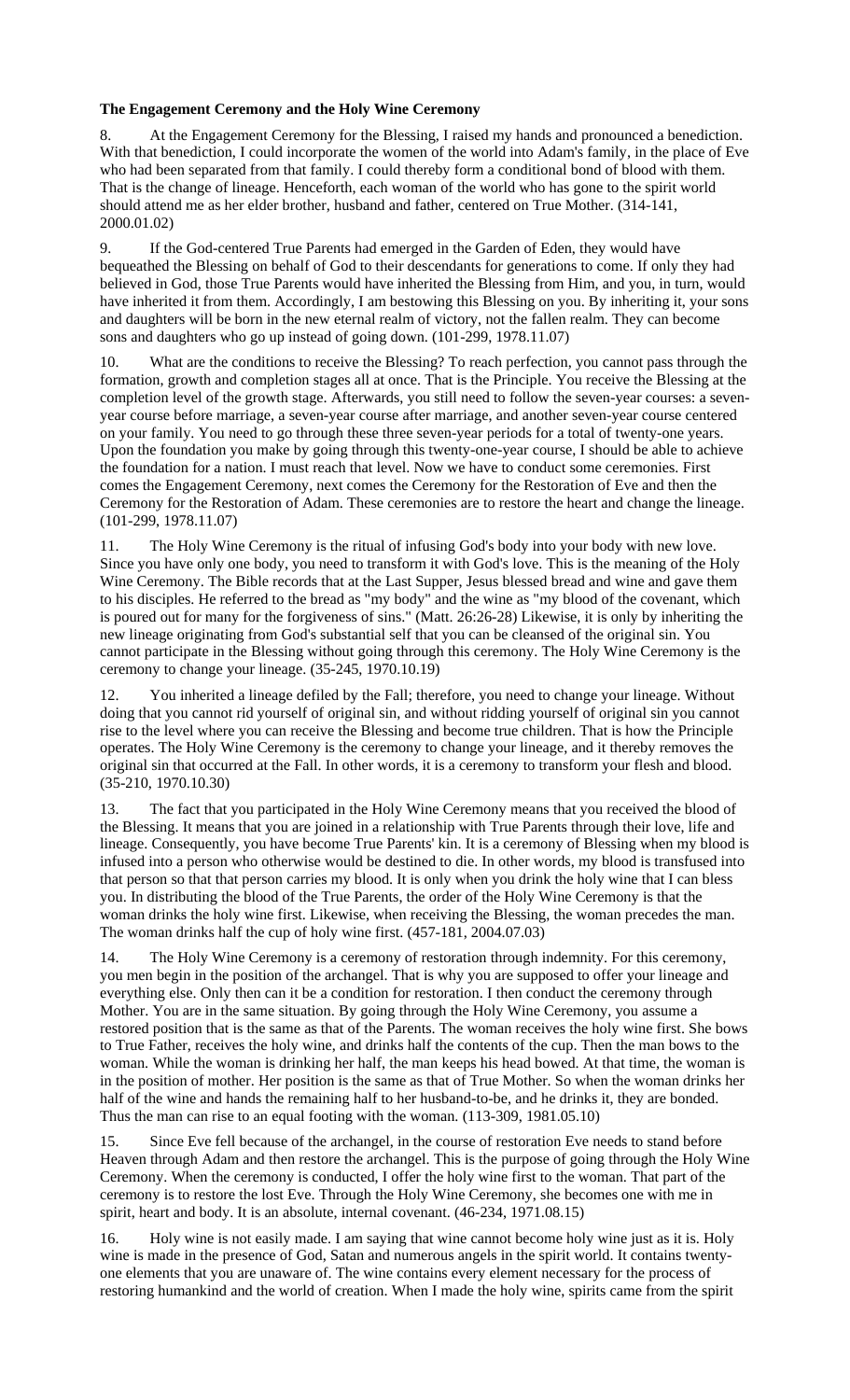world and begged to be allowed to drink a cup. They knew that by drinking the holy wine they could be restored, so they came to me as a group and asked if they too could be given the same benefit. They knew that I could do such a thing. However, I am not here for the spirit world; I am here for the physical world. That is why I told those spirits, "You need to wait," and I first gave the wine to you who worked hard for the Will. (46-234, 1971.08.15)

The holy wine needs to contain ingredients that symbolize the love of the Parents. It should also contain something that symbolizes the blood of the Parents. Hence when you drink it, you become one with the love and blood of the Parents. These are what constitute the holy wine. The holy wine is made with ingredients that symbolize everything -- the land, the sea and the sky. It contains three kinds of wine. It also contains other elements symbolizing all things of creation. Drinking the wine signifies being born anew spiritually and physically. Without this ceremony you cannot remove the original sin or change your lineage. And without changing your lineage, you cannot reach the standard of perfection and become one with God's love. The Holy Wine Ceremony indemnifies all this. (35-211, 1970.10.18)

18. At the time you received the Blessing, you participated in a ceremony to change your lineage. Twenty-one consecrated elements were required to make the holy wine. They included airborne fruit, fruit borne on trees, fruit on the ground and fruit underground, plus the most precious elements from the mineral kingdom, plant kingdom and animal kingdom. All these elements had to be free of any conditions for Satan's accusation. After the holy wine was thus made, it had to be stored for seven months, without any problems occurring during that time period. It was not simple to make this wine. (215-111, 1991.02.06)

# **The Blessing Ceremony, the Indemnity Stick Ceremony, and the Three-Day Ceremony**

In Eden, God was unable to conduct the wedding ceremony of Adam and Eve. They married of their own accord and thus connected to Satan's lineage instead of God's lineage. The Blessing Ceremony uproots this and reconnects Adam and Eve to God's lineage. That is why through the Blessing Ceremony we receive the citizenship that enables us to live in our original homeland, the liberated kingdom of heaven in heaven where there is no Fall, and to attend God as our Father. (522-254, 2006.03.30)

20. After the Engagement Ceremony comes the Holy Wine Ceremony and then the Holy Wedding Ceremony. The Engagement Ceremony and Holy Wine Ceremony are not performed according to any precedents. They are required ceremonies that symbolically reenact all the details of the Fall and indemnify them. At what stage did Adam and Eve fall? They fell at the engagement stage. In other words, they fell in the process of growing up, on the way to the goal of perfection. The purpose of their engagement was marriage. However, when they were still engaged, Adam and Eve wrongfully married; that was the Fall. Therefore, to indemnify that, we need to deny that marriage, rectify it and go beyond it centered on God. In denying it, we cannot do it in just any way. We cannot do it unless we follow a course that is the reverse of the Fall. (35-215, 1970.10.19)

21. The Holy Water Ceremony is also a ritual of the Blessing. It is the same as baptism. Although Jesus was baptized, he had no Holy Wedding Ceremony. He passed away without being able to marry. He had neither a wife nor children. He had no family of his own. However, I have labored for this day, risking my life in the process. (522-156, 2006.03.28)

22. Blessed members of the Unification Church participate in the Holy Wedding Ceremony, but it is a wedding only within the church. It is not a ceremony recognized by the nation, world or cosmos. That is why we should have not only a church-level Blessing but also a national-level Blessing. Furthermore, we will go through a world-level Blessing and then participate in the Ceremony of Eternal Blessing in the kingdom of heaven. Only then can we finally return to the original world. If you participate in the Blessing of the Unification Church simply for your own convenience, and secretly without my knowledge, it is not effective. You need to go through the national-level Blessing, for which you should disclose all of your personal history. Next you have to go through the world-level Blessing. Then, after going to the spirit world, you need to go through a great admission ceremony and the registration ceremony. Next we have to complete the organization of the twelve tribes. Finally, after True Parents have settled in the other world, with God as the center, all of the world's people will take their places and sit down in order. (185-036, 1989.01.01)

23. When True Parents and their sons and daughters are united as one, that family will have established the four-position foundation. Completion of the four-position foundation means that God will be able to realize the ideal of creation that He has desired for six thousand years. Once that foundation is established, there will be a realm where God recognizes those who have fulfilled it and promises to make them citizens of the kingdom of heaven and members of the family of that kingdom. What the Unification Church focuses on the most is the Blessing. The Blessing is for the family. What is the kingdom of heaven like? It is the family in heaven. We need to realize such a family; that is the kingdom of heaven. Thus, those who are unable to create that kingdom in their own family cannot enter the kingdom of heaven in heaven. (158-274, 1967.12.29)

24. What is the Indemnity Stick Ceremony for? Adam and Eve fell by misusing their lower parts. During the Indemnity Stick Ceremony, both wife and husband strike each other's buttocks as hard as they can, saying they will never fall again. We do this so that they will never again misuse that part of the body. Likewise, when the Israelites made a pledge, they placed a hand under their thigh. They also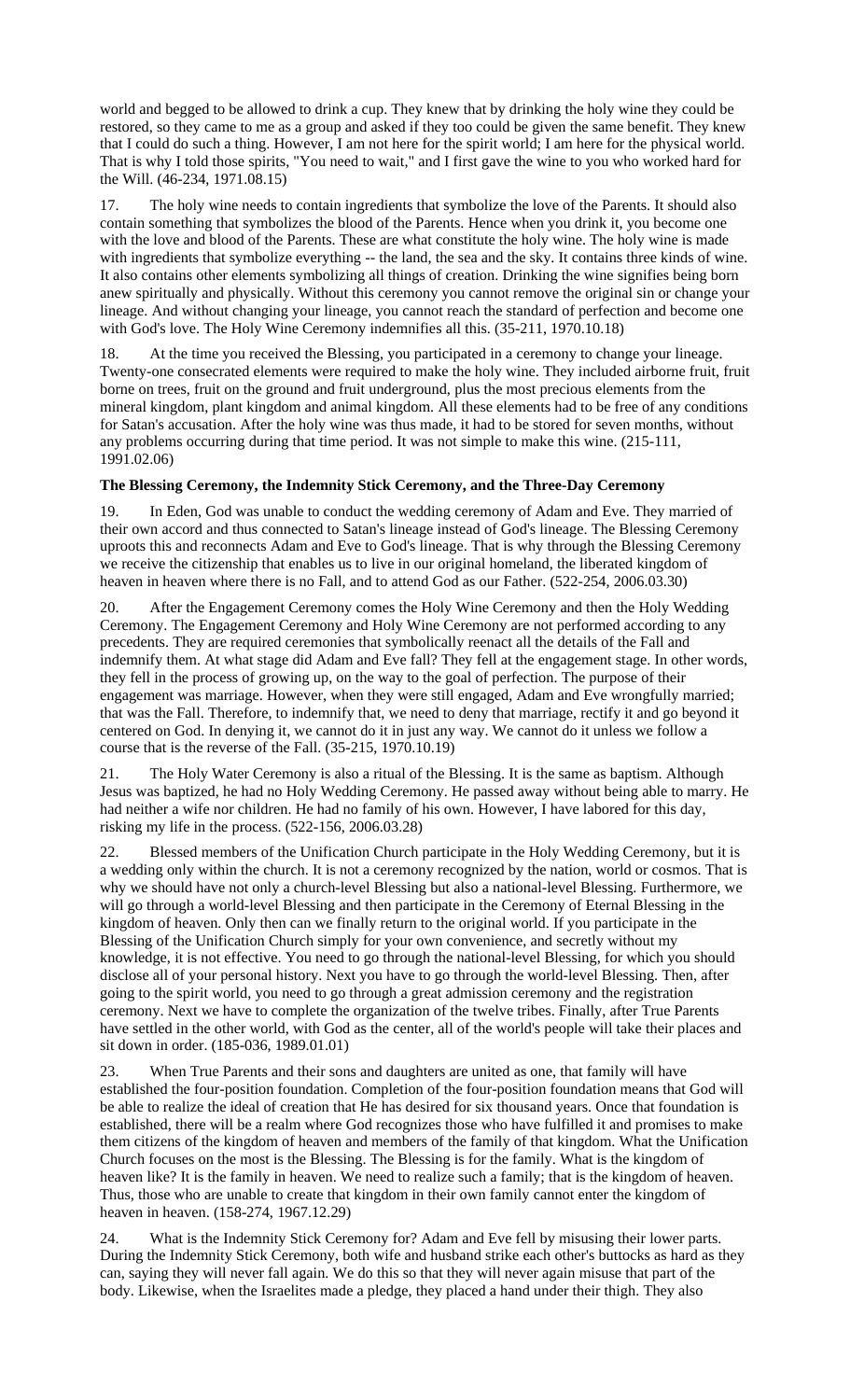conducted circumcision. When a son was born, his male part was bled on the eighth day after birth. This ritual was instituted because the male reproductive organ had been misused. Because the seed had been damaged, the ritual of circumcision was established to change the seed. All these are conditions to determine ownership. (273-316, 1995.10.29)

25. Tamar risked her life to continue God's heavenly way. Also, Jacob wrestled with the angel at the risk of his life. Although the angel struck his hip and dislocated it, he did not let go of the angel all through the night. The hip had to be struck. The Fall was brought about by wrong use of the hips. That is why the Unification Church conducts the Indemnity Stick Ceremony after the Blessing. In that ceremony, the hips are struck because they were misused. Our ancestors representing the three ages engaged in improper love and became entangled in it, and we need to clear that up. (214-226, 1991.02.02)

26. Why do we have the Indemnity Stick Ceremony? When we read the Bible, we learn about circumcision, which is a condition of indemnity. Adam's family broke apart because of wrongly directed love. What is baptism? It refers to the time of Noah. The reproductive organs had been defiled, and Noah's time was when they were indemnified. At the time of Noah, these organs were subjected to judgment by water. In short, they were washed. However, the washing was incomplete. They had to be "baptized," but that was only a condition. Once those defiled bodies were washed and the defiled spot indemnified, the time of Jacob was to have been the time of settlement. For this purpose, Jacob had to live a life that would restore love. He had to begin the change of lineage, change of ownership, and change of the realm of heart. The chosen people got their start when their lineage was transformed. (284-209, 1997.04.17)

27. Blessed members of the Unification Church go through the ceremony to change their lineage, followed by the Indemnity Stick Ceremony and the Three-Day Ceremony. Satan cannot intrude in those ceremonies. Now that the True Parents opened the gates of the kingdom of heaven by the law of God and proclaimed the liberation of humanity, Satan, who exercised his power at the completion level of the growth stage, can no longer interfere. That is why blessed families need to go through the ceremony to convert their lineage. (235-215, 1992.09.20)

28. If you do not go through the Three-Day Ceremony, you will have nothing to do with True Parents' lineage. You will be nothing but a spectator who has come within the fenced area. Only after you complete the Three-Day Ceremony can you dress in holy robes and be included in True Parents' lineage. Otherwise, although you may have eaten a piece of the wedding cake, watched the celebration from beginning to end and enjoyed yourself with your friends, you will end up being apart. You will not become one with True Parents' lineage. Once you are apart from it, you will remain apart for all eternity. Lineage is such a fearful thing. (591-296, 2008.06.01)

29. Until now, we have thought ill of erotic love stories because love organs became palaces of wickedness. They became like weapons causing threefold destruction: they became a palace in which love, life and lineage were destroyed. Because they became the palaces that plunge everything in heaven and earth into a world of total darkness, they are called by the worst of all bad words and the most vulgar of all vulgar words. Nevertheless, in Korean, the term ssang in ssangsori (a vulgar word) is not a bad word. In fact, it is the very word ssang that is in ssangssang, or pair. "Pair" is what the word implies. The word ssangsori refers to two people making love, and that should not be something bad. Originally it was a holy word. Millions of generations of your ancestors lived by clinging to the love organs; likewise, Adam and Eve also lived by clinging to them. Woman lived by clinging to the reproductive organ of man, and man lived by clinging to that of woman. Despite this, they did not know the preciousness of those love organs. The woman's love organ is the subject partner of all subject partners, for it controls the life of the man. (238-034, 1992.11.19)

30. When we study the structure of our bodies, we can see that the male and female reproductive organs are set in the most protected area of the body. That is because these organs are the most precious. The wind may blow or something may attack us, but they cannot invade that part of the body. What is more, the woman's organ is less prone to invasion than the man's. The words I use when speaking about these organs are not vulgar; rather, they are sacred words. If you contend that the words for what was considered most precious from the time of our ancestors are vulgar words, then you are implying that our ancestors up to now have all been bad. You are saying that even the first ancestors, Adam and Eve, were bad. Because our first ancestors formed a ssang (a pair), such words are termed ssangsori (a vulgar word). If they had originally placed true love at the center of their relationship, our ancestors would have set down their roots there and grown into a sacred tree. Then the words about love organs would have been considered good words and good sounds, and they would not have been given coarse treatment. Instead, we would have attended them with care. Therefore, before we make love, we need to offer a bow before our ancestors and say, "Thank you for giving us this day, which is a very special day." That is why, when we perform the three-day ceremony, we begin by offering a bow. We offer that bow as a simple ritual representing all bows. After completing the Three-Day Ceremony, we are free to love. We can make love as often as we desire and in any way we please. (238-035, 1992.11.19)

31. Since the Blessing is now available for everyone, we should give the Blessing to as many people as possible. We need to bless everyone, without missing even one person. Before I depart this earth, you have to make sure that there is no one left unblessed in the spirit world. The Blessing did not exist in the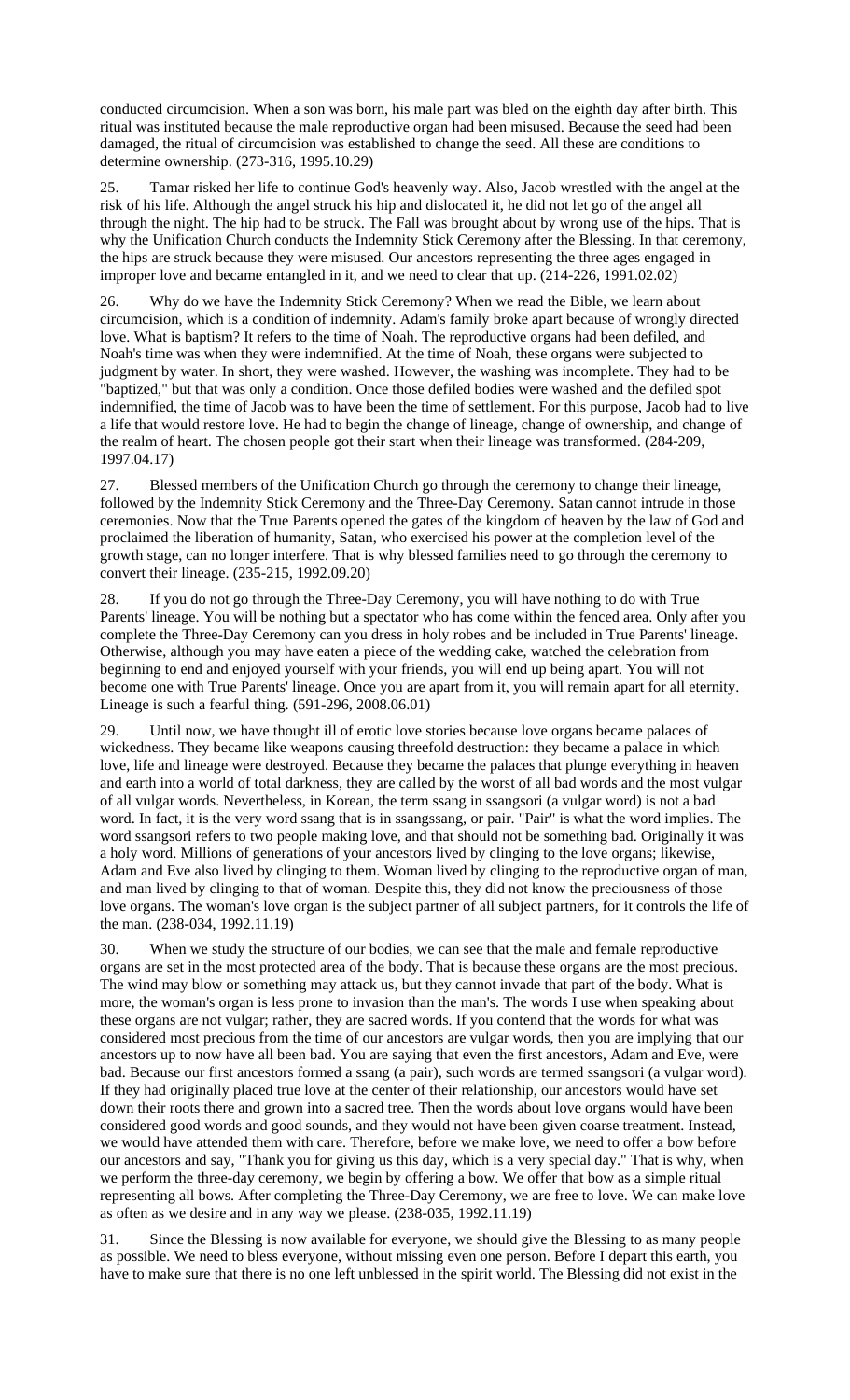past, but now it has become a reality. Before I pass on, both earth and heaven should be filled with people who are blessed. Otherwise, all the fallen bloodlines that were sown by fallen Adam will not be eradicated. (301-212, 1999.05.01)

# **The Eighth Day Dedication Ceremony**

32. On the eighth day after the birth of our child, we offer the Dedication Ceremony. We say that the number eight is a central number. Since it is a central number, it needs to be fulfilled by the man and woman, and also the grandfather and grandmother. In short, there should be the four directions in three stages: grandfather and grandmother, man and woman, and the son or daughter to be dedicated. These three stages cannot be without a center. Yet not just anyone can stand in the central position and be part of the three stages. (546-160, 2006.11.27)

33. Jesus passed away at the end of the three-year period of his public ministry, but the Unification Church is continuing his mission of laying the foundation for the kingdom of heaven on earth. At the time of the Dedication Ceremony of my first son, I gave members three kinds of gifts as a condition of three sacrificial offerings, and fed them with seaweed soup, rice and milk. That period of three years was the period to set up the four-position foundation, which Jesus was unable to establish. If Jesus had brought Judaism under him and made Rome submit to him, he would not have died on the cross. I have achieved victory on the first stage. Then, to establish God's citizens and sovereignty, I gave awards to three women and one man in recognition of their contributions. (13-084, 1963.10.20)

34. This morning we held a ceremony to celebrate God's Day. Before that we performed a Dedication Ceremony. At this time I have mobilized the blessed wives, whom you love the most and who serve as the foundation of heart in your families. Nevertheless, the fact that you did not oppose the mobilization or demonstrate against it is a great honor to me. That is how, with my family at the center, all of you were able to set a victorious foundation to connect all families in unity when you go to the frontline to meet people. Thereby, my family was finally able to establish the victorious condition to be offered to God. That is how we were able to conduct the ceremony to celebrate God's Day on the second floor, and also hold my family's Dedication Ceremony. Therefore, we could bestow blessings even on the infants. However, even when this Dedication Ceremony was done, I had to establish the proper order. Before Heaven's family came to exist, first there was the angelic world. Therefore, when my family was dedicated to God, at the same time I needed to soothe Jesus' bitter sorrow and fulfill the wishes of people on earth. (37-306, 1971.01.01)

35. Because I have already fought on the individual and family levels, I have reached the standard by which I can work on the national level. But you have yet to reach that standard. You need to be qualified to stand on the national-level foundation. This means you need to have the qualification of a parent standing on the national-level foundation, the qualification of a child standing on the national-level foundation, and the qualification to have dominion over all things while standing on the national-level foundation. On that foundation, you should have dominion over all things. After that, the returning Lord needs to fight to the end according to that standard to establish the world-level standards for parents, for children and for dominion over all things representing the world. At present we are in the process of fighting to reach that goal. That is what you are participating in. Hence, along with the national-level Dedication Ceremony for the family, what other ceremonies should you hold? You should have Dedication Ceremonies for all things and for children. They should be carried out in reverse order. You should have dedication ceremonies for all things, for children, for yourself and for your family. Without carrying these out, you cannot completely indemnify history vertically and horizontally and dedicate it as a victorious sacrificial offering. (47-354, 1971.08.30)

### **Section 2. The Seonghwa Ceremony**

1. Because Unification Church members know that there is a spirit world, they are not afraid of dying. In the Unification Church, a funeral is called the Seunghwa Ceremony. It means to ascend nobly to heaven. The Seunghwa Ceremony is about ascension. To inaugurate it, I had to rejoice more over the death of my son than I did at the birth of my sons and daughters. I had to experience the joy that God would have felt had His princes and princesses been born to Him. If this did not come to pass, my son could not have crossed over the hill of death. At the place where he died, we, his mother and father, had to offer a prayer to celebrate the victory of love, that is, of his having achieved liberation. That is why, when Heung Jin passed on, I did not shed even a single teardrop. Because he had a long way to go in the next world, I held the Unification Ceremony for him. (381-235, 2002.06.14)

### **The Seunghwa Ceremony and the Seonghwa Ceremony**

2. There is a three-year course that had to be established during the forty-year period of the restoration of Canaan on the world level. Through this three-year course we needed to reach the conclusion. The second year was the most dangerous. It was the most difficult time. That is why, at that time, Heung Jin passed on, and I went to prison. As the leader who had been shouldering responsibility for heaven and earth, I was very serious. Satan was the one who caused what happened to Heung Jin. Therefore, I first conducted the Unification Ceremony, then the Seunghwa Ceremony, and then, because I had to send him off as my victorious son, I did not shed any tears until Heung Jin passed on. This is a dreamlike story. However, in this world, things are actually happening just as I prayed and just as I said. Unbelievable events are taking place. (134-129, 1985.02.25)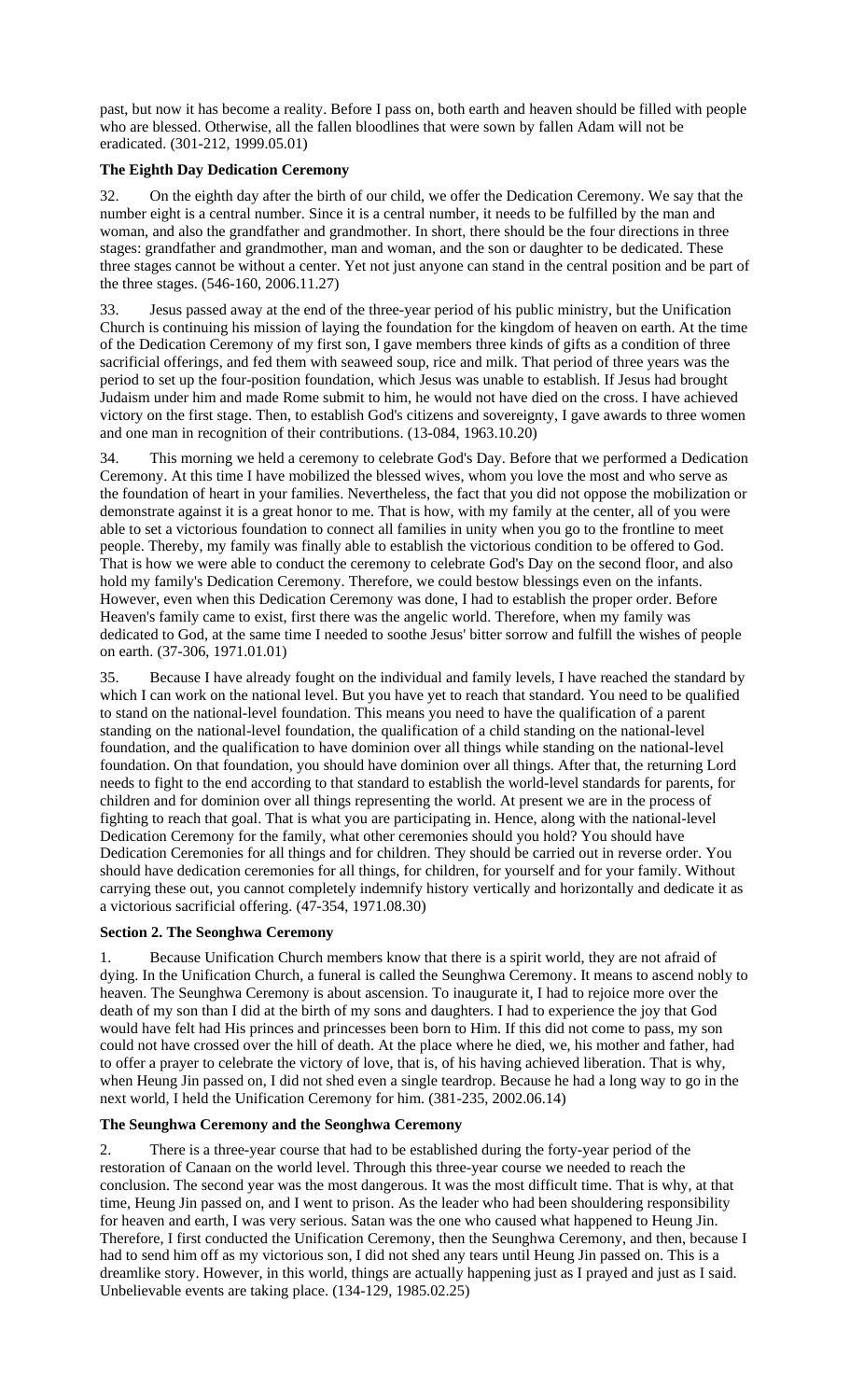3. When Heung Jin went to the spirit world, I held the Unification Ceremony and declared the Day of Victory of Love. The love of the Parents treads on Satan's world and overcomes death. That is why, as I viewed Heung Jin dying the three days before his passing, I could not shed any tears. Even in the presence of our dead sons and daughters, we should be able to share God's love and dedicate our love to Him. For this reason I declared the Day of Victory of Love. Because love triumphed over everything, the ceremony is called the Seunghwa Ceremony. (357-033, 2001.10.25)

4. In the Unification Church, we call a funeral the Seunghwa Ceremony. Our birth, the Holy Wedding Ceremony and even the end of our life are to be offered to God. The complete fruit of these is the Seunghwa Ceremony. However, you have no idea what an embarrassment it is for a person to be given a Seunghwa Ceremony and honored with many flowers if they lived a careless life and did as they pleased. Therefore, knowing the Principle, we should lay our foundation by living in accordance with it. (363-200, 2001.12.23)

5. Though Heung Jin passed on alone, I blessed him on earth on the fiftieth day after his passing - just as on the Pentecost fifty days after the passing of Jesus, the 120 believers gathered in the Upper Room were filled with the Holy Spirit, as recorded in the biblical book of Acts (2:1-4). With that, I made up for all the incomplete work that Heung Jin would have done during his lifetime. I could not shed tears as I sent him off. I also made Mother pledge not to express sadness in front of Heung Jin when he departed for the spirit world. If I had not prepared the way for him at the time, he would have gone to the spirit world in tragedy, like other people. He would then have had no relationship with Jesus or the world of the Blessing amid a spirit world rife with divisions. That is why I named his departure the Seunghwa Ceremony. That ceremony I conducted was the original Seunghwa Ceremony. (501-138, 2005.07.17)

6. At Heung Jin's Seunghwa Ceremony, no one was allowed to shed tears. This was especially so for True Parents. Later, in the United States, only after they received the report from Korea that the Seunghwa Ceremony had been performed joyously, they shed tears of blessing as they bid him farewell. In this way, the history that had been divided in tears was brought together in harmony with tears. Therefore, no one should shed tears during a Unification Church Seunghwa Ceremony. If tears are shed, the deceased cannot go the way he or she is supposed to go. (501-139, 2005.07.17)

7. There is no hope without a heart of love. You cannot form bonds with others if you do not have a loving and caring heart. You should even embrace death itself; otherwise you cannot form a relationship with God, who governs the world beyond death. Without transcending death you cannot enter God's world of love. You need to rise above the fallen realm; otherwise you cannot find love no matter how eagerly God awaits your arrival. Where there is hope, there is love. To have hope for the spirit world, you need to love, which will enable you to overcome even death. That is why in the Unification Church, a funeral is called the Seunghwa Ceremony. It signifies breaking through Satan's wall straightaway and ascending to heaven. (306-301, 1998.10.01)

8. Throughout your life, you should have nothing to be ashamed of before your wife or husband. You should be able to say, "I have kept true to the tradition of safeguarding God's pure lineage, in order to bequeath it to my descendants. I have lived my life according to the tradition of building the kingdom of heaven, where God desires purity, and now I am departing. I am coming to You, my Father, and I entrust myself to You." With that, the commemoration of your death will be called a Seunghwa Ceremony. (399- 055, 2002.12.18)

9. People do not know what it means to die. They think it is a sorrowful occasion, but it is not. Death is a transition from a lower-dimensional world to a higher-dimensional world by crossing the bridge of love. That is why the Unification Church calls death Seunghwa. To die is to ascend to a higher dimension. It is possible only through love. (137-317, 1986.01.05)

10. A funeral in the Unification Church is called a Seunghwa Ceremony. Since it is a ceremony of Seunghwa (ascension), you should not hold on to the deceased and cry. When the spirit of the dead person sees you cry over him or her, that spirit will lament. He or she will say, "The people's ignorance is a rope that ties me down and prevents me from going on my way." Since we know these things, we in the Unification Church call it a Seunghwa Ceremony. "Seunghwa" means soaring gloriously to heaven. With the power of love, you should lift the deceased up. Instead of pulling the dead person down, you should lift him or her up. (199-130, 1990.02.16)

11. The Seunghwa Ceremony began with Heung Jin. The meaning of "victory of love" in the Day of Victory of Love is being victorious over death through love. Other people's mothers would be overwhelmed with sorrow, writhing and wailing with deep emotion, but Mother was required not to shed tears. We needed to hold his ceremony within three days of his passing. We had to proclaim victory over death. It is on this basis that we can hold the Seunghwa Ceremony in the Unification Church. It is a ceremony of going beyond death and onward to joy. Those who go through the Seunghwa Ceremony can easily cross over all the valleys in the spirit world. (212-096, 1991.01.02)

12. The word "death" is sacred. It is not a word that should evoke sadness and anguish. That is why I announced that I changed Seunghwa to Seonghwa. The character seong (聖) means to be sacred or holy. We should no longer use seung, meaning "to ascend." Seonghwa is a term I have coined. The previous word, Seunghwa, did not clearly reflect the sacredness of death, so I rectified it and announced that it is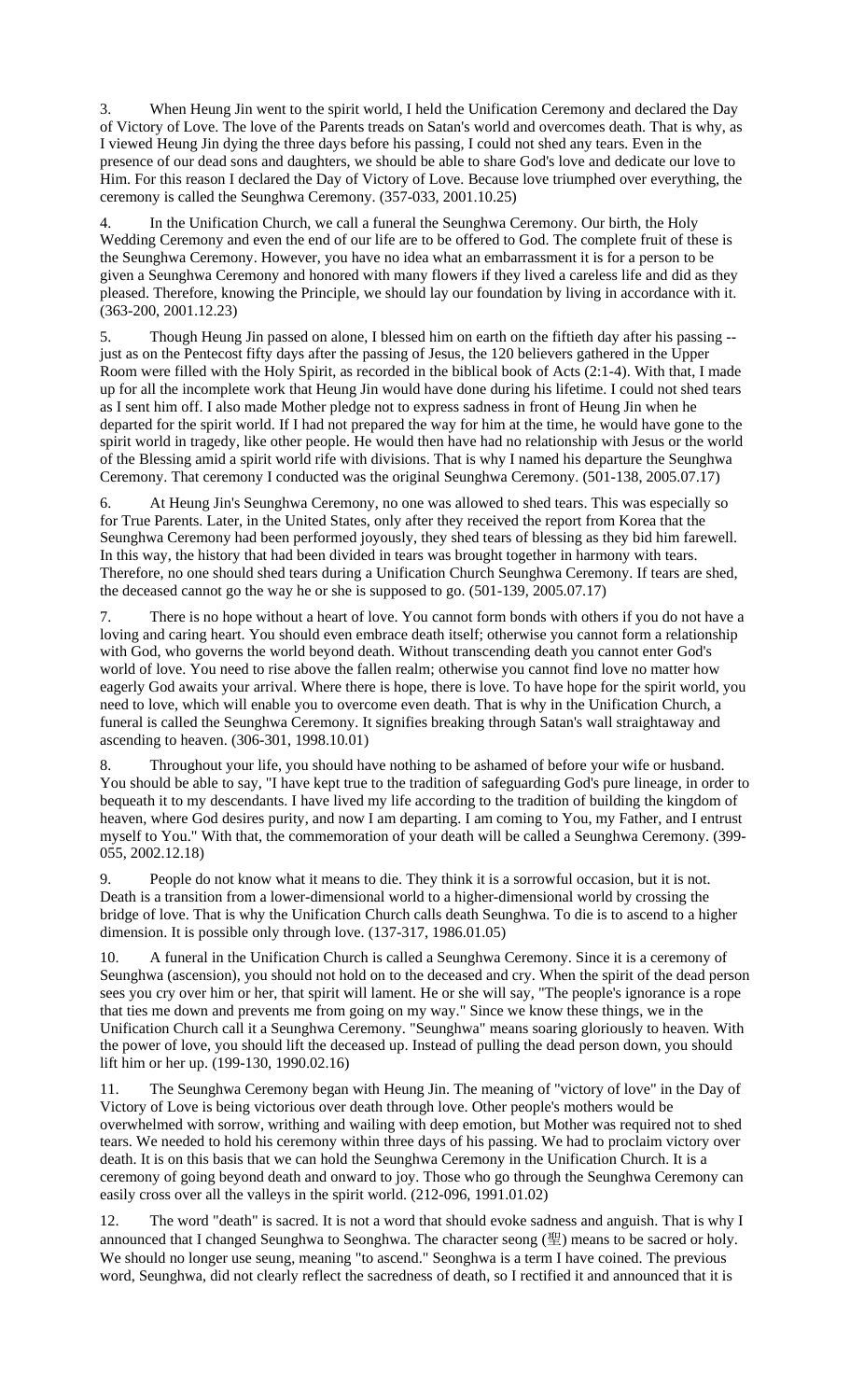now Seonghwa. The moment of entry into the spirit world is the time when you enter the world of ecstasy and victory. It is the moment, after your life on earth has bloomed and borne fruit, when you embrace the fruit of your life. It is a moment that comes only once. That is why you should rejoice in that moment. In that moment, others should congratulate you as much as they desire and then send you off. In that moment, they should shed tears of joy, not tears of sadness. Every person has eternal life. Compared to the span of eternity, the period of three days after death is shorter than a second. So the question is, "Why should you feel sad about it?" If you lament during that time, your prospects for eternal life will vanish. How dreadful is that? It is so true. It is a time when people should shed tears of joy, not tears of sadness. This Seonghwa refers to laying out the body of the deceased for three days and offering devotions for his or her passage into the spirit world. I have changed the term Seunghwa Ceremony to Seonghwa Ceremony. (2011.11.22)

# **The Wonjeon Ceremony**

13. Members of the Unification Church overcome fear of the spirit world. I have no fear of death. The Fall brought about death, so religion should create the realm of resurrection. Based on the Day of Victory of Love, we could begin holding the Seunghwa (ascension) Ceremony. Also on that condition, we could call the burial site the Wonjeon, which means "original palace." It is not about dying but about direct passage to the kingdom of heaven. This palace is a link from the earthly nation to the heavenly nation. That is the meaning of Wonjeon. There is no religion in the world with anything like it other than the Unification Church. (357-033, 2001.10.25)

14. The place of burial for deceased members of the Unification Church will be known as a Wonjeon. To enter the Wonjeon means to find our way to the original palace within our mother's womb. Where is your Wonjeon? It is the inside of your mother's womb before you were born. From the moment your father's sperm met your mother's ovum, although one was small and the other large, they breathed together, clung to each other and lived in joy. They dwelt together, holding on to each other and giving each other a boost. You need to pass through the ideal of that Wonjeon. In the word Wonjeon, the character jeon (殿) means house. It is the same character as the jeon in goongjeon, meaning palace. You are to find your way to the origin within God's ideal, which existed before your mother's ovum met your father's sperm and you were born on earth. (582-144, 2007.12.06)

15. Do you know what a mortuary table is? When a person dies, before the body is placed in a coffin, it is washed clean and prepared. Before the body can be moved into a coffin, it is placed on the table and washed clean. Unless someone can unite in heart with the deceased at that place, the body cannot be placed in the coffin. Who is supposed to carry out this task? It should be done by the person who loved the deceased the most. The garments for the deceased should be prepared with care in advance, and the deceased should be dressed in them before being sent off. The cerements are the garments that the body is dressed in when it is placed in the coffin. A representative, loyal friend, or filial son or daughter should receive the fabric for the cerements and sew them. If the deceased is to go to the kingdom of heaven, to a good place in the spirit world, he or she should have upheld the tradition of a loyal patriot and loyal subject. A Korean funeral has this type of meaning. The place where the Unification Church buries its dead is not called a graveyard but a Wonjeon. To liberate heaven and earth, we should desire to be buried in such a place. The Wonjeon refers to the original palace. It is not a place where just anyone can be buried. Only those who have been martyred or whose life was on a comparable level can be buried there. (478-097, 2004.11.28)

# **CHAPTER 4. The Daily Life of Blessed Families Section 1. Proper Conduct for Blessed Families**

1. We need to live a life of attendance to the True Parents such that we are always prepared to offer them something. Although every day we wait for them with a heart of attendance, we know they cannot come to visit. Therefore we should yearn to receive Heaven's sons and daughters in our home in their stead. From morning till night we should make preparations to receive these beloved children. Heaven will bless those who follow this lifestyle. Korean noblemen in the past used to prepare a comfortable guest room in the annex off the main house and invite travelers to stay there overnight. This custom was unique to Korea. This implementation of heavenly conduct in the history of Satan's world also symbolically demonstrated in advance our proper attitude of attendance. (26-299, 1969.11.10)

# **Proper conduct in the family**

2. We've been living and speaking carelessly in our family life, but from now on we should establish rules in the family. Parents should not beat their children in anger. They should not berate them with curse words as are commonly spoken in the world. We all must now become as one body. Our words, our attitude and our way of life should be as members of one body, with God as the center. (28-252, 1970.01.22)

3. The family of the firstborn son in a clan can thrive when the members of his family willingly accept the traditional family laws and propriety passed down from their ancestors and practice them. If any of them have the attitude, "Those rules have nothing to do with me," he or she can't be the offspring of that family. Especially the firstborn son cannot be the heir of the family, even though he was born as its eldest son. We, on the other hand, have to become descendants who surpass all our ancestors and succeed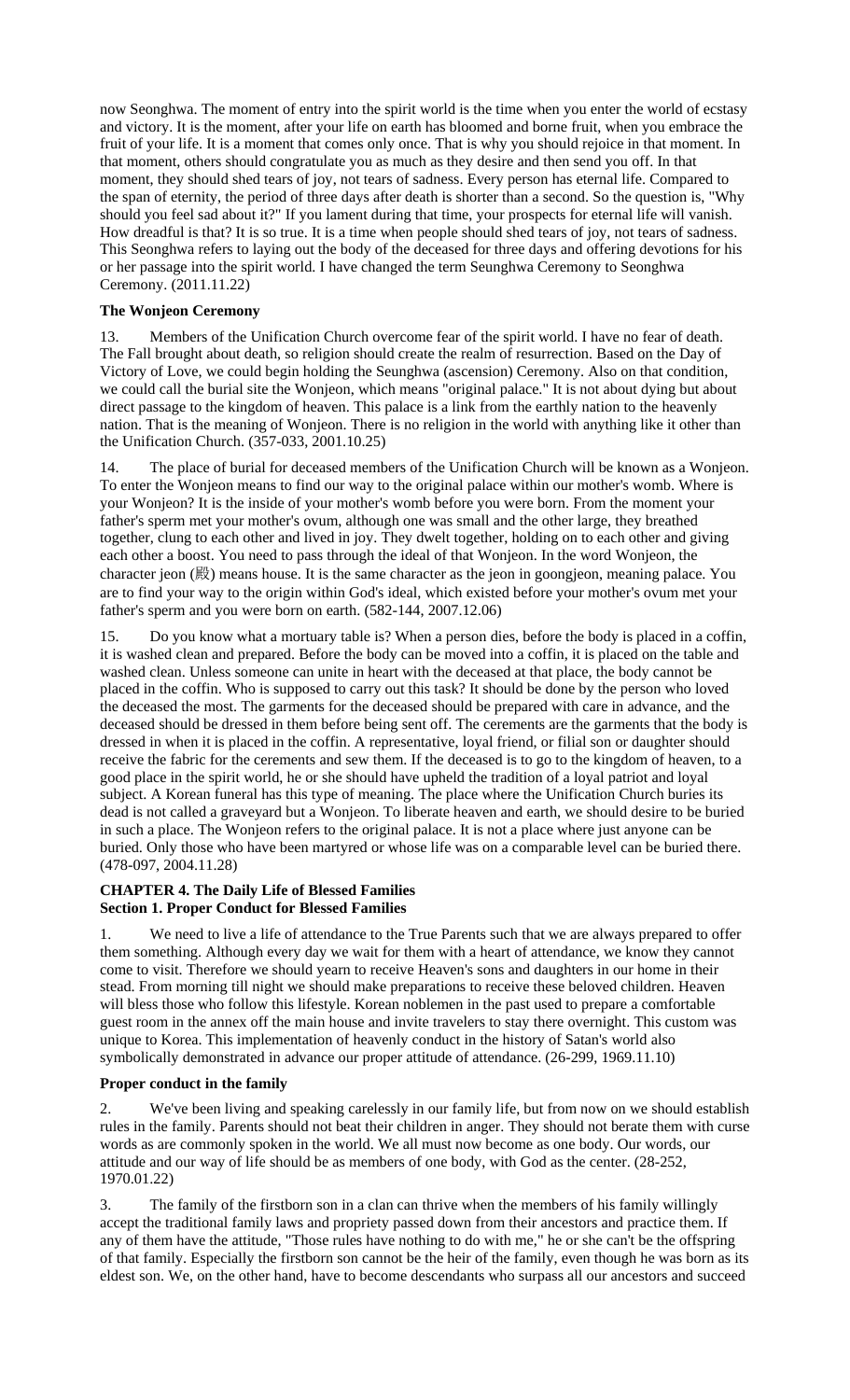in accomplishing countless responsibilities. Unification Church members must become such descendants. (21-252, 1968.11.24)

4. In the past, when the family of a loyal subject of the king acquired something valuable, the head of the family would offer it first to the king of the nation. That was a loyal subject's way of life in Korea. From that perspective, Korean propriety reflects the central norms of the heavenly kingdom, which cannot be found in any other nation. Confucianists follow the teachings of Confucius, and quite a few proprieties prescribed in Confucian teachings are close to heavenly law. You should educate your children to conduct an offering ceremony for you in the future, when you pass away. Norms and rituals for holding a funeral based on the Principle have not yet been established. However, once the rules of propriety are established, you should not live a casual life, doing things as you please. From now on you should believe that God is always with you in every situation. With that faith you should be able to cultivate the life force that will enable you to grow, sinking deep roots so you can overcome any obstacle in any situation, no matter what kind of storm arises. (31-292, 1970.06.04)

5. When something good happens in their life, people of filial piety think of their parents first. In the fallen world, people typically think of their spouse first. However, you should not buy something of value for your spouse unless you have first offered something precious to your parents. A husband should first buy clothes for his parents before doing so for his wife. Furthermore, until the husband has a chance to offer clothes to his parents, his wife should not say, "I like this dress; buy it for me if you love me." Moreover, a husband should first purchase clothes for his parents and for his wife before he buys any for himself. It is the same with food. Whether husband or wife, they must offer food to their parents first, then to their spouse, and should sit down for meals together with their parents. (26-298, 1969.11.10)

6. Your family should not get accustomed to worldly habits. Nor should you think, "Although things are bad now, they will get better in the future." You must make things perfect now. The issue is the present. When the past and the present are perfect, the future also will be perfect. The fact that there has never been even one perfect day such as existed in the Garden of Eden is evidence of the Fall. The ideal place is where the past, the present and the future are in accord. Hence you should be able to offer the present moment. God desires to see whether you can establish eternal stepping-stones on earth now. Now is the culminating point of history. (21-077, 1968.10.20)

The time is coming when new laws will be enacted, and the most serious among them will be those regarding violations of love. If you committed such infractions in the past, now is the time to sincerely repent. Every time you listen to the Principle, you must feel mortified. You should feel angry with yourself and bitterly ashamed of your transgressions. You should exclaim, "I already feel so bitterly distraught that I'm a descendant of the Fall; on top of that, I repeated it too!" You should feel deeply repentant, saying, "God, if You will only forgive me, I will never be able to express enough gratitude." The moment you commit the sin of violating love, it will be hopeless for your ancestors. (67-059, 1973.05.20)

8. One mind, one body, one thought and oneness in harmony! After that we have true love, true life and true lineage to build a true family. Until we reach harmony and oneness in mind and body, we shouldn't have a partner. The four-position foundation is fulfilled only when a man and a woman, who were created from the separation of God's dual characteristics, unite and give birth to children. This is an ironclad principle. It is not a theory I cleverly fabricated on my own. We must understand that the fourposition foundation is Heavens law. It is the structure of the spirit world as well. If you don't meet what it requires, problems will arise. The law of love must remain absolute, unique, unchanging and eternal even after hundreds of millions of years. When we recognize that the universe exists within the realm of the ideal partnership of love, we can understand that our love also must be absolute, unique, unchanging and eternal. Only then can we stand without shame before the entire universe. Then we can be confident and have conviction that the universe will attend us and our families as its owners. (397-322, 2002.12.01)

9. You have family members, so you should become people who can share love as brothers and sisters and support one another. You should become the model members of your family. And as members of the Unification Church, you should become men and women who can be recognized by all members of the church. From now on, we should cut off what needs to be cut off and separate from what we need to separate from. You should not just live as you please. The Unification Church must establish the kingdom of heaven. Hence, rather than merely recovering ourselves, we have to recover the family. Those who can't become exemplary in their family life will be accused by the world, even by the cosmos. (030-230, 1970.03.23)

10. The value of the Blessing can be recognized only when you fulfill your responsibility. Therefore you blessed members should not speak offensively, in the worldly way. There should be something different about you. The family is a small church. Hence your family should be, as the agency of God, a family that God would like to visit. At least three families must totally unite as one family. What I would like to say in particular is, first, that your family should be one that many people visit. Harmony among people is most important. Second, Heaven's families should build solidarity with one another. At the very least the families in your Blessing trinity should be completely united with one another. (15-271, 1965.10.24)

11. We are not focused on the individual but on the family. Yet it does not mean we are only trying to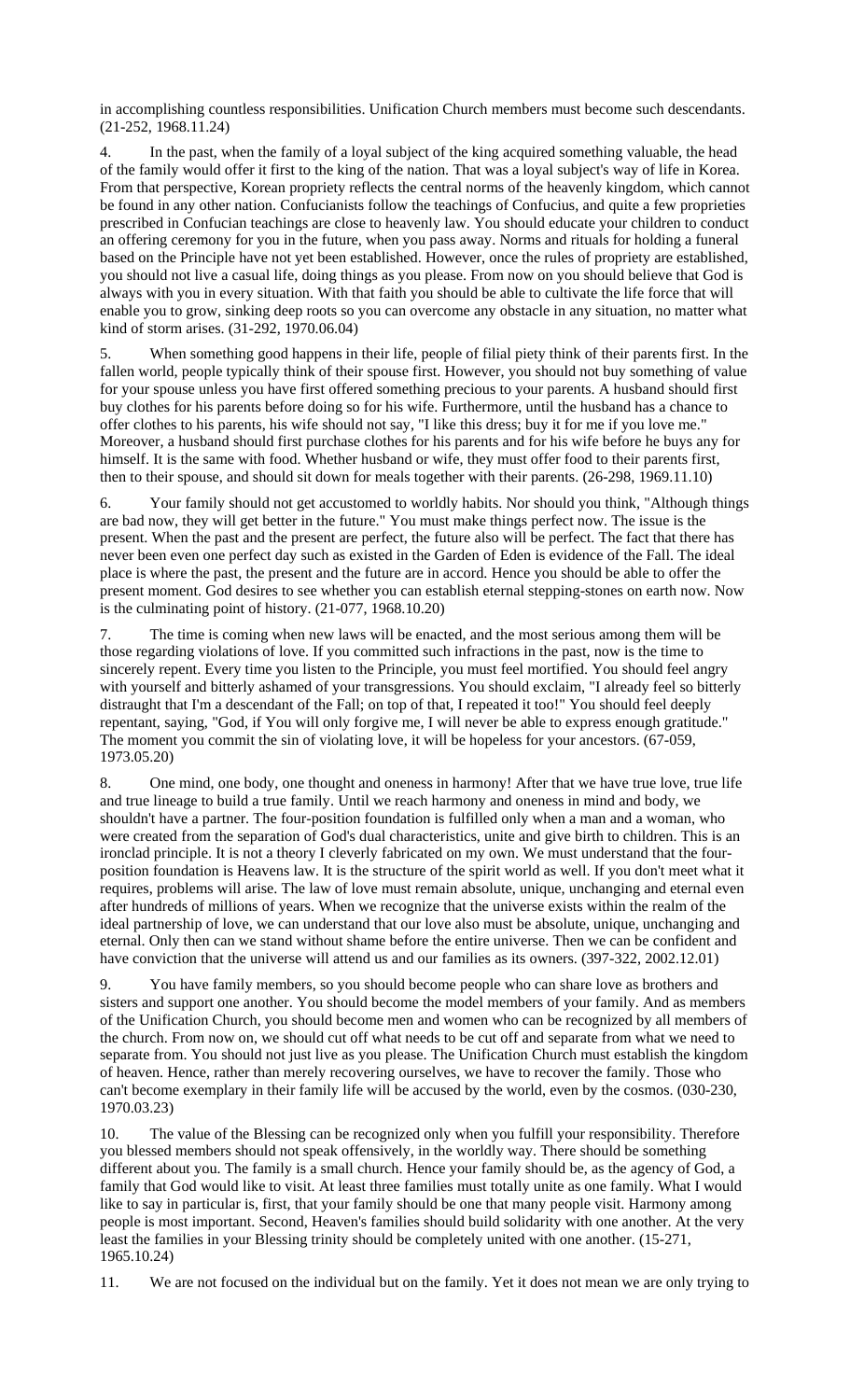clean up all the problems in our own family. Rather, we should connect to all. Hence our previous efforts to cultivate our spirituality while living alone are now not enough. We must be determined and resolute to make much greater effort than before. A life of challenging evil is very difficult. We can get tired and easily give up in an instant. When we have a family, we should work much harder than when we were single. The family is where we can secure our center. The family is where we cannot avoid dealing with reality in all relationships. In our family, we should establish relationships between front and back, left and right, above and below. We shouldn't just maintain the kind of faith we practiced in the past; the onesided life of faith we had before will not work. The Blessing is the point that determines whether we live or die. (27-085, 1969.11.26)

12. Developing a good personal faith hinges mostly on relating to a good leader. However, to develop a good family, each of you must become a leader to one another. We need to ask for whom and for what the members of the family exist. When you were single, you could pray and everything would come to pass. However, once you have a family, if someone in it opposes you, you have to bear the cross and persevere until your relationship with that person reaches the original standard. A single person is like one car in a train, but the family is like a locomotive. It is simple to restore an individual's mistake. But if something goes wrong in the family, it affects everyone, even bringing them to ruin. (27-085, 1969.11.26)

13. What should you do to receive love from your parents? You should love everything that your parents love. That way you are able to receive their love. In a family, if a son wants his parents to love him, he needs to understand that the way to receive love from them is to love all that they love. The son shouldn't aspire to receive their love otherwise. If a child wants to claim everything his parents cherish simply because he wants to, he cannot be loved by them. (133-026, 1984.07.01)

14. God and parents stand in the position to care for others before anyone else does. God thinks of you before you do. And your parents think of you before you do. This is why you love them. This is why they stand in the position of subject partner to you. When two people live together, each should think, "If my partner does not do what he or she is supposed to do, I will do it." This is the kind of being God is. The person who thinks this way becomes the center. The person who lives for the sake of others surely becomes the center. (103-139, 1979.02.18)

15. You need to be more altruistic. The most altruistic person becomes the leader. In a group of ten people, the one who becomes the central person is the one who lives for the group and loves the other nine the most. The others will seek that person out. Thus far, people have thought that living for others was bad for them. Yet living for the sake of others is actually the way to become a central person, to become a leader and to inherit everything. This is a natural law. This is why I am telling you that to live for the sake of others is not bad. It does not incur any loss. No business bears better fruit than such a lifestyle. (132-276, 1984.06.20)

16. We need to awaken to the fact that we live in a different era and that our speech, attitude and lifestyle need to change. This is what the spirit world desires from us. The spirit world is already charging forward in unison, but the earth is in a state of confusion, full of complexities, and cannot determine its clear objective. Therefore to anchor ourselves on solid ground we need to offer conditions of devotion. Otherwise we will be swept away. We are now living in a time when we can no longer live casually. Some of you follow me around everywhere I go. You want to do that rather than work in your mission. Further, you prepare my rallies as if they were your own rallies. You must not do so. You must not act that way at all. You need to raise your family to be a family that can actualize God's Will. For this, the father and mother must change first. In establishing a tradition, senior Unification Church members ought to set the standard first, before their sons and daughters. You should establish the tradition by becoming trustworthy parents, trustworthy siblings and trustworthy sons and daughters. Everything begins within the family. (462-298, 2004.07.29)

### **The proper conduct between a man and a woman**

17. In the Western Hemisphere, sex education begins in elementary school. That is not good. Children need to learn about sex in a natural way. Did God give sex education to Adam and Eve? It is better for children not to know about sex at an early age. When they reach the age when they begin to learn about it, we need to teach them how fearful the outcome of sex can be, but at the same time how precious it can be. When I was going to school, there were no co-ed schools. Yet nowadays, young men and women dance by rubbing their bodies together. We therefore must establish educational institutions that can resist this trend, teaching people that losing one's sexual purity is the most fearful thing that can happen. It is worse than murder. Murder takes away a person's life, but when a person loses his or her purity it dooms thousands of generations of descendants. It can victimize scores, hundreds, even many thousands of people. Henceforth infractions against sexual purity must be treated with greater seriousness than the crime of murder. We must educate our youth to the extent that they could not even imagine falling. (66-225, 1973.05.12)

18. Young people these days go against their parents and destroy their families. Their behavior is evil because it wreaks havoc on the order of love. It destroys families, societies and nations. It brings destruction even to all humankind. You cannot deny it is evil. Adolescents sometimes want to imitate certain thrilling scenes from movies. Young people may ask, "What's wrong with that?" You must tell them, "It's wrong because such irresponsible actions lead to a licentious lifestyle, which will bring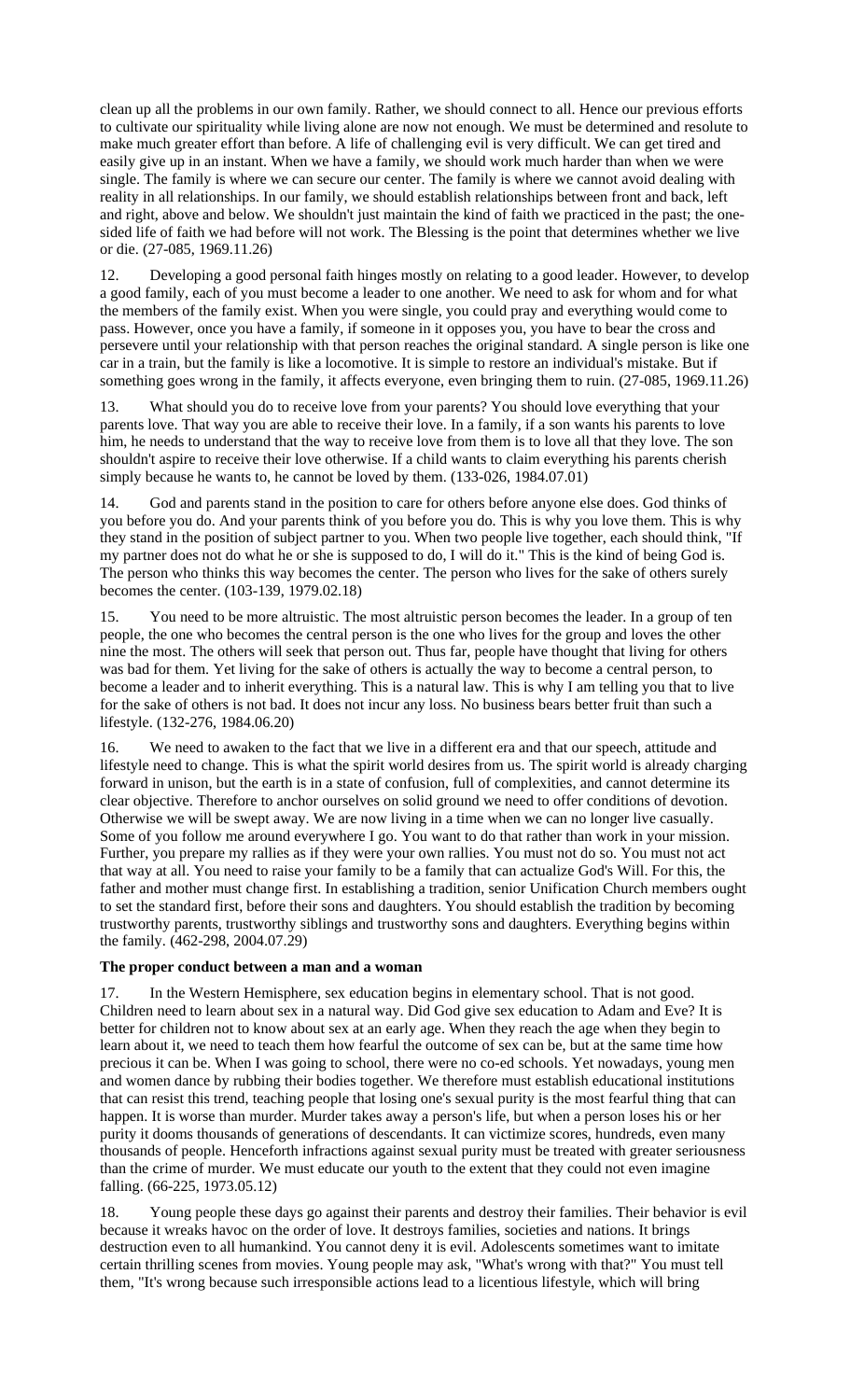destruction to your surroundings, your family and society. You must refrain from such activities. When you have developed your intellect, have gained experience in society and can control yourself in any circumstances, then you are free to act as you please, but not now." (117-184, 1982.03.01)

19. Do you women like flower buds before they bloom, or do you prefer flowers in full bloom? I like flowers that have fully bloomed. When you bloom, you should blossom to your fullest. Don't rely on someone else, but blossom radiantly according to your own nature. This means you should grow in a natural way, go through adolescence naturally and blossom in due course, and only then find a spouse whom you want to love. Don't be crushed before you bloom. Don't be a flower whose petals have fallen off and whose pollen has been shaken out. It's the same for men. Men should also blossom to their fullest. (47-088, 1971.08.19)

20. As buds that have yet to blossom, you must not engage in foolish activities such as sending love letters and having love relationships. You should blossom to the fullest naturally at the appropriate time. When God sees you, He should be able to exclaim, "Wow! You have blossomed purely and naturally. When I smell your fragrance, I can tell you're a pure virgin." God feels so much hope when this happens. Does God want someone pure or someone damaged? What about you then? Do you want someone pure or someone damaged? Even fallen human beings want to have someone pure. Would God not value your purity even more? For this reason I hope you can blossom fully in pure heart and love. I hope you will become people of value who can rise above the trends of today's fallen world and not become trapped in its valley of sorrow. (47-088, 1971.08.19)

21. Think how many millennia it has taken to restore the mistake committed by Adam and Eve. Countless people toiled arduously, even paying the price of being sacrificed, in order to reach this point today. Are you still going to commit the same mistake? It might have been possible for you to err when you were ignorant of these facts, but after learning the Principle you must not do such things anymore. We all know very clearly the monumental losses that result from losing one's purity. Hence there should be no question about overcoming sexual temptation. Because we clearly understand the astronomical damage caused by sexual licentiousness, we should never lose our purity no matter who tempts us to engage in such an act. Further, once we understand the incredible damage caused by Adam and Eve's one mistake of illicit love, we will recognize the fatal harm that will come to us if we do the same; therefore we will abstain. However, because people in general do not know this, they don't know how to overcome their sexual desire. (66-223, 1973.05.12)

22. For a woman the most dangerous person is a man, and for a man the most dangerous person is a woman. That's why it's best to avoid situations in which a man and a woman are close to each other. All you men, if a woman approaches you, avoid her and walk away. These days I see single men and women sitting together under a tree and making conversation. You should not do such a thing. If you wish to converse with someone of the opposite sex, gather as a group of at least three people. In a group of three you will be all right. The archangel and Eve fell because the two were alone together. Had Adam been present, would they have fallen? Adam and Eve fell because only the two of them spent time together. Had they invited God into their presence, would they have fallen? For this reason if you want to meet, make sure at least three people are present. This is not coercion; rather, it is a practical precaution to avoid a potential problem that could happen at any time. The principled thing to do is to take a position in which Adam and Eve could never Fall. We want to prevent anything from going wrong as well as to clean up what went wrong. This is why I am asking you to meet in group settings, with at least three people together. (66-225, 1973.05.12)

23. Even when witnessing to people, women must never be alone. If a sister goes out for witnessing activity, have an old grandfather or grandmother accompany her, even if he or she needs a walking stick. If they are not available, the sister can take a primary school student with her. I'm not telling you to avoid engaging in witnessing activity. I'm telling you to take precautions against potential dangers. Every precaution must be taken against even the slightest chance of falling. If three people are together, you'll be fine. We love one another by preventing each other from falling. That is love. Even leaders must take this precaution. (66-226, 1973.05.12)

24. The likelihood of falling increases when a man and woman are alone together. Would you light a match next to a gas pump or light a cigarette near a gasoline drum? Just one mistake is all it takes to shatter everything. You can never cast off that mistake for eternity. Especially once you know the Principle and still fall, there is no way for you to cast it off. The Principle states it, and the Principle works by systematic logic. Hence once you are caught, there is no way for you to escape from it. Neither can you have any basis to deny it. (67-058, 1973.05.20)

### **A life maintaining purity, pure lineage and pure love**

25. Parents need to educate their children about how to practice true love. Everything I'm saying relates to the family. Husband and wife should maintain purity of mind and body and attain oneness of heart. Then they must educate their children about true love by their example. Will children obey a father who is a drunkard and physically abuses their mother? Will children obey a mother who habitually deceives and lies to their father? Parents need to educate their children about true love through their own actions. It's not just education but education by example. I'm saying the way to educate your children about true love is by practicing it first. Educate by example. Write this as your family motto, frame it and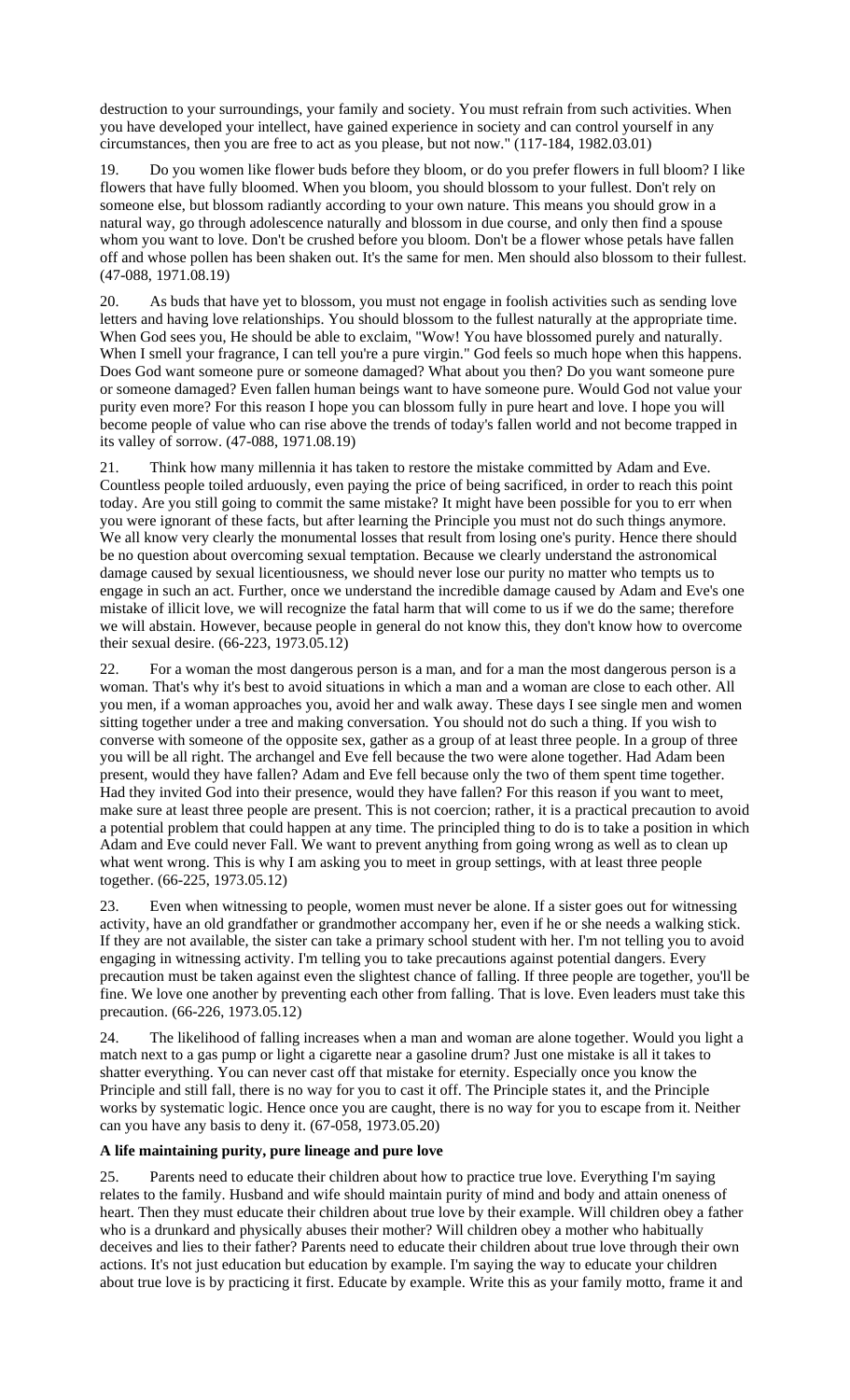mount it on the wall. Write it with a heart of profound devotion. (333-234, 2000.09.26)

26. Purity, pure lineage and pure love are followed by a pure heart. Without a pure heart, there can't be a pure lineage. Heaven's lineage has been passed down to us on the foundation of tens of thousands of years of pure hearts. The way to pass on the lineage to our descendants for thousands and even tens of thousands of years should be through fidelity to one's one and only spouse. Therefore there must be no divorce. With divorce comes threefold greater indemnity. (476-263, 2004.11.21)

27. God is the first generation, True Parents are the second generation and you are the third generation. However, you need to understand that the original tradition of the Blessing should have been: God as the first generation, you as the second generation and your children as the third generation. You would have been pure men and women, like unblemished white jade. When you united as couples, upholding the ideal of the four-position foundation, you would have bequeathed pure love, pure life and pure lineage to countless generations of descendants. (380-318, 2002.06.10)

28. You are young people approaching your twenties who have carefully protected and preserved your pure heart. Where will you take your clean, spotless and holy pure heart? You should place your pure heart on the altar that will give Heaven the greatest delight, bringing tremendous joy to God. There a young man who has preserved his pure heart and a young woman who also has preserved her pure heart should meet and rejoice together. It is the place where they meet as bridegroom and bride, bound together by God on the sacred foundation of a pure heart. (064-085, 1972.10.24)

29. Your body is precious. Don't defile it; fulfill your filial duty instead. You need to escape from Satan's realm of death and carry out your responsibility to serve Heaven with a body whose purity God approves. This is the highest goal and the standard that human beings should have. According to the Principle of Creation, you must be that way. (15-202, 1965.10.09)

30. A divine son or daughter is a person who loves heaven and earth. A divine son or daughter loves his or her nation from God's viewpoint and upholds God's sovereignty in heaven and on earth. Furthermore, a divine son or daughter knows all the laws of the royal court in the heavenly kingdom and all the laws of his or her nation on earth and endeavors to love both worlds, while abiding by all their laws. (565-064, 2007.06.07)

31. God invested His whole heart when creating Adam and Eve. What Adam and Eve received was the seed of His true love, true life and true lineage. Therefore we must return to that original state. It is God who sowed the seed, and it is we who must return the fruits. No one wants weeds and other rubbish. When we ascend to the spirit world, everything about our past will be disclosed; therefore we must clean up everything before we pass away. Although our outward body will return to dust, we will still carry what is inside us. This is the problem. It would have been better if there were nothing inside us that we needed to eliminate, but because we still carry scars in our hearts, scars formed by the pangs of conscience, we need to clean them up. (382-071, 2002.06.19)

32. One mind, one body, one thought, and then comes oneness at the core. This oneness derives from a pure mind and body, a pure lineage and pure love. However, before pure love, we need pure sex. The issue is sex. Even in sex there are three stages -- formation, growth and completion. However, these stages came into existence only after the Fall. Originally, once Adam and Eve made love under God's Blessing, there would have been no issue. When they had sexual relations for the first time it would have been perfected. Instead we had to go through restoration in the Old Testament Age, the New Testament Age and the Completed Testament Age to realize purity, pure lineage and pure sexuality. A man must unite his mind and body and keep them both pure. He must not violate this purity before marriage, and it is the same for a woman. With purity of mind and body and a pure lineage, there can be purity in sexual relations. A man and a woman must maintain their purity. Then when the time comes for them to marry, they unite to form one core. In this way they become perfected as man and woman and can finally stand as God's object partners. (489-219, 2005.03.02)

33. Oneness in mind, oneness in body, oneness in thought, oneness in sexual relations -- for these our mind and body need to be united. When do the mind and body fully unite as one? A fallen person's mind and body cannot become one. However, through marriage a man and a woman can finally attain oneness at the core. What comes after oneness in mind, body and thought, and oneness at the core? That is when purity of mind and body, pure lineage, purity of sexual relations and pure love all become one. All these should be in harmony. You and your spouse should realize harmonious oneness. Then whatever happens, you will remain one eternally. (489-219, 2005.03.02)

34. You have to abide by centering on your original mind, your mind that is one with God's mind. Should you not abide where the universe reaches perfection? To be of one mind with God's mind means your mind is unified, that a peaceful, unified mind is within you. Then on this foundation of one mind, you should become as one body with God. After that you should arrive at oneness in thought. Then you and your spouse can have sexual relations, pure in mind and body. A man and a woman who are striving to become as one mind, one body and one thought -- one at the core with God -- finally can become one through a sexual relationship. Then they become one at the core. Looking at a sphere, we find two poles: plus and minus. It also has hemispheres, upper and lower, right and left, and front and back. The core of your couple must be the same. Man and woman differ in mind and heart. Nonetheless, when they unite as one and stand before God as His object partners, in the position of body with God in the position of mind,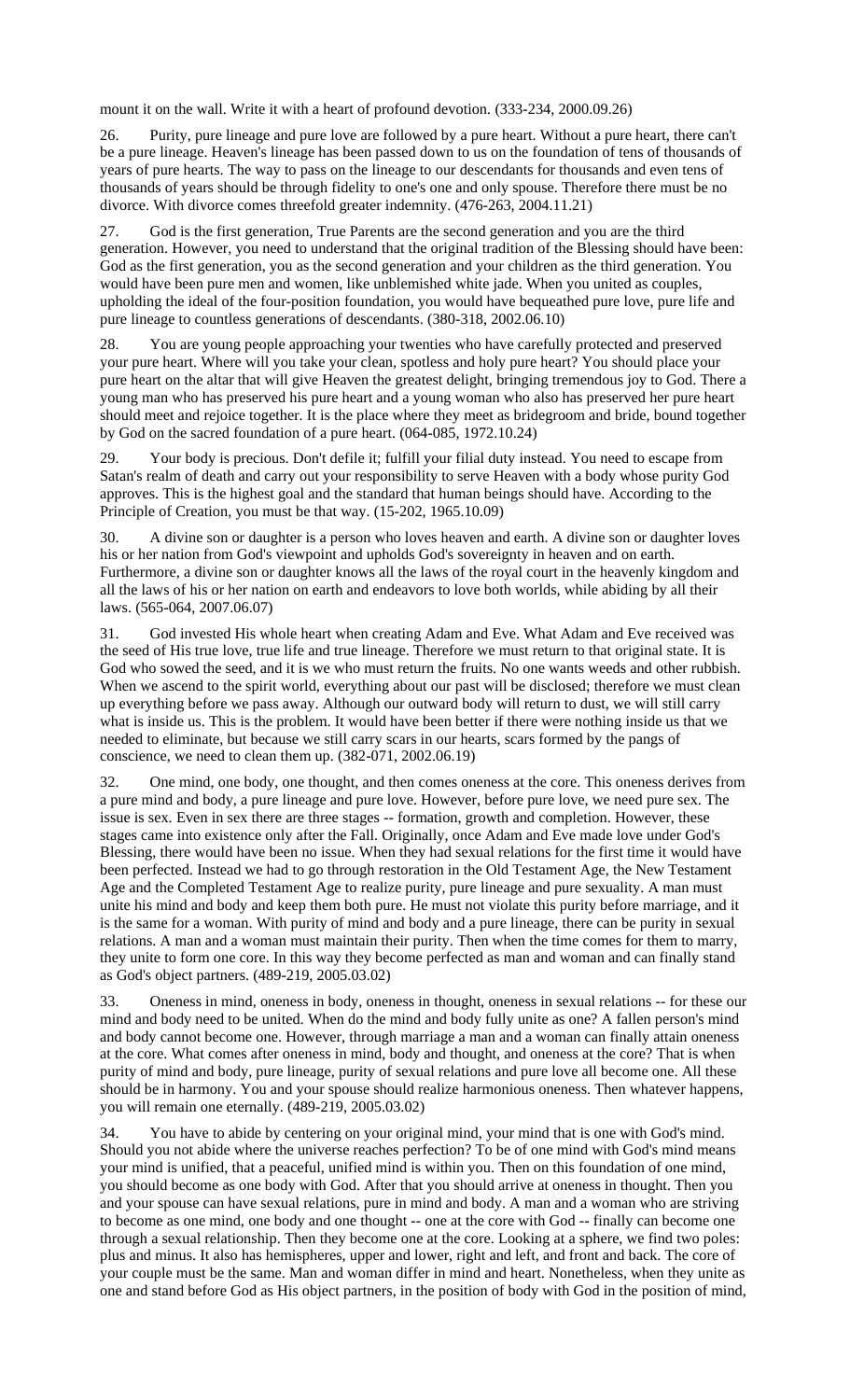they can discover the origin of conjugal love by becoming one body in God's presence. Then they can form a family of oneness that can serve God. The realm of oneness in love that they experience through their bodies will expand throughout their lives, leading to complete unity and harmony. They will achieve eternal, unchanging unity and settle in peace. (489-220, 2005.03.02)

# **Section 2. The Standard of Love in the Family and Respect between Husband and Wife**

1. What if parents have only one son and one daughter? Their son will need an older sister and older brother. Their daughter will need an older brother and older sister. They will also need younger brothers and younger sisters. Children need both older and younger siblings. If they don't have siblings of both genders, they will be unhappy. God protects the family in which the younger brother and sister and the older brother and sister are all present and completely united with one another. It's because such a family becomes the foundation for a clan, a tribe, a people and a nation. The older brother and older sister represent the east and west; the younger brother and younger sister represent the north and south. When these positions are perfected, they become three-dimensional. This is the love principle. The concepts of the Principle of Creation are rooted in the principle of love. Therefore when the principle of love is secured, we will have the origin of peace. (020-040, 1968.03.31)

# **The standard of love in the family**

2. Our parents desire that we love our siblings more than we miss our parents. Thus if siblings fight in the name of filial piety, it cannot be regarded as filial piety. The heart of parents desires that children care about one another more than they love their parents. Even if you are temporarily unable to serve your parents, if you say, "Mom, please wait. I will come to you after taking care of my younger brother first," your mother will say to you, "My boy! You will grow up to be a good man." Those who want to love their brothers and sisters more than their parents will live eternally in heaven. Those who can't love their brothers and sisters as they would their parents will be excluded. When you understand the basis of this principle, it is simple. Yet because we human beings have not known this, we have been unable to love one another. The question is whether we, as family members, can unite among ourselves. Thus if you stand in a position where you cannot fulfill your filial duty to True Parents, you should instead offer the devotion you want to give True Parents to the members of your church family. Heaven will accept your offering as having greater value than your filial devotion to True Parents. Those who practice this will surely be blessed. (78-041, 1975.05.01)

Love your brothers and sisters in the church as you love God. Your path to heaven begins there. You love and follow me, yet I tell you, you should strive to love and help your brothers and sisters and work alongside them with the same heart. Those who can teach you the quickest and best way to go to heaven are neither God nor I, but your brothers and sisters. If you strive to love them with a love greater than their love for their parents or spouse, you will be chosen as a supreme subject partner of love. (66- 125, 1973.04.18)

4. You and your brothers and sisters are companions who share in the love of your parents. Therefore you must not fight with your brothers and sisters. You are like your parents' body, so when you raise your right hand, it is as if you were raising your father's hand, and when you raise your left hand, it is as if you were raising your mother's hand. Raising your right foot is like raising your father's foot, and raising your left foot is like raising your mother's foot. The family was made that way because of love. (106-080, 1979.12.09)

5. The more brothers and sisters you have, the better. No matter how many you have, if there is only one bowl of rice, you should share it with them. Siblings must not fight over a bowl of rice. However difficult life may be with many siblings, if they think with a loving heart, "Even if I starve, I'm going to give my portion to my sister," all will be well. Would you want to wear good clothes and give the shabby ones to your younger siblings? We need to think in a way opposite from Satan's world. Blessed children ought to think differently from the children of Satan's world. (112-195, 1981.04.12)

6. At the time of your birth, how difficult do you think it was for your mother to push you out of her womb? Why did God make birth so difficult? Would it not be better if giving birth were as easy as talking, as easy as eating good food, or smelling the scent of perfume, or smiling with delight and laughing? Why, rather than being easy, does giving birth require the mother to labor on the verge of life and death? It is in order for us to experience radiant love. (107-042, 1980.01.20)

7. Parents live for their children. Parents who assert that they live for their own sake cannot be considered parents. From now on, the principles of morality should be established based on the Principle of the Unification Church. How should parents live? Parents should live for the children to whom they gave birth. Among the principles of morality, this is the first rule. No lengthy explanation is needed. It is simply because parents want to do so. The position of parents is a position in which they find happiness and joy in living for their children. (062-216, 1972.09.25)

8. You belong to both your parents and your children. Accordingly, parents belong to both their children and to God. However, you parents belong first to God, then to your children, and only after that can you belong to yourself. Only in this way can you reach perfection. This is why the norms of showing respect to parents still remain on this earth and in human life. The saying, "Respect your parents and love your children," is derived from these norms. The reason an orphan, a child without parents, is pitiable is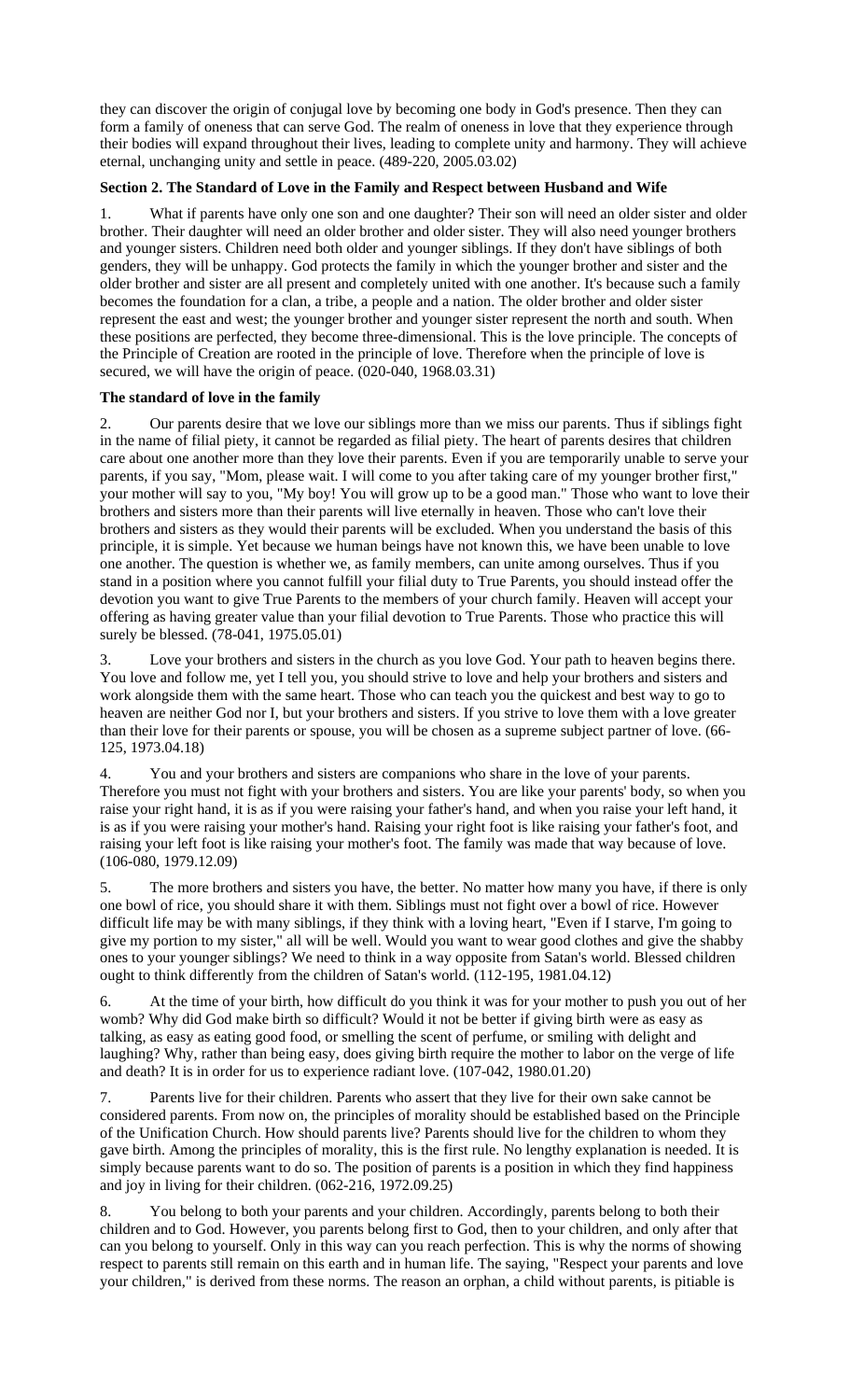because we human beings need to receive love from our parents. Also we need to love our children. This is how we learn to position ourselves with regard to the four directions, knowing who is above us and who is below us. (18-209, 1967.06.08)

9. The way a father should relate to his children is to become their best friend. Then even when his children are playing with their playmates, they will run to him as soon as he appears. Also a father should become his children's best teacher. His children must be able to say, "My Dad is better than the president; he is the best and is second only to God," and, "I will never exchange my father for any friend. I will never exchange my father for any teacher. And I will never abandon my father, even if it means losing my loving wife." (57-282, 1972.06.04)

10. When I come home late at night, I always caress the sleeping faces of my children. It is not easy to become a good parent. Yet this tender gesture naturally leads my children to think, "I want to love my sons and daughters as my father loves me." Also, through expressing such love to my children, I should be able to let my children feel, "My father is the best in the whole world!" (097-311, 1978.03.26)

11. Everyone wishes to have great children. So how should we raise our children to become great? Some may think that giving their children an excellent education, beginning from kindergarten all the way to university, will achieve this objective. However, we parents are the ones who should educate them, and we should do so continually throughout their lives. Parents should constantly devote themselves to their children. Then when the time comes for the parents to bequeath their entire household to their children whom they raised with devotion, their children should be able to unite with them in heart, follow their parents' footsteps and become their parents' successors who represent their heart. Raising children in this way should become a common practice. (024-257, 1969.08.24)

12. My concern is not to leave a legacy that honors the name "Unification Church." Rather I am concerned about how I can leave behind successors who will carry on the tradition I have upheld. That is why I have been educating you to take tradition seriously. (35-116, 1970.10.04)

13. The important issue is how you blessed families can live in accord with me through three generations, including those of your children and grandchildren. If the three generations accumulate merit together, your family will become most admirable and praiseworthy. Have you ever thought about this? Therefore from now on you should offer conditions of devotion with your children and educate them to fully understand your heart and thought. (51-271, 1971.11.28)

# **Courtesy between husband and wife**

14. A husband and wife should always be together as one. Whenever they go somewhere, they should sit together, not separately. They should be able to resonate with each other at any time, day or night. Other than married couples, no one else can have such a relationship. Should a man and a woman who are not married sleep together in the same room? This would not be right. In the ideal world to come, when married couples walk together happily side by side, all single people will have to greet them with respect. That time is coming. We must create a social atmosphere in which husbands and wives who have attained complete oneness are honored and praised. It should be so especially for couples who are blessed. Wherever they go in society, people should respect, honor and praise them. (67-061, 1973.05.20)

15. Man symbolizes heaven while woman symbolizes earth. This is why Jesus has been bestowing the grace of salvation upon human beings from the spirit world, while the Holy Spirit has been doing so on earth. By doing so, they have been laying the foundation for the family. In laying the family foundation, if a wife can align herself with her husband's heart, she will be blessed. If the husband can do likewise with his wife, he will be blessed. If the children unite with their parents, they will be blessed. We are now living in the age of family-level salvation. (12-261, 1963.05.22)

16. When you blessed couples embrace and love your babies, you should keep in mind the purpose for which your children were born. You need to understand they were born for God, out of your relationship with God. Even though you may be intimate with your precious husband or wife and share secrets together, your relationship is not of your own design. You were brought to each other while walking on the public path of the heavenly Principle. God was involved in tying you together. Hence if you are miserable, God will be miserable as well. (67-293, 1973.07.22)

17. When a husband enters his wife's room, he steps into the chamber of the only queen in heaven and on earth. Likewise, when a wife relates to her husband, she steps into the palace where she attends the king. This is why both need to bow to each other when entering each other's room to have a conjugal relationship; each needs to bow three times and then receive the other. Have you ever bowed to your husband before entering his palace to make love? I am teaching you about what you need to practice in your family. You also need to teach your family members as I am teaching you. That is, when you mothers enter your husband's room, you must put on specially sanctified clothes and make yourself prettier than when you go out in public. (261-222, 1994.06.19)

18. Before entering each other's palace to make love, husband and wife should bow to each other. The husband is entering the palace of the grand queen, the empress, in order to attend her. Adam should be the king of heaven and the model of tradition for all of you. If you live with such a heart and mind in your daily life, you will reach the level to represent Adam's royal position in the heavenly world. You will become a royal family member, assuming a value equal to that of Adam. (253-313, 1994.01.30)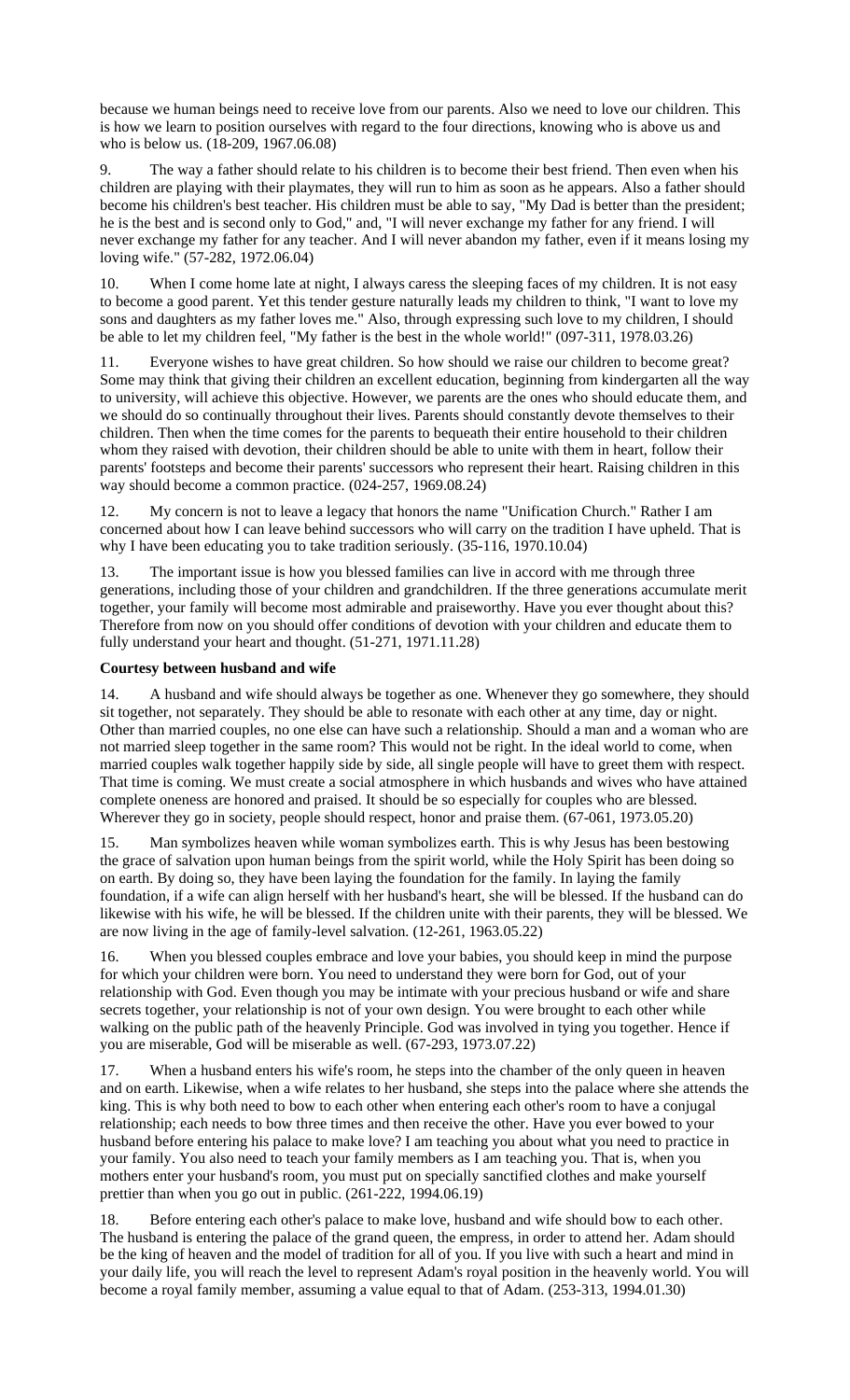19. When a husband enters his wife's chamber, he must be solemn. That room is the nest of life, the place where God can visit and dwell and the fertile ground from which his illustrious descendants will emerge. Therefore every time the husband enters, he must be thoroughly prepared to be with his wife, so the flower of their first love for each other will bloom in holiness. The place where the husband and wife make love is the palace of joyous union. When they are in that place, they are not envious of anyone's royal throne or heaven's citadels of happiness. It is this way because this is where everything begins. Now that you husbands know this, henceforth you must always bow before entering your wife's chamber. Can any action be more praiseworthy than that of a husband who seeks to glorify that palace, the place that links three generations? (240-316, 1992.12.13)

20. Financial hardships in managing your household do not equate to misery. The dividing line between happiness and misery is determined by how close and how intimate our relationship is with Heaven. An individual can bear with his or her own downfall but will not accept that the family goes to ruin. A husband needs his wife more than anyone else in the world, and a wife needs her husband more than anyone. Therefore a husband and wife must always encourage each other, support each other and become each other's companion in life. (27-087, 1969.11.26)

21. If you as a husband want to express love to your wife, then on her birthday you could invite all the women in the neighborhood to her birthday party. There, in front of all those guests, you should sing and dance for her with a heart overflowing with love. When this happens, the people from the neighborhood will pray for your couple and wish blessings upon your wife. It is extremely precious to any couple that they can have guests who pray from their heart for their blessings. Suppose one thousand good-hearted guests assemble and offer your couple their good wishes. Since God answers the prayer of even one good-hearted person, will the good wishes and prayers of one thousand good-hearted guests go unanswered? (127-097, 1983.05.05)

22. If a husband is overflowing with love, he may even swear when he's at home, but his swear words can stimulate love. At the same time, any one word from a husband who is devoid of love can cut into his wife's flesh and hurt her badly. Where there is love, a little playful wrestling is fine, but where there is no love, anything, everything, is detestable. (83-179, 1976.02.08)

23. If a wife darkens her husband's heart, the world will be darkened by the repercussions of her action. Therefore a wife needs to wake up early in the morning and take good care of her husband before he goes off to work. She should always keep herself beautiful for her husband, even if it requires using makeup and perfume. A wife should not be emotionally indebted to her husband. She should always concern herself with her husband's body and clothes. When her husband looks tired after returning home, she should bring him water to wash his face and toothbrush and toothpaste to brush his teeth; then she should wash his feet and comb his hair. A wife's laughter is like the family's flower. In order to build a harmonious family, she should be a first-class actress of both comedy and tragedy. She should be able to completely melt the heart of her husband anytime, whether he is happy or sad. (27-088, 1969.11.26)

24. On the path you are walking, you are bound to encounter imposing mountains with cliffs, deep rivers and large chasms. If you are unable to overcome these obstacles, the only thing you will eventually face for sure is death. When following the path of the Will, you should be able to leave behind your beloved wife, your husband and even your children. You women should go the way of women who respond to the heavenly way. You should even be willing to die if your husband asks you to die with him, if it is for the Will. Even though you die, you will live together in the spirit world. There will be a way to be liberated as long as you regard your husband's will as absolute. (026-265, 1969.11.09)

### **Section 3. Blessed Family Practices**

1. Begin your day by waking up at dawn and praying to Heavenly Father that throughout the coming day you may become the personification of gratitude in front of Him. Resolve to become a manifestation of God's hope, someone whom He can raise and use for His providence, like a spring garden where flowers grow and bloom abundantly. As you work during the day, you need to become like a plant growing in the summer. Thereby you become a manifestation of hope and a being of value, someone whom God can be with. Evening is like autumn, the time when you harvest all your day's accomplishments and offer them to Heavenly Father. At that time you should be able to say you will stand in front of Him in the position of a sacrificial offering. And when night falls, corresponding to winter, you should resolve to establish an internal parent-child relationship with God with all the life force that is stored up within you, and be ready to receive energy from God. If you are able to live with gratitude for 365 days a year, making each day victorious, you will feel the joy and worthiness of a life connected with God. (29-340, 1970.03.14)

### **Witnessing and the necessities of life**

Although you may work during the daytime, you should do religious activities in the evening. Witnessing is more effective in the evening; it is also effective in the early morning. By knowing how to utilize your time effectively, you should be able to inspire new guests to such an extent that they want to flee their homes and come to church, full of an irrepressible desire to hear your lectures. You should become such a person. Can there be any result if you don't kindle their motivation? I'm saying this because, if thus far you have not been able to do that, from now on you should work harder and do better. You should be creative and find new ideas and methods. Designate a place as your holy ground; go there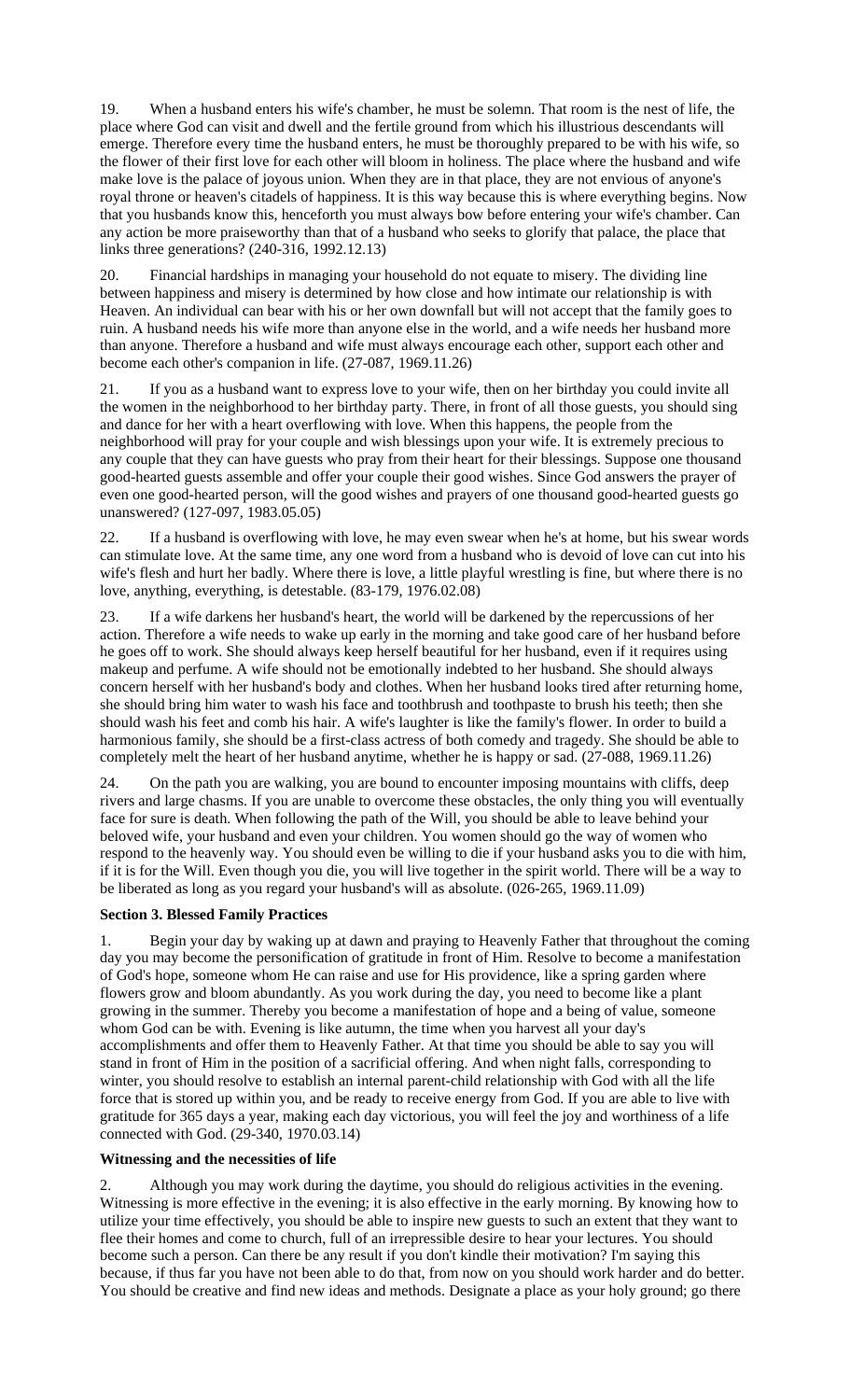early in the morning and pray there out loud every day. You must make your prayer so powerful and mystical that anyone who passes by will be inspired. If you continue with your prayers, righteous people in the neighborhood will discreetly come and listen to you. As they hear your prayers, although they may not understand them, they will enjoy their sound and feel them resonating in their hearts. (97-196, 1978.03.15)

3. Try conveying the Word past midnight and continue until you hear the first crow of the rooster. It is so mystical. Try conveying the Word when the only sound is the barking of the neighborhood dogs in the quiet, tranquil night. You'll feel as if you are on a new path of life and are about to break through to find the bright sunlight, or you'll feel like a ship's captain on a new journey on the ocean, searching to find the lighthouse. You'll experience a sense of valor, pride and majesty as if you alone in the world are totally filled with secrets of all kinds. In order to experience such a richness of heart, you need to teach and guide people during the nighttime, even until dawn. (29-197, 1970.02.28)

4. When you clean and arrange your room, you should even hang up your clothes in a principled way. Men's clothes should go on the right side of the closet and women's clothes on the left. When you lay clothes in your dresser drawers, you should put men's clothes in the topmost drawers and women's in the bottom drawers. This is the principled way. You all need to train yourselves to do things this way. Putting men's clothes on the bottom and women's clothes on top is a violation of the Principle. (131-290, 1984.05.04)

5. When you take off your clothes, you should take off your trousers first. Next take off your jacket and put it on top of the trousers. You should know how to keep your surroundings in order through such a principled way of life. For example, men's shoes should be placed on the right or on top, and women's shoes should be placed on the left or at the bottom. You should know how to arrange everything in order in a principled way. (131-291, 1984.05.04)

6. Smiling and laughter can be truly intriguing. Even a slight grin is a kind of laughter. What happens when we laugh? Everything becomes round. When an old man laughs, "Haw! Haw! Haw!" his mouth doesn't continue going up but starts curving down into "Huh! Huh! Huh!" Why does it curve down? Why do his lips not continue going up? It's because his mouth needs to become circular. When you smile sweetly, your mouth curves up only a little. However, when you laugh, "Ha! Ha! Ha!" your mouth becomes very round. People who can laugh heartily and give a big smile are rarely evil. (173-242, 1988.02.21)

7. Men should comb their hair as carefully as women do. When they groom themselves, they should decide the best side for parting their hair to present the best appearance, just as women do when applying cosmetics. In the West as well as the East, men generally part their hair on the left. Women must give this some thought. (131-304, 1984.05.04)

8. You should walk elegantly. When you walk, your posture must be balanced. You should always pay attention to keeping good posture. You should walk confidently. Some people walk with their shoulders hunched, but when you are walking you have to keep proper balance. You need to do so. (131- 306, 1984.05.04)

9. In Asia, when a woman goes somewhere and sits down on the floor, it is not appropriate for her to lean her back against anything, even though men are allowed to do so. This is because women have wider hips and they naturally feel comfortable when they sit, while men have smaller hips and a larger upper body. If a woman sits with her back against the wall, it is uncomfortable for the baby she is carrying and can lead to a problem. (131-306, 1984.05.04)

10. Health is the most important thing. However, even if you're sick you need to know how to manage your facial expressions in such a way that people don't notice your illness. Some people make a gloomy face even when they have only a slight cold or other minor ailment. This isn't proper. When a husband looks worried, his wife should comfort him, showing her caring heart but with a cheerful spirit. We need to always manifest a positive, healthy facial expression.  $(131-307, 1984.05.04)$ 

11. Human relationships are formed on the basis of emotional bonds. Family relationships, moral concepts, social systems, hierarchical order and so forth are all based on the emotional factors of human life. This is why people tend to bow their heads in front of someone with whom they have developed a close relationship over time or before someone whom they respect due to their high spirituality or deep heart. Again, the motivation to form human relationships starts from the emotional bonds in the family. Human relations begin from parents who love their children, and are completed when the children return that love. (64-124, 1972.10.29)

12. You love your parents and need them, I hope. You want to see them and be with them. The age difference between you and your parents and the relationship of above and below set up a hierarchical order. Hence you should be a filial child to your parents and show them respect with proper manners. All concepts of morality in our relationships and in our social life reflect the fact that the one above is in the position of subject partner and the one below in the position of object partner, in a vertical relationship. From that viewpoint, you should long to be with your parents. You should want to become a filial son or daughter who can demonstrate obedience and humility. This is the relationship of parent and child. (112- 251, 1981.04.19)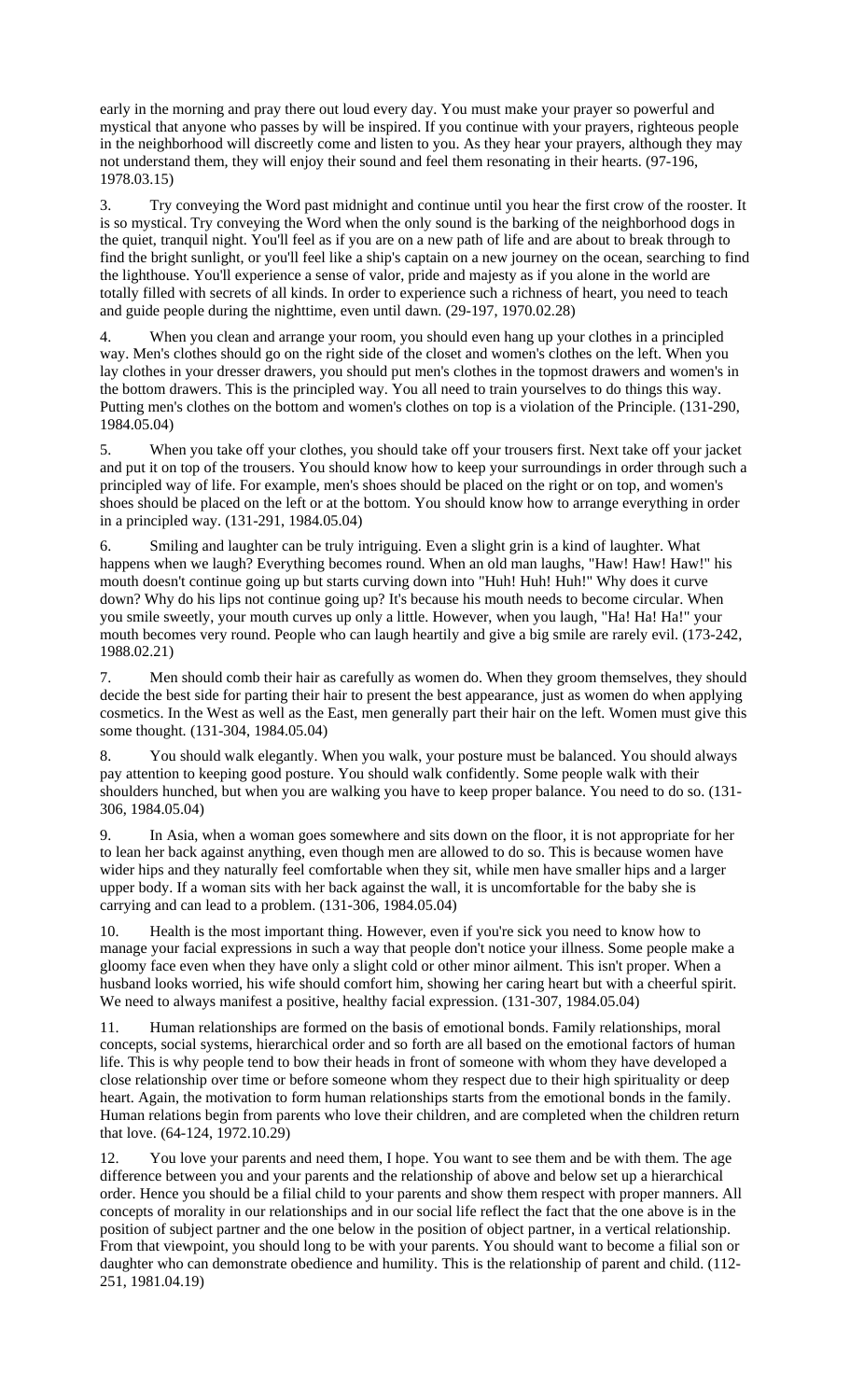13. The reason human beings are special is because they have moral standards to guide their relationships. Human norms are what govern relationships. We don't use the term "human norms" when dealing with one person; it applies when there are two or more people. Social ethics derive from the ethics in a family formed through the marriage of a man and a woman. Ethics define the duties and rules of human relationships. (136-208, 1985.12.29)

14. We need to establish a new tradition that transcends peoples and nations. That tradition should be established based on the foundation of relationships according to God's desire, not human desire. This means we shouldn't cling to our personal habits, past customs or present-day styles. Our way should be totally different. (66-297, 1973.05.16)

## **Holy salt and holy candles**

15. When you purchase things you should sanctify them with holy salt, and when you return home you should purify yourself with holy salt at the door. This is a basic principle we need to practice. Anything that has been sanctified with holy salt should not be given back to Satan's world. However, if you cannot avoid doing that, give it back with your left hand. When sprinkling holy salt, sprinkle it in the shape of a cross-north, south, east and west. (009-078, 1960.04.11)

16. Our church family members should sanctify everything. In most cases we can use holy salt to sanctify things, but when we eat rice or noodles or drink water, how can we sanctify them with holy salt? What should we do in such instances? We should blow on them, as Jesus did after his resurrection -- and as he was blowing he told the disciples to receive the Holy Spirit. It is also the same as when God created life by blowing into Adam's nostrils. Therefore from now on you too need to blow three times on everything you are about to eat or drink. Your breath represents the substance of life. Korean customs are amazing. When Koreans drink water, they first blow on it; before they sit, they first blow on the spot. God must have moved the natural conscience of the Korean people so that blowing could be one of their customs. This is not merely a coincidence. This is why we must always sanctify our life by having the mind to sanctify everything. You should blow three times before you eat or drink, in order to sanctify the defiled six-thousand-year history that has proceeded through the three stages of formation, growth and completion. (150-303, 1961.04.15)

People cannot be happy unless all things are happy. Yet all things are living in sorrow over being trapped in the realm of the Fall. Therefore we need to bring joy to all the things of creation. The means to make them happy is holy salt; it is by sanctifying them with holy salt. How did the creation become so tainted? Creation was tainted because of the false parents. Hence the tradition of holy salt began with the emergence of the True Parents; it began with the True Parents' Holy Wedding. Since all creation became tainted as a consequence of the false love of the fallen parents, the holy salt tradition is based on the love of the True Parents, which began with their Holy Wedding. The holy salt tradition began on the basis of the new relationship of love that the True Parents laid both vertically and horizontally. Holy salt is an absolutely necessary conditional object for removing the sorrow of the Fall and leading all things out of the sphere of lamentation and into the world of new hope. (58-224, 1972.06.01)

18. Satan has held the ideal world captive until now. I proclaimed the Day of Victory of Heaven to mark our resolve to take responsibility for and indemnify this wrong. Based on the sacrifice of Heung Jin, who ascended to the spirit world, the gates of hell were opened on earth, in the physical world. As a result, we are now able to go with Heaven's authority to reach out to hell in the spirit world and hell on earth, even to those in prison there. Just as Jesus during the three days after his death descended into hell and opened the gates of hell in the spirit world, during the three days after Heung Jin passed away I opened the gates of hell on earth. It means that through the occasion of Heung Jin's ascension, I recovered all that was lost due to Jesus' crucifixion. I created the aecheon (love of God) candles that I lit at East Garden before I came to Korea. I proclaimed the Day of Victory of Heaven on May 16, 1984, and lit the candles on the same day at East Garden. Only blessed family members can light the aecheon candles. Single members cannot use them. You must be blessed in order to use them. Heaven's realm of love can expand only when we unite with Heaven centering on True Parents' love. Since the aecheon candles symbolize that right of dominion through love, blessed families can have them and light them. (132-103, 1984.05.20)

19. You can use the aecheon candles during critical times in the nation and the world, when there are serious problems in your family or when there are grave problems in your clan. During these times you should light these candles, and grandfather and grandmother, parents and all family members should pray that the authority of dominion through love maybe realized. Then Satan can't invade that family. The aecheon candles separate us from Satan. You need to remember that God and True Parents are present, and think that the authority of the dominion of love materializes wherever these candles are lit. Lighting the candles brings sanctification. True Parents began the tradition of lighting the aecheon candles. If you do the same, your families will be sanctified as well. Once you have these candles, you should no longer feel shame. If you still feel shame, you do not deserve to own the candles. Look at a candle. You will see it sacrifices its wick and waxy body to give off light. Therefore the candle is a symbol of the sacrifices that still need to be made to bring light to humanity and unite everyone centered on Heaven. Neither the wick nor the wax on its own can produce light; both are necessary for it to shine brightly. Also, the aecheon candles are paired, symbolizing that husband and wife, as subject partner and object partner,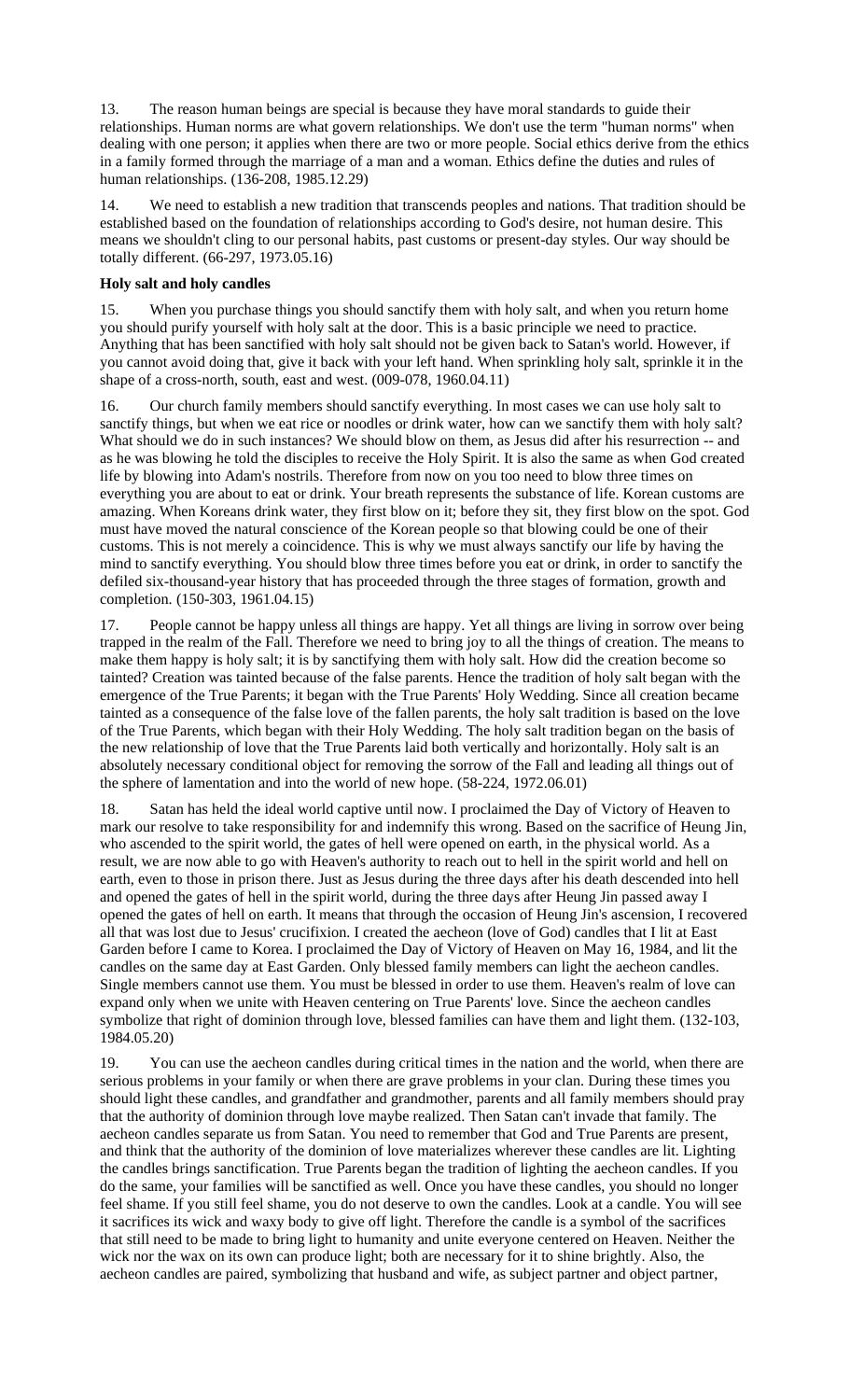must together become a sacrifice in order to generate light. Wherever this takes place, Satan cannot be present. Therefore, with these candles and through the foundation of the Day of Victory of Heaven, there is a connection between True Parents and all blessed families around the world. The aecheon candles signify Heaven's dominion over blessed families. (132-104, 1984.05.20)

### **Reporting in prayer as blessed central families**

20. The way we conclude our prayers will change beginning on January 1, 2001. From then on, we will end our prayers, "I report all these things in the name of so-and-so, a blessed central family." I have indemnified everything and restored the right of the eldest son, the right of parents and the right of the king. Therefore you must train your own family to become subject partners who can enter the era of liberation as unfallen Adam and Eve. Otherwise you will fall away. When Adam and Eve fell, they were punished right away. Likewise, we are entering the era when, if you commit the same mistake, your relationship with your husband or wife can be severed immediately. (340-094, 2000.12.24)

21. The time is coming when we will be able to joyfully report everything to the Father, as His partners. Therefore, while previously we concluded our prayers with "I pray all these things in the name of so-and-so, a blessed family who has inherited True Parents' foundation of victory," that time has now passed. We must now conclude with "I report all these things in the name of so-and-so, a blessed central family" We no longer will use the word "prayer." From now on, we should report to Heaven. The time to report to Heaven has come. However, to offer a report we must have good results. How long are you going to say, "I pray for this and I pray for that," like beggars? We must proudly report our accomplishments to Heaven. Hence from now on you will not be able to pray well unless you have accomplished something. (341-151, 2001.01.01)

22. We initially prayed in the name of True Parents instead of Jesus; then we began offering prayers "in the name of so-and-so, a blessed central family." But now we are offering a report in our prayer. In the era of the fourth Adam, unless our prayers are reports to Heaven we will not be able to receive the right of ownership. In order to receive from Heaven the right to be owners, we must become families that represent Heaven's nation. (500-242, 2005.07.12)

23. Blessed central families have nothing to do with the fallen world. They stand in the position of Adam and Eve before the Fall, when both were connected to God's realm of heart. This is what blessed central families are. They are families that have accomplished God's ideal of creation and represent the family of unfallen Adam. In such a position we should not merely pray; instead we should offer reports to Heaven. Had Adam's family become perfected, they wouldn't have prayed for this or that; rather, they would have offered reports to Heaven. The family of perfected Adam would have built the ideal world, reporting to Heaven daily. If on a certain day they had not accomplished anything, there would have been nothing to report. In such circumstances, there would have been no need for the Messiah or religion. Why? It's because they would have known everything about their life and situation. Human knowledge would have extended from the individual to the family, tribe, people, nation, world and cosmos, all the way to the realm of God's heart. (343-107, 2001.01.16)

24. From now on in the Unification Church we need to say "aju" instead of the "amen" that conventional Christians say. "Aju" means "my abode." The ah in "aju" can be written with the Chinese character (我) that means "me." The syllable "Ah!" is also the sound we make when in awe. "Ah!" is a sound that contains and expresses surprise and admiration. Thus it will release all the bitter sorrow of human history. You often hear, "Ah, this is good!" But do you ever hear, "Ah, this is bad"? When we say, "Ah!" we usually are referring to what is best. Now the second syllable, ju, can be written with either the Chinese character for "lord"  $(\pm)$  or the character that means "reside" ( $(\pm)$ . Therefore "aju" refers to the final position one assumes after becoming an owner. "Aju" also means "moving in;" thus it means, "Ah, I have now become an owner, and I need to move into my home!" "My home" means God's master bedroom. When we are born, we are not immediately in God's master bedroom. We first live in the womb of God's wife. However, when we grow up, we come to say, "Aju, this is my home!" There is no greater aspiration than this. It means that my home has become a place founded on the realm of eternal oneness. It has become inseparable from the inner heart of God. Hence "my home" has two meanings: It is my home, and it is the home of God's innermost heart. (539-012, 2006.09.17)

25. "Amen" means "May what I prayed for be accomplished." However, what exactly should be accomplished? It is "I" who should be accomplished. Therefore each of us should stand in the position in which we can say, "Aju! I have become the owner of the ideal that everyone and everything are praying for." We can't say "aju!" when we have nothing to do with the content of our prayer. (548-294, 2006.12.15)

26. We say "aju" instead of "amen." This is because "aju" means the number one owner. The Chinese character for ju  $(\pm)$  means "lord." It means we can surpass the Lord. The Lord used "amen," but he could not use "aju." Doesn't this mean we can be beyond the Lord? "Aju" in Korean means "very." For instance, "This is very (aju) good!" Thus after people came out from an audience with the queen or the king, they would say, "It was very (aju) good!" We use "aju" as an adverb when referring to something as the best, the highest or the greatest. Furthermore, the Chinese character for ju is also the character for "king" or "lord." Thus when we say it, it means we have reached the highest point that encompasses the three ages. (539-300, 2006.09.22)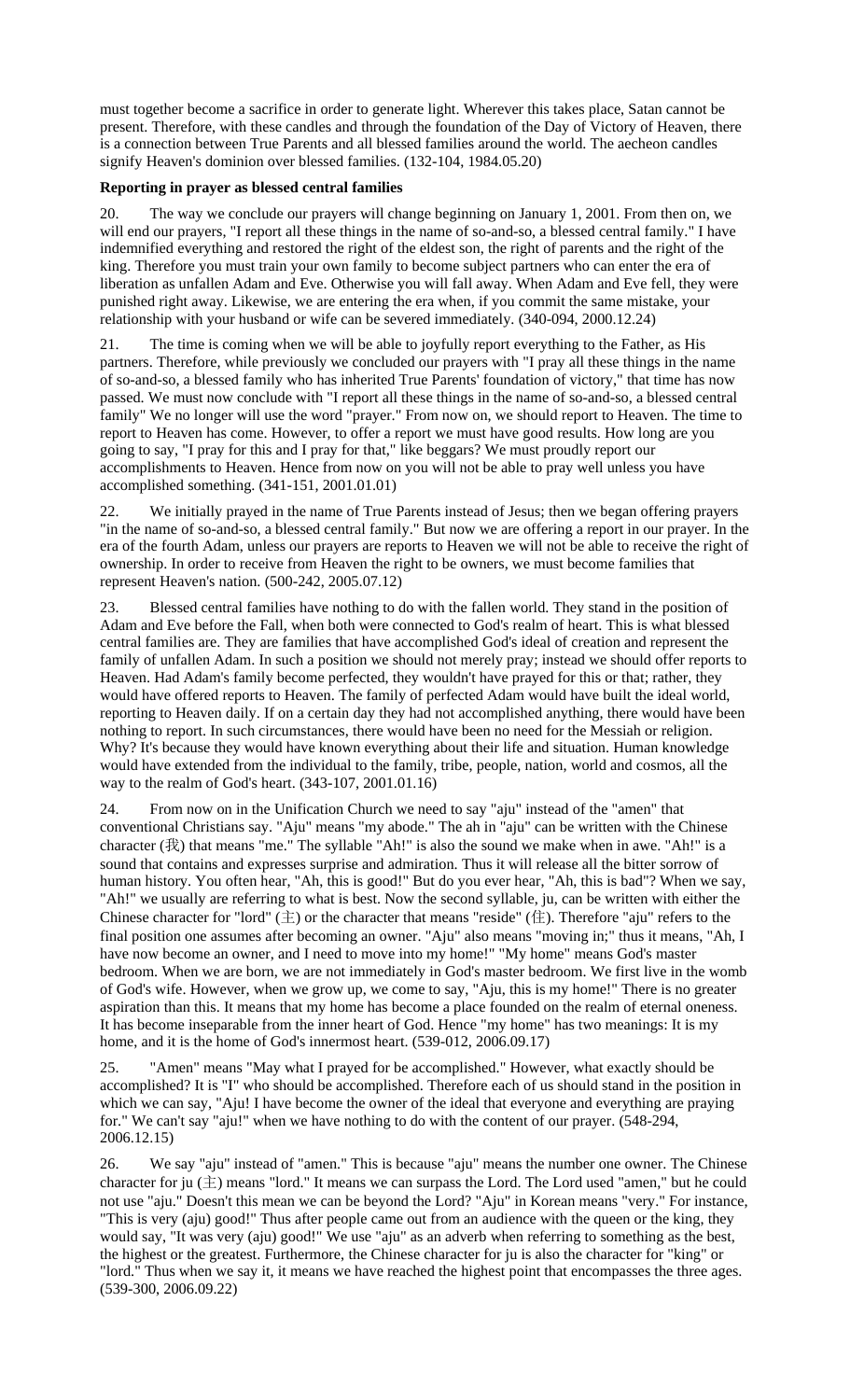## **CHAPTER 5. The Holy Days and Anniversaries Section 1. Holy Days**

1. Knowing that you are heavenly princes and princesses and citizens of the heavenly kingdom, you need to acquire the proper set of rules for dealing with any situation in your life and fulfill the duties appropriate to your position. Yet, even blessed members do not know about this. What, from now on, must Unificationists do? You must establish the family tradition appropriate for and aligned with God's Day. You must establish the family rules aligned with Parents' Day. You must establish the standard by which you order your life in alignment with Children's Day. In order to celebrate these days, you need to offer more devotion and welcome them with greater joy than you would any other holidays celebrated on earth. Parents' Day, Children's Day, Day of All Things and God's Day must become the basis of your family tradition. In your family, you have to establish the tradition of celebrating these holy days as the rule for Heaven's family, a rule that is passed down to your descendants for thousands or even tens of thousands of generations. Based on this family norm, you must go straight from Parents' Day to Children's Day, from there to the Day of All Things, and finally to God's Day. (22-026, 1969.01.01)

# **True God's Day**

2. We must create a circuit of giving and receiving based on God's heart, a high standard that cannot be invaded by Satan's world. Its first foundational foothold is the tradition of the holy days celebrated in the Unification Church. In order to welcome and commemorate these days, you must be able to align your entire life with them. Moreover, you must cleave to these days with all your loyalty and sincere devotion. Then, when you celebrate these days, you will become children who can uphold the purposes and norms that Heaven has established. Finally, after six thousand years, God's Day has been created. It is the day when God can rejoice. All the fortune of heaven and earth was gathered together for this day. It is a day unprecedented in history. Therefore, we have to welcome and celebrate this day with our sincere offering and sincere devotion. (22-027, 1969.01.01)

3. The days that human beings long to celebrate more than any other are not the days when they were born or when they married. Nor is it the independence day of their nation or the day when their nation recovered its independence previously lost to another nation. God's Day and Parents' Day are the days that humankind truly longs for and supremely hopes to celebrate. Those days had only been hoped for, but now they are established on earth. Once God's Day and Parents' Day were established, they naturally connected to Children's Day and the Day of All Things. (92-253, 1977.04.18)

4. No one previously living on earth ever witnessed God's Day or Parents' Day; neither had anything in the created world. The most important days among the 365 days of the year are God's Day and Parents' Day. Through them, any problem can be resolved. These days are the royal days among all days, and the years they were inaugurated are the royal years among all years, among all the years that ever were. (92- 253, 1977.04.18)

5. Before restoring True Parents, that is, before finding the family of Adam and Eve that did not fall, no one could have unfallen descendants or a world of creation unaffected by the Fall. Unless human beings can take the position to freely govern the world of all things, that is, the created world, God cannot exercise His authority as God. That is why, based on the year of 1960, I established Parents' Day, and subsequently Children's Day and the Day of All Things. Only when there are True Parents can there be true children, and only when there are true children can there be dominion over all things. In order to take dominion over all things, we must first be fruitful, multiply, and fill the earth. Adam and Eve were not supposed to govern all things by themselves. Children are the horizontal foundation, and parents are the vertical foundation. Parents therefore stand in God's position on earth. Only after laying this vertical foundation can people have dominion over the world of creation, all things. Therefore, in the Unification Church, after inaugurating Parents Day, Children's Day was established, and afterwards the Day of All Things was established. These holy days -- Parents' Day, Day of All Things and Children's Day -- abide in the realm of God's dominion, not in the realm of the Fall. That is to say, their position is extricated from the realm of Satan's accusation. Hence, they can establish for us a direct relationship with God. (28- 014, 1970.01.01)

6. The year 1960 was the year when we reached the completion level of the growth stage, namely, the level at which Adam and Eve fell. From the completion level of the growth stage, it required seven years more to reach the realm of perfection. This was the first seven-year course. When we reach the standard of perfection, we can enter the realm of God's direct dominion. When I say the word "direct," I really mean direct. Thus, we can also have direct dominion over the heart realm of life. However, in 1960, the year our Blessing took place, the task of reaching that standard of perfection still remained. I was still in the midst of the realm of the Fall, the realm of Satan's dominion that resulted from the first Adam's Fall. Nonetheless, a family had finally appeared that could destroy the realm of Satan's dominion. Then, during that seven-year course, Satan made an all-out attack on this family. However, I fought with Satan, clashed with him, and by paying indemnity I drove him away and established the four major holy days: God's Day, Children's Day, Day of All Things and Parents' Day. (22-197, 1969.02.02)

7. By inaugurating God's Day, I was able to establish the standard by which God could dwell on earth. Therefore, the Unification Church will now rapidly accelerate its growth on earth. With this standard achieved, the Unification Church, based on the truth, will develop by means of liberating the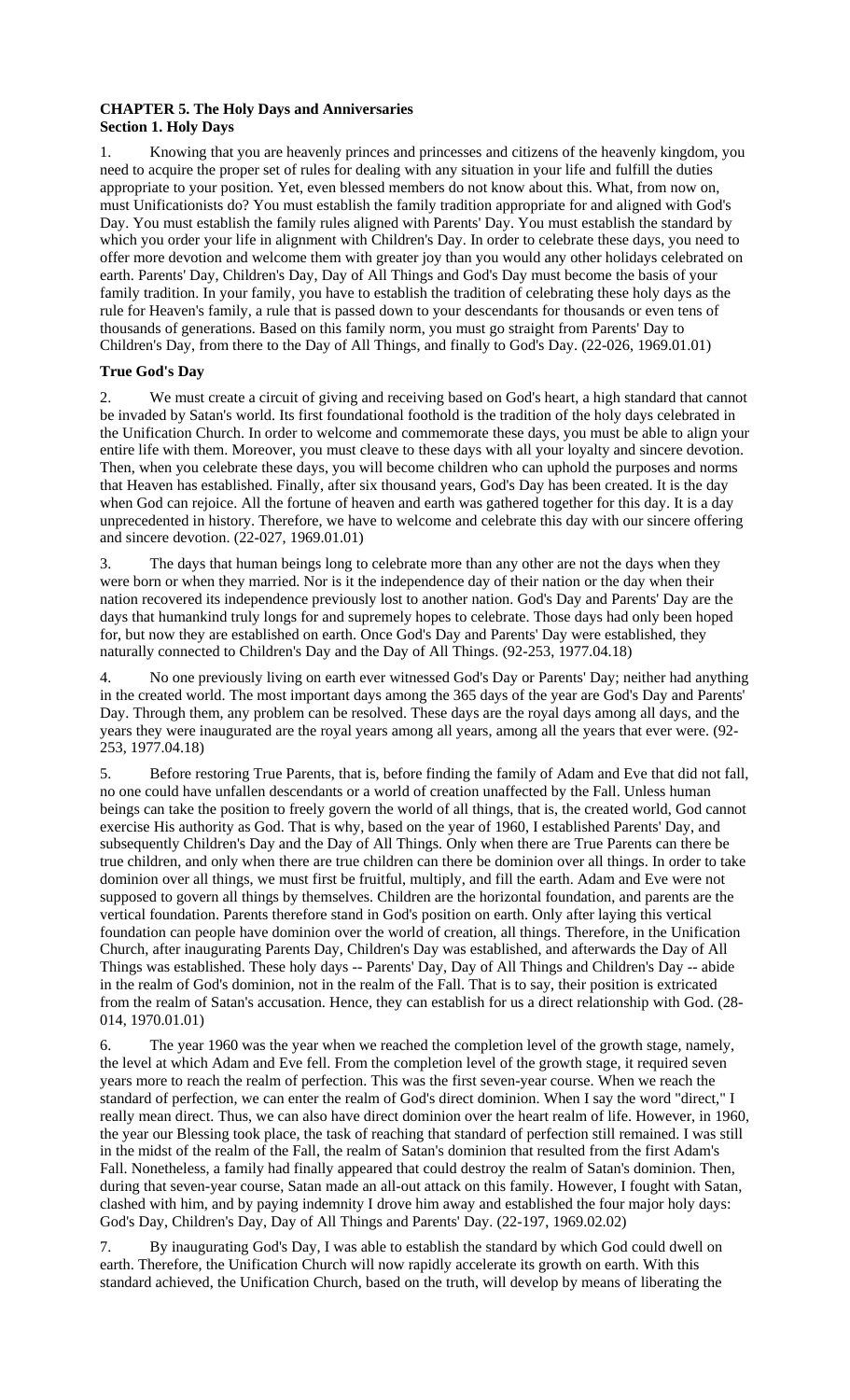spirit world as well as the physical world, and even liberating hell. Because we established God's Day, the annihilation of hell and the downfall of Satan have become inevitable. Therefore, with the establishment of God's Day, I have completed my mission. (22-194, 1969.02.02)

8. You do not know how hard it was for me to establish God's Day. The time leading up to the inauguration of God's Day was the most difficult time. Although I had established Parents' Day, until I had established Children's Day to underpin Parents' Day, Parents' Day could not accomplish the role of Parents' Day. By the same token, although I had established Children's Day, until I had established the Day of All Things, Children's Day could not take up its responsibility as Children's Day. Therefore, God's Day, Parents' Day, Children's Day, and the Day of All Things have to become completely one and be under the dominion of God. The fact that this has not yet been achieved is reason for us to lament. God's Day, which was proclaimed worldwide on the first day of the first month of 1968, will be fully established when it is connected to these major holy days. (28-015, 1970.01.01)

9. Because Adam fell at the completion level of the growth stage, he must inevitably lead his family back to the completion level of the growth stage. Nevertheless, that is not the point of completion. Moreover, because Adam and Eve fell at the completion level of the growth stage, I had to start from the completion level of the growth stage and go up through a seven-year course. Then I was able to proclaim God's Day, on the first day of the first month in 1968. Only after I completed the seven-year course and entered the realm of God's direct dominion could I inaugurate God's Day. Through the inauguration of God's Day, I indemnified all the days whose loss had caused incredible sorrow to God throughout the ages of history -- Parents' Day, Children's Day, and the Day of All Things. I could then embark upon a full-fledged beginning on the global level. (122-105, 1982.11.01)

10. Having established God's Day, we should be able to march forward toward a higher level in new arenas in front of heaven and earth. History so far has been a history of indemnity. Even though we have worked hard, shedding sweat and sacrificing ourselves, all of it was only to pay indemnity; God could not truly take delight in it. Nonetheless, from now on, all the results that we bring through our hard work, shedding tears, blood and sweat, will no longer just flow away to Satan's world as indemnity conditions. From now on, our efforts will be connected to ourselves and we will harvest them as our own results. We have entered such an era. That is to say, the era has dawned when God can recognize all our efforts and hard work as His victory. Because God's Day established the boundary of the era wherein God can experience joy, we have entered a glorious era, an era when, based on our conditions, God can intervene. That is why I established God's Day. (19-178, 1968.01.01)

11. Now with the inauguration of God's Day, I have completed my first seven-year course centered on God. You can now begin your seven-year course, and I can go on to complete my twenty-one year course. Now I am beginning my second seven-year course. When my twenty-one year course is completed, the world will enter the era when God can directly lead us centered on Heaven's family. Please consider this seriously. The reason we are to establish tribes connected to Heaven's family is to save the Korean people. This is God's mission. He has therefore vested in us the mission of restoring our own tribe for the sake of this people. At the church level, the persecution is already gone. The tiresome and arduous era of indemnity has passed, and the era has arrived when we can reap what we sow. For this, we must give thanks to God. Now the era has arrived when if you make ten times the effort you can harvest ten times the result. This can be a matter of endless pride before God, and a matter of endless and bitter regret for Satan. Thus, today, January 1, 1968, at three o'clock in the morning, I hereby proclaim God's Day. On this day we must offer everything we have with utmost devotion to express our sincere gratitude to God and return glory to Him. Our descendants from generation to generation forever more will praise this day. We will always praise this day, for it was the day when God's presence was made known to us. (19-178, 1968.01.01)

12. People celebrate their birthdays, wedding days and anniversaries. Nations celebrate their national holidays. Now the era has come when certain days are being celebrated globally. However, among the countless days that have been celebrated up to the present, there has not been even one day when we could attend God by sincerely celebrating God's own day. From the Principle, we are well aware of how great has been God's sorrow and how piercing and bitter His grief over this situation. God's Day could not be established as long as the barriers erected by the fallen world were standing in front of God. Therefore, in order to establish this day, I had to restore the standard through making indemnity conditions. Because fallen parents had emerged on earth, I had to indemnify them. After indemnifying the fallen parents, I established Parents' Day as the day of that victory. (19-176, 1968.01.01)

13. God's Day, which we welcome today, is the day of hope. It is the culmination of all that we desire. Furthermore, this event, which you are participating in, is incomparably greater than any event that the twelve disciples could celebrate in Jesus' time. God's Day has such incredible significance and value; it is the culmination of all days. That being so, what should be your attitude and your heart when celebrating this day? What kind of heart should each of you have? We should be able to bring Abel, who was murdered at the time of Adam and Eve, to celebrate this day. We should be the children upon whom our grandfather Noah would give his benediction, saying, "I praise your amazing spirit!" Abraham, Isaac and Jacob, the three patriarchs of faith, should also be able to praise you, "The hard toil and suffering we endured was ultimately to welcome this day, and we truly praise your amazing achievement!" Moreover, the people of Israel should praise you: "Thank you for preparing the realm of Israel for us, the realm that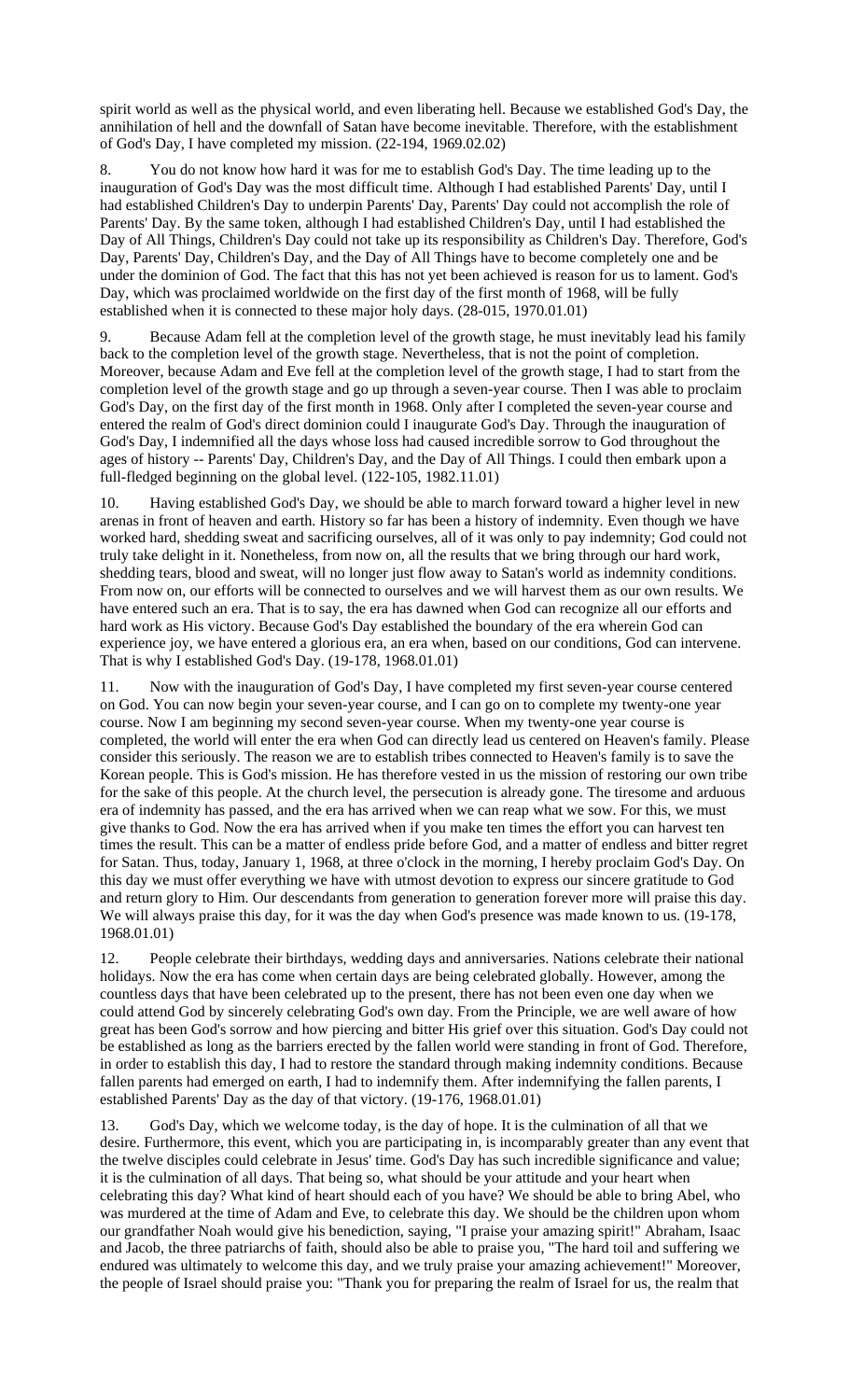we were unable to realize even after we went through so many trials and tribulations with Moses while crossing the wilderness to recover the nation." From this or that perspective, you need to think, as you receive this day and celebrate it, about how much loyalty was demonstrated, how much suffering was endured, and how great a price was paid in sacrifices for this day. (28-028, 1970.01.01)

14. How much did you prepare yourself to receive this day of feasting that is called God's Day? Did you prepare more than you would prepare for the wedding of your only son? Ladies, on your wedding day, you must have made every effort to beautify yourself as best you could, washing yourself again and again and scrubbing all the dead skin off your body, before you entered your bridegroom's chamber. Did you make more preparations than that for God's Day? You men, did you prepare yourself to attend God's Day with a heart more joyful than the heart with which you welcomed your bride? You may have overcome numerous obstacles, crying out, "I will die if you do not become my wife!" You may have surmounted difficult and even hopeless circumstances before finally achieving your desire to become her bridegroom. How much more extensively should you have prepared for this one-and-only holy God's Day ceremony, for which humankind has longed for six thousand years? You who are attending here must admit to yourselves that your sincerity and heart are lacking. This is not an event that you should merely attend. Rather, you must come having cultivated your heart in secret, unknown to anyone else in the Unification Church, striving to offer the highest level of sincere devotion. You should have the heart to sit at the place that is closest to God, not back in the middle of the crowd. (28-040, 1970.01.01)

15. More than anyone else, you must become aware of the profound significance and great value of God's Day. Each of you needs to take this day as a barometer as you pioneer and lay the groundwork for a life that can be glorified on this day. Further, you must remember this day as you fulfill your responsibility as Unification Church members. You must fulfill your responsibility for the Korean people and continue to advance unceasingly until they attend this day as their eternal God's Day. Now that God's Day is inaugurated, the time has come for numerous spirits from the spirit world to descend to earth, and with their assistance we can fight in earnest for God's desired Will. Until the present time, caught by the conditions for Satan to accuse, God has been paying compensation to Satan and defending Himself against him. However, now the conditions are established for God to claim Satan's world. Now the time has come when He can go on the offensive. The arena has opened for numerous saints and sages in the spirit world to descend to earth and freely carry out their work. (19-179, 1968.01.01)

# **True Parents' Birthday**

16. Because of the Fall, the True Father had to emerge first, before the True Parents together. Today, believers in many religions surely wish that their own founder were the True Father, but God takes a different viewpoint. The person in the position of the True Father is to be born in the religion of religions. The True Father is the person who is qualified to procreate true children, that is, he is qualified to turn fallen children into true children. (83-043, 1976.02.05)

17. A historic time of transition is coming to the entire world. It is historically significant that today we celebrate True Parents' Birthday. Not only we Unification Church members but also spirits from the spirit world -- Unification Church members who went to the spirit world, Christians in the spirit world and all good spirits -- have entered the realm where they can be celebrating this day together with us. We human beings on earth must serve as guideposts to lead heavenly fortune in one direction. Today, people who follow moral rules and who believe in religion must take responsibility to fulfill this. Yet, few among them are even dreaming this in their dreams. Most of them think they will go to the heavenly kingdom based on blind faith. In light of this, the fact that we are celebrating True Parents' Birthday today has cosmic significance. In the future, only those who genuinely celebrate True Parents' Birthday will be able to celebrate their own birthdays. (83-113, 1976.02.05)

18. It is an amazing fact that people of all five races have gathered here to celebrate my birthday. Who made this possible? It was not I. God's Will and God's love made it possible. Other people do not know, but you people know God's Will and you know God's love that dwells in the hearts of Unification Church members. Although the world opposes us and although this nation opposes us, we who know these things must march forward to accomplish God's Will, grateful to the end even if we must sacrifice everything we have. We know that doing this has the greatest value; therefore nothing can deter us. We may encounter great trials and tribulations, but we must overcome them no matter how difficult they are. Even if we are bombarded with things of no value from this world, we will nevertheless defend God's Will at the cost of our lives. We must be proud that we are investing our lives in order to seek God's love. Today all of you are congratulating Mother and me on our joint birthday. Although I am grateful to you for that, before doing so you have to resolve to unite all five races of humankind in front of God's Will and His love. Then you can celebrate this day on which Mother and I are united as one, and also offer praises to God. (096-268, 1978.02.12)

19. In this chaotic age that is the Last Days of human history, it was inevitable that God was preparing to establish a new history. Therefore, ever since history entered the period of global conflicts at the time of the First World War, it was foreseeable that global issues would arise that would determine humankind's direction -- whether all the people of the world will rise or fall. From the perspective of the Will, if the western world chooses a direction leading to its downfall, and if western thought takes the path of decline, God will necessarily seek to maintain balance by elevating a teaching from the opposite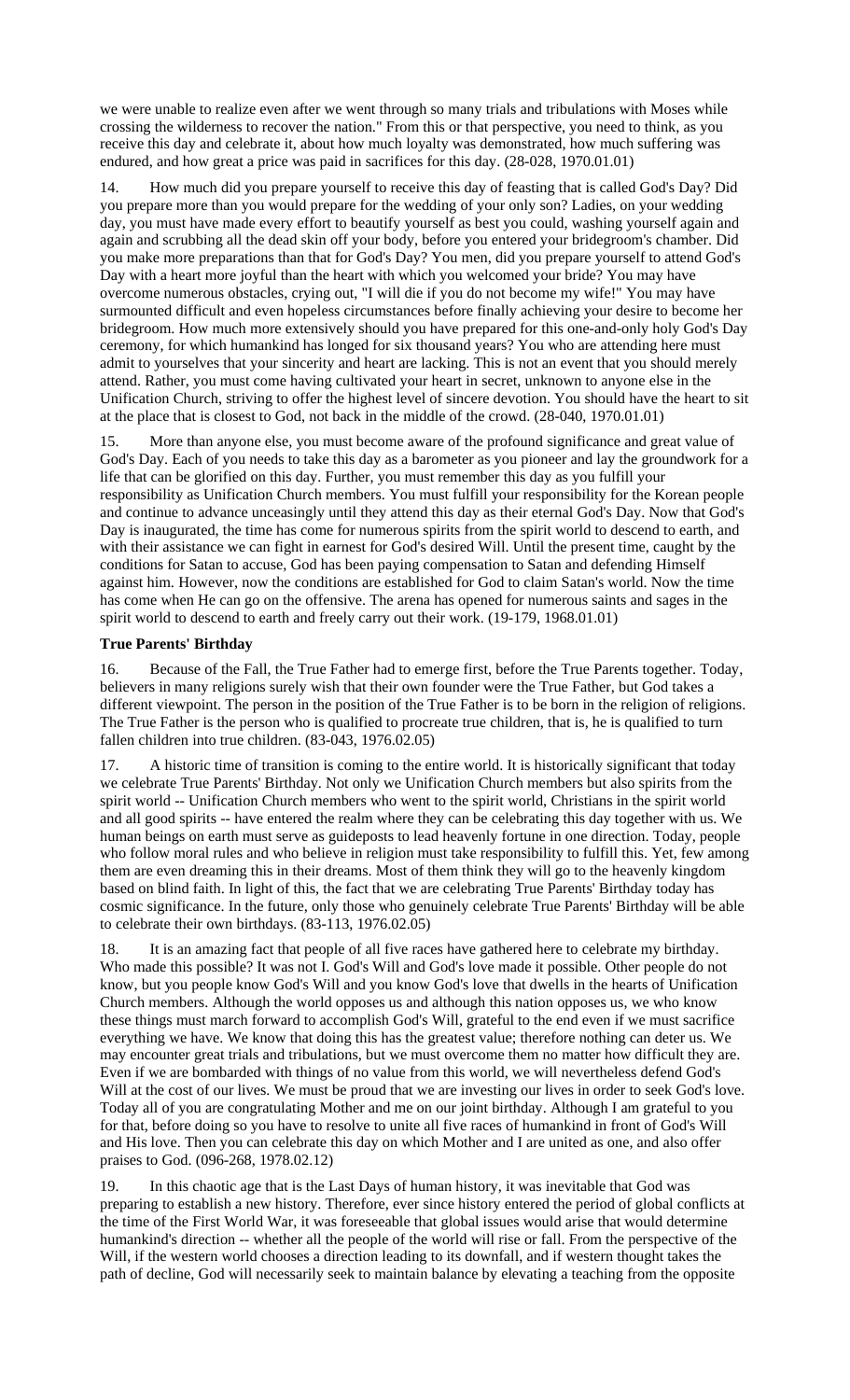hemisphere, the East. History goes in cycles, just as Earth revolves around the sun changing its position morning, noon, evening and night. Therefore, if western society is headed for its downfall, God will surely seek the path to a new morning in the Asian world. We can observe that today's western world is enamored with Asian civilization. When did God begin such preparations in the East? God began them around the time of the First World War. Generally, within three years of a major event, everything comes to the surface. In fact, I was born in 1920. (103-041, 1979.02.02)

20. I heard that when I was in my mother's womb, some people were keeping themselves alive by eating the bark from pine trees. They scraped the trunk to get at the edible tissue inside the tree. I thought that God loved me, but why around the time of my birth did He drive the history of my country to such terrible depths? Also, at the time of my birth, my immediate family and clan suffered through many disastrous situations. I can understand the meaning of all these incidents because I know the law of indemnity. If I did not know this law, I might have thought that all those awful stories were made up. All of my family members and relatives had to pay indemnity -- my cousins and their cousins; even more distant relatives paid the price. My family and clan were completely devastated just because of my birth. Until I reached the age of fifteen, they were never free from tribulation. (141-030, 1986.02.16)

21. You cannot imagine how much blood was shed whenever Korea was invaded by the powerful nations that surrounded it. Due to its geographical location, these invasions happened frequently. Throughout its bitterly sorrowful history, how many young men were drafted into armies, and how many young women were taken as slaves! Korea did not seek after such a course of pain and suffering, in which countless individuals and families were sacrificed, young men and women were sacrificed, its land was devastated and its sovereignty was trampled upon. You do not know how much humiliation my nation had to endure. Observing the things that happened within my family, I can see that all those tragedies did not occur just by chance. They were necessary, even though they were unimaginable, even in dreams. Based on the law of indemnity, in order to receive the Abel of all humankind, all the providential debts incurred throughout history had to be paid off by that one family in the four directions -- front, back, right and left. From this perspective, you cannot deny that my family was called to be in a fateful position. Inevitably I had to be born from such a background. (171-262, 1988.01.02)

### **True Parents' Day**

If the first ancestors, Adam and Eve, had not fallen, humankind would have already welcomed Parents' Day long ago. However because they fell, in order for humankind to welcome Parents' Day, first the True Parents had to come on earth and only then could Parents' Day be inaugurated. Then, only after True Parents had given birth to children based on the standard of that day, could Children's Day be inaugurated. Once those days were inaugurated, we could also welcome the day that established our dominion over all things. God promised such days to the unfallen ancestors of humankind. However, as a result of the Fall of the human ancestors, the days to celebrate parents, children and all things, which are all part of God's ideal of creation, could not be inaugurated. God is the being who most wants to see the purpose of creation in heaven and on earth. Yet even He could not welcome these days on which He could rejoice and be proud. Of course we know that due to the Fall, Adam and Eve fell into a state of having lost God. However, we should know what God lost due to the Fall of Adam and Eve. He lost Parents' Day, Children's Day and the Day of All Things. God lost all these days, which He had hoped for. (16-177, 1966.03.22)

23. Because all people today are born of the fallen lineage, they are fated to moan in eternal misery. People may hope that they can attend God and enjoy happiness and glory while they are on earth. But what is the highest hope among hopes? It is to welcome Parents' Day. Without welcoming Parents' Day, we cannot enter the kingdom of heaven; nor can we go to God. Christians hope to see the day of the Marriage Supper of the Lamb, but in fact that day is none other than Parents' Day. Parents' Day is the day of hope for all humankind. (16-184, 1966.03.22)

24. The world needs God's sons and daughters who, on God's behalf, liberate all humankind and bring happiness to all people. Here we find the purpose for which Jesus came to earth. Parents' Day is the very day that heaven and earth have been hoping for. The hope of present-day Christians all over the world is to see the day of the Marriage Supper of the Lamb. That day has come; it is Parents' Day. Even though physically we are already fully grown, we must receive the Parents and be born again. Regardless of how deep our faith was, before Parents' Day we could not stand in a position closer to God than adopted children. When Jesus comes again, he will come with the Father's mission; he comes as the True Father to make us true children. (16-185, 1966.03.22)

25. People of all races and nationalities throughout the world celebrate their many holidays. But up to now they were not able to celebrate Parents' Day. Only in 1960 was Parents' Day established, in Korea. That day should be more joyful than the day of Korea's liberation. It should be more joyful than any other day when the world rejoices. This special day, Parents' Day, was established by the Unification Church, even as we were being pushed around and driven into a corner. Had this day not come, there would be no way to dissolve the bitter sorrow of heaven and earth. Had this day not been inaugurated, God could not have established a foothold of victory on this earth that is still Satan's world. It is the day when God determined His day of victory. Also, it is the day when believers can be liberated. It is the day when all the hopes held by all the ideologies in the cosmos are brought to a singular fulfillment, and the day when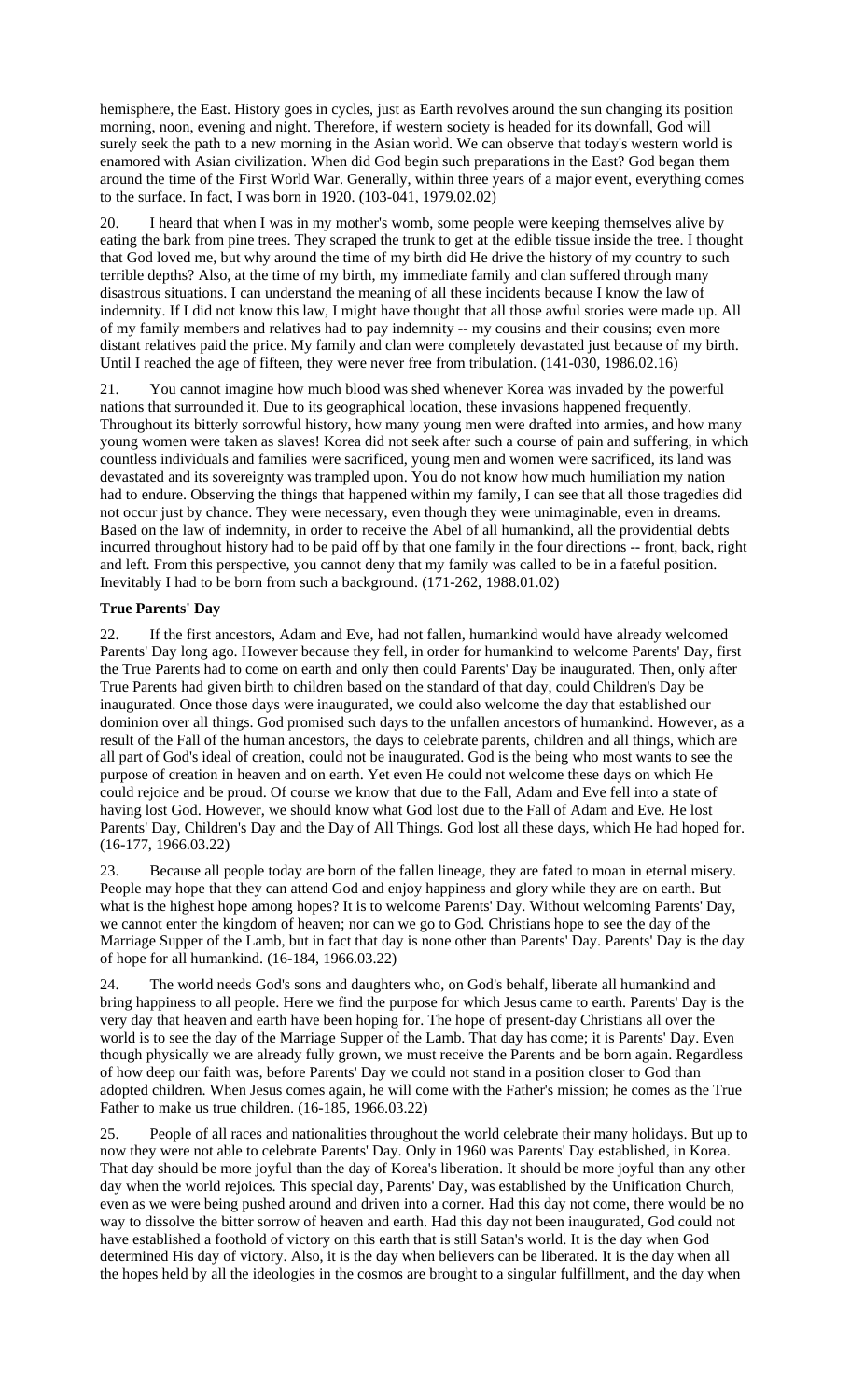heaven and earth are re-created. (16-185, 1966.03.22)

26. We should feel joy when we celebrate Parents' Day, and from the joy that we feel we should be able to reach the standard to be reborn. Hence, in addition to being the day to proclaim the Parents, Parents' Day is also the day to proclaim in front of heaven and earth that their children will soon be born. God created Adam and Eve as His children and blessed them to have dominion over all things. You are following the course of restoration on the basis of such a bond of heart. Hence, after you are able to relate with the True Parents, you must take the position of their children and, after that, receive the blessing to govern all things. Thus, Parents' Day is truly a significant day. Establishing Parents' Day led to Children's Day, and establishing Children's Day led to the Day of All Things. These three holy days emerged based on Parents' Day as the standard. (16-199, 1966.03.22)

27. The concept of Parents' Day was originally God's central concept in His ideal for the creation. After creating all things, God created human beings to have dominion over all things. The reason God blessed them to govern all things was none other than to make it possible to inaugurate the True Parents. Originally Adam and Eve should have become the True Parents by uniting with each other centered on God. Then Parents' Day would have been naturally established, and the universe would have offered hymns in name of the Parents. Thus, Parents' Day should have been a day of joy, with the universe offering hymns together in the name of the Parents. (13-280, 1964.04.12)

28. Parents' Day was never meant to be a day just for the Unification Church. Nor can we be satisfied with a Parents' Day that is just for Korea; nor can it manifest its full meaning if it is only for the earthly world. As the day the entire cosmos is finally able to come into harmony, Parents' Day must be a day when the whole universe rejoices with God. We should not conceive of Parents' Day only on the personal level. We must make the individual-level Parents' Day into the tribe-level Parents' Day, the tribe-level Parents' Day into the people-level Parents' Day, the people-level Parents' Day into the national-level Parents' Day, the national-level Parents' Day into the world-level Parents' Day, and the world-level Parents' Day into the cosmic-level Parents' Day. (16-195, 1966.03.22)

29. All people should be in the position to receive the True Parents. To do so, they must prepare everything based on True Parents' love. Thereby they can possess both the Parents' love and children's love. It requires that we, as brothers and sisters loved by True Parents, become one on the earth. This is how we can prepare everything and move forward. With True Parents as the center, we must resolve the bitter sorrow of history. Therefore, people of all five races must praise the joy of receiving True Parents, and with hearts bursting with love they must erase the endless suffering of this world. Only then can God finally take His Sabbath. (16-188, 1966.03.22)

#### **True Children's Day**

30. After God created all things in heaven and on earth, He was to have welcomed Children's Day centering on Adam and Eve. If He could have welcomed Children's Day at that time, then He would have gone on to establish Parents' Day, the Day of All Things and God's Day. In light of this, what is Children's Day all about? It is the day when we can be victorious as children and reach the position of universal glory. However, because the human ancestors fell, ever since the time of Adam not even one person has entered the glorious state that God would have permitted them to enter had they succeeded in aligning themselves with God's Will. Until that day, the purpose of history has been to restore humankind, or to save humankind, by pulling them back and placing them in the original position where they were at the beginning. This has been God's providential history of restoration. We should not celebrate Children's Day simply because it is a day different from other days. Children's Day is when we children celebrate that we, who due to the Fall could not enter the state where we could partake in God's glory, can finally for the first time in history abide in the state where we can participate in His glory. (21-181, 1968.11.20)

31. In order to have Children's Day, we must enable the children who have gone astray to cling on to God from the point where they went astray until they have corrected their wrongdoing. The establishment of Children's Day signifies the appearance of sons and daughters who are able to rectify the fact that they lost God due to the wrongful actions of God's children. Once those children emerge, they must find God by means of establishing Children's Day. Then God can rise to His place of glory and rejoice. When God rejoices, His sons and daughters rejoice, and all things rejoice as well. (21-186, 1968.11.20)

32. Why do we need Children's Day? We need Children's Day because we lost that day. Who lost that day? Adam and Eve lost it. Therefore, it is Adam and Eve who must recover it. Since Adam and Eve made a mistake and created a hole, they must patch it up. So while the first Adam was the one who ruined things, the second Adam became the one who corrected things. The first Adam became the father who brought things to ruin, and the second Adam, Jesus, became the Father who brought salvation. (21-190, 1968.11.20)

33. That we inaugurated Children's Day in the Unification Church means that we dug up the sinful seeds sowed by Adam and Eve and made the foundation to liberate all humankind from evil. Prior to this, because Children's Day had not been established, all things of creation could not be liberated. They languished in the realm of lamentation, and God Himself also languished in that realm. As long as Children's Day was not inaugurated, we could not seek and find the Day of All Things, and all things of creation could not reach a position to be glorified. This left all things in bitter resentment. Moreover, God could not rejoice on seeing the arrival of His day of glory. All these outcomes resulted from not having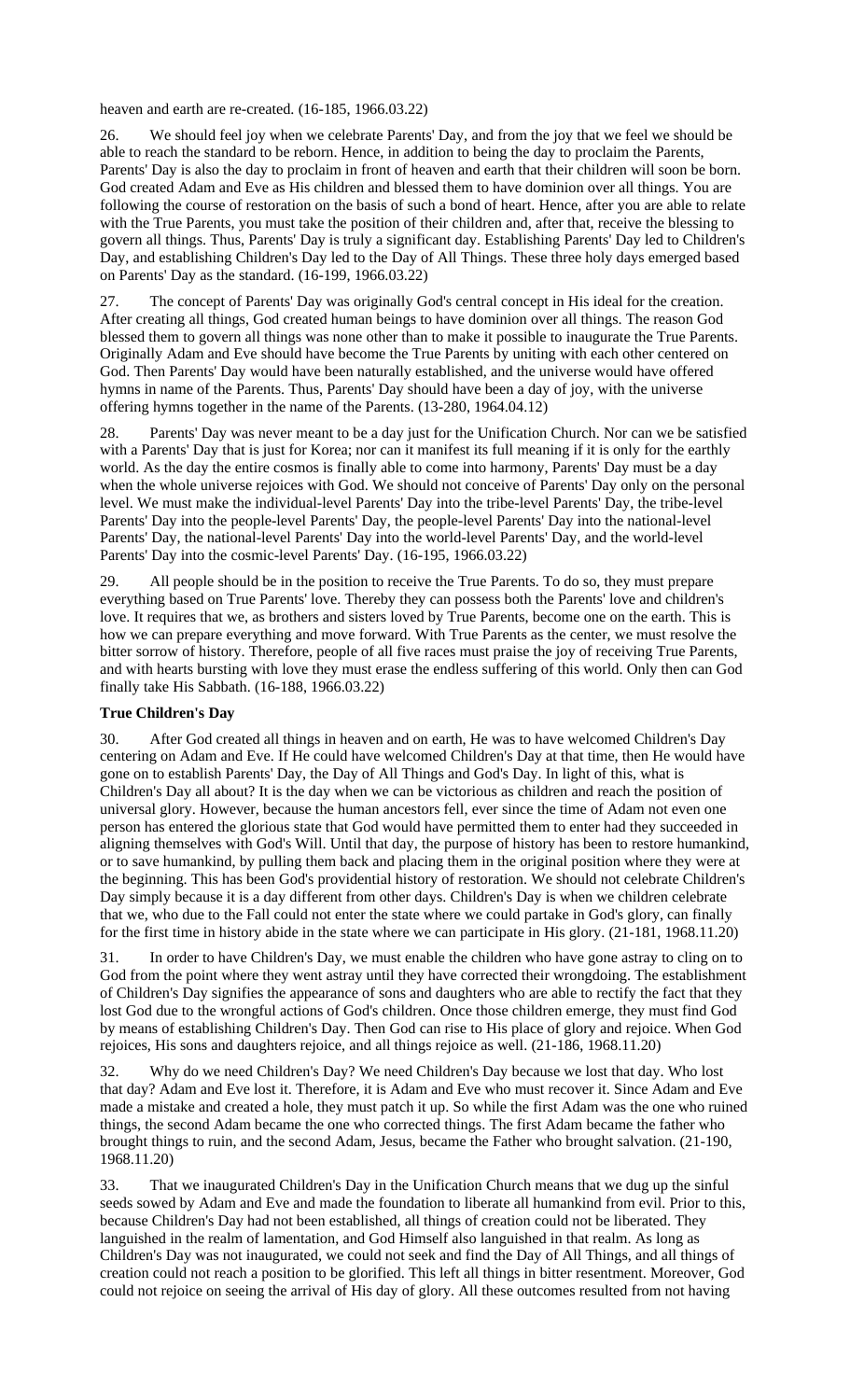established Children's Day. (21-186, 1968.11.20)

34. For fallen human beings, Children's Day is the greatest among the holy days. It is greater than Parents' Day because it is the day for Parents to recover their authority. Satan had trampled on human history for six thousand years, but on Children's Day we chase him out and hold up the flag of victory. Fallen people must receive that day if they are to enter the heavenly kingdom and attend the Heavenly Parent. We Unification Church members cannot attend the Heavenly Parent only by ourselves. To attend Him we must build a bridge for others to do the same. Furthermore, we must build a bridge for those who have gone to the spirit world, both men and women. This day is not only for Unification Church members; it is a day for all people of the world to mark and celebrate forever and ever. Children's Day is indeed the most blessed day for fallen humankind. (21-202, 1968.11.20)

# **Day of All True Things**

The Day of All Things is the day that dissolves the bitter sorrow of all things of creation. However, human beings are qualified to dissolve the bitter sorrow of all things only if they stand in the position of Adam and Eve before the Fall. From the beginning, dominion over all things of creation should have had True Parents' love at the center. This is a principle of heavenly law. Without True Parents' love, there could be no Children's Day. As children were supposed to be born only through the love of True Parents, the Day of All Things could emerge only from the love of True Parents. What qualifications must we have in order to welcome the Day of All Things? We must stand in a position higher than Adam and Eve were before they fell. That position can be created only through the love of the True Parents. However, we were born in the position bound to Adam and Eve's fall, and hence, contrary to our desire, we came to live in the realm of Satan's dominion. (18-205, 1967.06.08)

36. The Day of All Things was inaugurated to resolve the bitter sorrow of the world of all created things. It took place after the inauguration of Children's Day in Korea, for the historic resolution of humankind's bitter sorrow. That, in turn, resulted from the historic resolution of bitter sorrow with the inauguration in Korea of Parents' Day. These three holy days secured a firm foundation for God's power, which Satan cannot expel from the earth. They firmly established the foundation for launching God's final providence on earth. The Day of All Things is like a wall that blocks Satan. It must grow higher and higher. The more people we have on Heaven's side, the larger the wall to block Satan will grow. When the power of God's side grows as more people rise to His standard, His side will be victorious and the kingdom of heaven will be established. I am looking at the matter from this perspective. That is why I established the Day of All Things in 1963. (18-206, 1967.06.08)

37. Originally, all things were created for human beings and were meant to be under their dominion. However, due to the Fall of the first human ancestors, Adam and Eve, all things have not been governed by original human beings but instead came under Satan's dominion. As a result, God could not establish relationships with all things. All things were put under the realm of Satan's dominion as a result of the Fall of the human ancestors. Therefore, it is up to us to eliminate Satan's authority, which invaded even the realm of all things on earth; otherwise they cannot return to their original position. Because we human beings drove all things into the realm of lamentation, the responsibility to liberate all things is on our shoulders. (23-328, 1969.06.15)

38. What had to be done to establish the Day of All Things? Because it was the Fall of the human ancestors that caused all things to fall into Satan's realm, the True Ancestors of humankind would have to emerge in order to restore them. Then, based on restoring God's relationship with His children that He had originally given to Adam as a blessing, all things could be restored to the realm of the dominion of God's children. Based on the vertical bond between Parents and children, we were able to connect with one another horizontally. In this way we established the standard for having dominion over the entire created world. That is why, in the Unification Church, Children's Day was established based on Parents' Day, and then on the foundation of Children's Day, the Day of All Things was established. Therefore, the Day of All Things must not be a day that people commemorate by themselves, but one that they celebrate together. (23-329, 1969.06.15)

39. We have welcomed Parents' Day and then Children's Day. However, we cannot achieve complete restoration with only parents and children. When God blessed the first human beings, he told them to be fruitful, multiply, and subdue all created things. Thus, as there are parents and children, there must also be all things of creation that can come under their dominion. Therefore, as we celebrate this Day of All Things, let us first resolve to connect all things to Heaven centering on the Unification family. Then, after realizing our own true family, we can bring all things into total unity. This is how we can connect ourselves with Heaven. (23-333, 1969.06.15)

40. As we welcome the Day of All Things, consider the fact that even though we established God's Day, we have so far been unable to link with all things and bring them into the position where God can have dominion over them. Therefore, today, all things of the created world must not remain the possessions of this or that individual. Until they belong to God they have to pass through the stages of restoration, by our offering them in the name of True Parents. (23-332, 1969.06.15)

### **Foundation Day for the Unified Nation of Heaven and Earth**

41. Today is National Foundation Day in the Republic of Korea. It is year 4321 of the Dangun Era,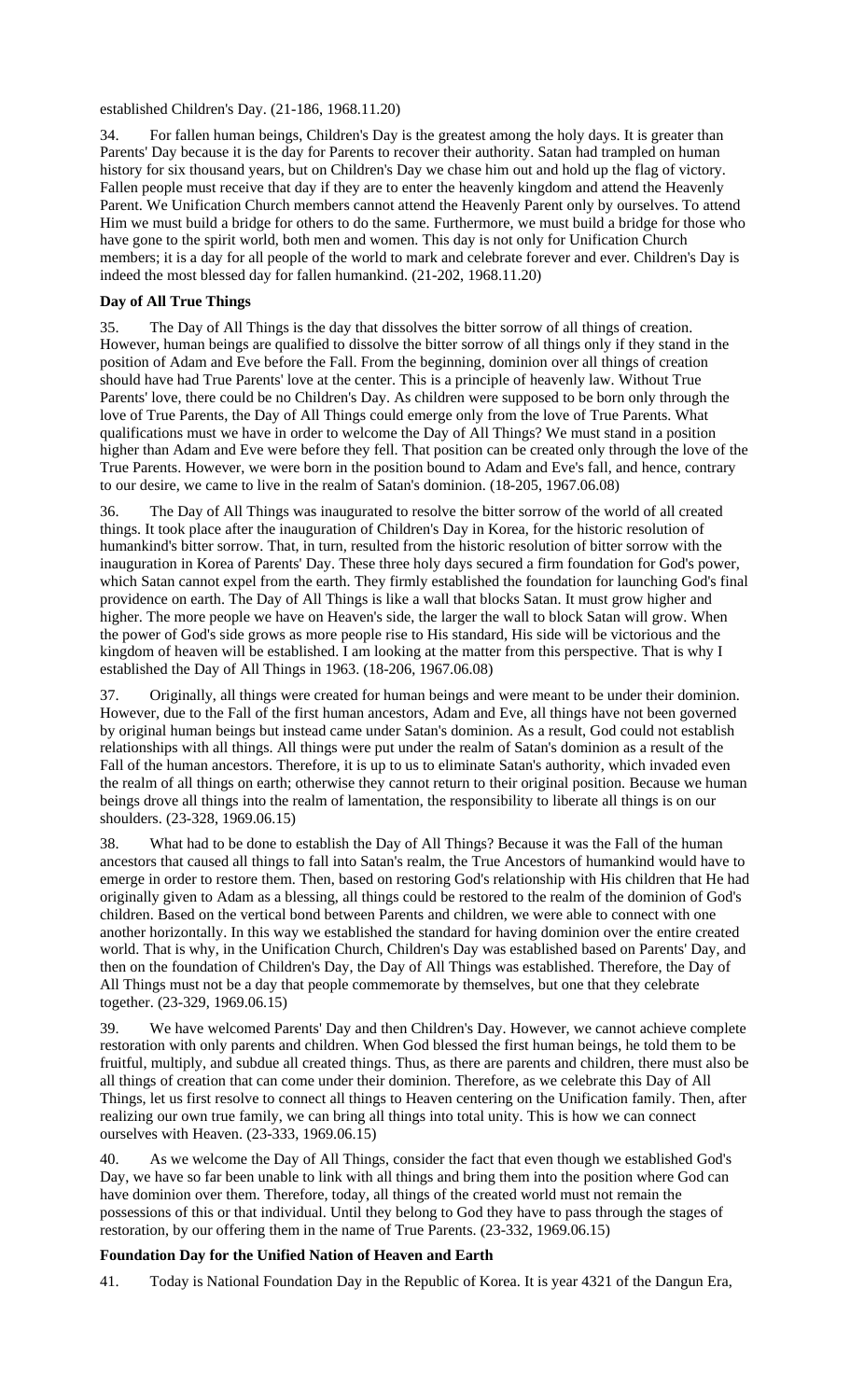1988 by the solar calendar. Today, I inaugurate the Foundation Day of the Unified Nation. When, as you attended your siblings, this Korean holiday became the Day of the Unified Nation, all your wishes were fulfilled. Indeed, have attained all your hopes. What are the hopes of fallen people? I gave you God: You did not know even whether He existed, but now you know the true God. I brought you to the knowledge of God. I gave you God as a gift; I gave you True Parents as a gift; I gave you a true spouse as a gift; I gave you true sons and daughters; and I gave you the opportunity to build a true tribe. In fact, I have given you everything. I am giving you the opportunity to create even a true nation, and now all that remains is a true world. That is why I am launching today as the kick-off day for the true Nation of the Unified World. This is the starting point of the Foundation Day for all nations of the world. (181-240, 1988.10.03)

42. During the Seoul Olympics, the external standards of heavenly law, a four-position foundation, was met in virtually every way. This year is year 4321 of the Dangun Era. The fact that the year ends in the number 21 is remarkable. In Korea, today is National Foundation Day. Foundation Day means that it is the time for heaven to be opened. Why do we call this "the day of the opening of heaven," Gae Cheon Jeol. The first syllable is gae (開), meaning open. The second syllable is cheon (天), meaning heaven. Gae Cheon Jeol means the day of the opening of heaven. Hence, as this is the time to open heaven, once the individual gate to heaven is open, we must open the national level gate and then open the world-level gate. Having done so, the fortune of Korea will continue rolling toward the world, internally, externally, and in all directions -- front and back, and left and right. That is why today is the Foundation Day for the Nation of the Unified World. Further, since this day is in accord with the perspective of the Unification Church's teachings on history and its experiences, there should be no dispute if we call it the day when we open the gate to the era of hope. It is the Foundation Day for the Nation of the Unified World, which is the heavenly kingdom. The Nation of the Unified World is the heavenly kingdom on earth. This is the Day of the Opening of Heaven for the heavenly kingdom on earth. (181-294, 1988.10.03)

The Old Testament Age was the era when material things were sacrificed; the New Testament Age was the era of the children's sacrifice. The Completed Testament Age is the era when the Parents sacrifice themselves. The Parents are the ones who are sacrificing everything. That is why I am carrying the cross of love on my shoulders. Because I know the entire philosophy of love, I hope I will lead all humankind to the world that we all dream of. However, Satan has been trying to block me in every way possible from going on the path to realize such a world. Satan desperately tried to stop me from building that bridge. Nevertheless, despite indescribable struggles, due to Heaven's support and my loyalty for the sake of the Will, today, based on the standard of paying all indemnity on the global level, I could declare the Day of the Unified Nation. There is no news more joyful than that. When we look into the three ages, the Old Testament Age, New Testament Age and Completed Testament Age, God gave to Satan everything that He considered most precious. (181-331, 1988.10.03)

44. Only after securing for God the authority of unified ownership can a unified world that is aligned with the standard of God's heart come into existence. Only when we restore the authority of God's ownership can we move forward to a unified world -- one world led by the True Parents, in heaven and on earth. Based on their foundation, the world's authority of ownership must surely be returned to God's authority of ownership. Even if your mother and father oppose it, because we have arrived at a propitious time when we can offer everything in front of Heaven, everyone in the Unification Church must accept this as a tradition. Circumstances are such that when your clan accepts it as a tradition, that clan will be completely liberated. On that basis, you on earth will be in the position of Adam and Eve, all believers in the heavenly world will be in the position of the archangel, and you will become their ancestors. After living on earth and giving birth to children, you will become the grandfathers and grandmothers of thousands of generations and have thousands of generations of descendants. This is how God's work of opening the gate to the heavenly kingdom will take place. (181-333, 1988.10.03)

# **Chil Il Jeol (Declaration Day of God's Eternal Blessing)**

45. Today is Chil Il Jeol (7.1 Day). Chil Il Jeol is the Day of the Declaration of God's Eternal Blessing. Human beings have not yet fulfilled the three great blessings that God bestowed on them after He created them. God's hope throughout history is that, through the providence of salvation, God's blessings will be fulfilled at some point in time. Unless this is concluded at some point, human happiness and God's ideal world can never be realized. Therefore unless God's promised blessings can be revived and established as eternal blessings, the eternal ideal world of humankind cannot be realized. Someone must take on this task. That someone is not just anyone. It is possible only when the right person comes, the one chosen by God to accomplish the ideal of the original perfected Adam who has nothing to do with the Fall. In other words, we can conclude that this task can be done with the coming of the True Parents. (232-007, 1992.07.01)

46. Why have God's eternal blessings not been realized? The three great blessings were not fulfilled due to the emergence of the false parents of humankind. In order to restore that through indemnity, the True Parents of humankind must come and stand in the position to settle accounts for everything in providential history. Then they must declare, "We are standing in the position where we can shout 'mansei' for God's eternal blessings." Otherwise, those children, tribes, nations and world under their command cannot stand confidently in front of God. For this reason, I am declaring that God's eternal blessings are once again available to humankind. This is Chil Il Jeol. (232-009, 1992.07.01)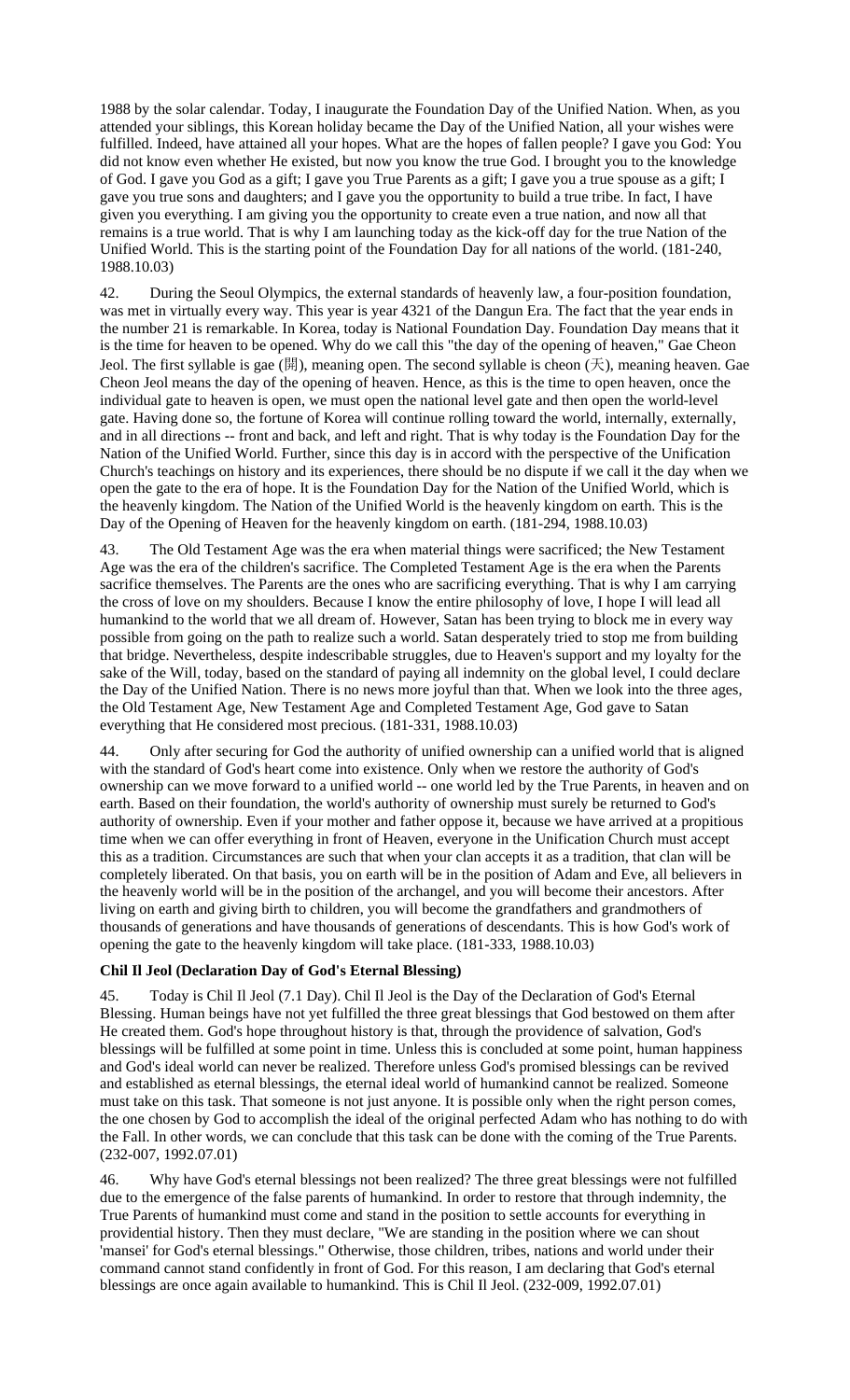47. In 1991, just before the beginning of 1992, I completed a forty-year period in my life. Through that course of trials and tribulations, I re-indemnified what I initially did as I walked through the sevenyear course from 1945 to 1952. In this way I finally cleared everything, all the debts of human history. Therefore, the time is coming when I will be able to introduce Mother as the Mother of this world, and Mother's children as the children of the world. All this can be done through Chil Il Jeol. This is what Chil Il Jeol is about. We lost the realm of the chosen people, the First Israel, and we lost Christianity, which is also the realm of the chosen people, the Second Israel. What was lost must be restored. By restructuring the family, we must restore families, tribes, peoples, and even nations so that they can belong to Heaven. For this we must reach up to the national level in Satan's world. (286-036, 1997.07.01)

48. Due to the Fall, humankind lost God's three great blessings. In this course of restoration, before God's substance appeared, I had to proclaim that these were begun again. That is what Chil Il Jeol is for. Hence, as we ended the year 1991 and entered 1992, I had to proclaim this. Foreseeing that this transitional point in history was upon us, I settled all the accounts in biblical history. I have definitively settled all accounts. The first words that God gave to human beings were the "three great blessings." Therefore, everything had to be cleared up in order to set the standard for God's Word to be given, and I had to stand in the position that was beyond the standard of everyone's past investments. Only on that foundation could I announce the Completed Testament Age along with the declaration about the True Parents. In other words, God's purpose in leading the providence with all kinds of programs thus far was only to see this time. (248-074, 1993.07.01)

49. Today, on this occasion of Chil Il Jeol, I again promise you God's eternal blessings. Therefore, there must be no Fall from now on. Although the Fall occurred at the time of Adam and Eve, henceforth the Fall must not happen. Now that the promise of eternal blessing has been proclaimed, the Fall must not occur in this era of history. Adam and Eve must attain their central position by growing from the level of little children to the level of adults. They must grow until they reach perfection. However, in the end, there is still Adam and Eve's own five-percent portion of responsibility, which they must accomplish within the realm of dominion based on accomplishments through the Principle. Only when they are connected with God through love in both spirit and body can they do as they wish, being in a direct relationship with God both internally and externally. Until that connection is made, they are still separated. They are not yet fully united. However, now that I have proclaimed the True Parents as well as the Completed Testament Age, based on the foundation of your unity with the Parents, the unification between the realm of dominion based on accomplishments through the Principle and the realm of God's direct dominion has been realized in the family. I am saying that the era has arrived in which God can directly intervene in both the realm of direct dominion and the realm of dominion based on accomplishments through the Principle. (248-077, 1993.07.01)

50. Today, July first, is Chil Il Jeol. As July is the number seven, it corresponds to the jubilee year. It means we have entered the historical age of liberation. Throughout history women have been held in captivity in the most miserable ways. That is why I established the Women's Federation for World Peace, with the objective to unite all women of the world for their liberation. Who is leading it? Mother is leading it. Mother is its representative. We should be grateful that Mother could emerge, and this is thanks to the establishment of Chil Il Jeol. With that, I could dispatch tribal messiahs, and meet Kim Il Sung and win him over. Afterwards, when I returned to South Korea, the public finally recognized my name. (232- 050, 1992.07.01)

51. God blessed Adam to fulfill the three great blessings in his family, "Be fruitful, multiply, and have dominion over all things of creation in heaven and on earth," but he was not able to fulfill them. However, for the first time since the beginning of history, I recovered God's blessings. Then, standing on top of the world, I victoriously proclaimed His eternal blessings for humankind. On the foundation of this proclamation, Mother could finally appear in public on the world stage. While it took forty to fifty years for me to reach this position, Mother reached it in only nine months. Based on the standard that Mother attained by uniting with me in absolute obedience, I could then present Mother and proclaim women's liberation. Now, in front of Mother's perfected historical standard, we men and women on earth can be in complete oneness with True Parents based on God's true love. Thereby we can establish this victorious foundation all over the world. It is truly amazing that we can proclaim the victory of God's eternal blessing, after years in the trenches undergoing circumstances of opposition from nations and the world. Chil Pal Jeol (Day of the Declaration of the Realm of the Cosmic Sabbath for the Parents of Heaven and Earth) (232-035, 1992.07.01)

52. At seven minutes and seven seconds past seven o'clock in the morning of the seventh day of the seventh month of 1997 by the lunar calendar, we fulfilled the goal of this year's motto, "Let us love True Parents and be proud of True Parents by accomplishing the 3.6 million couples Blessing." We did this by completing the Blessing of 3.6 million couples. Father, You sent True Parents to the earth, and they are standing before You. Through them, You are now able to express Your heart and educate all humankind about Your inner reality, of which they were ignorant throughout the ages of Your arduous and sorrowful history. As a result of losing Adam and Eve during the period of their adolescence, You came to face the breakdown of the family. When they were but sixteen years old, they succumbed to Satan's plot and ended up leaving a sad history behind them. This is because Adam, who should have been related with God by blood, instead formed a blood relationship with Satan. In order to erect the new history of the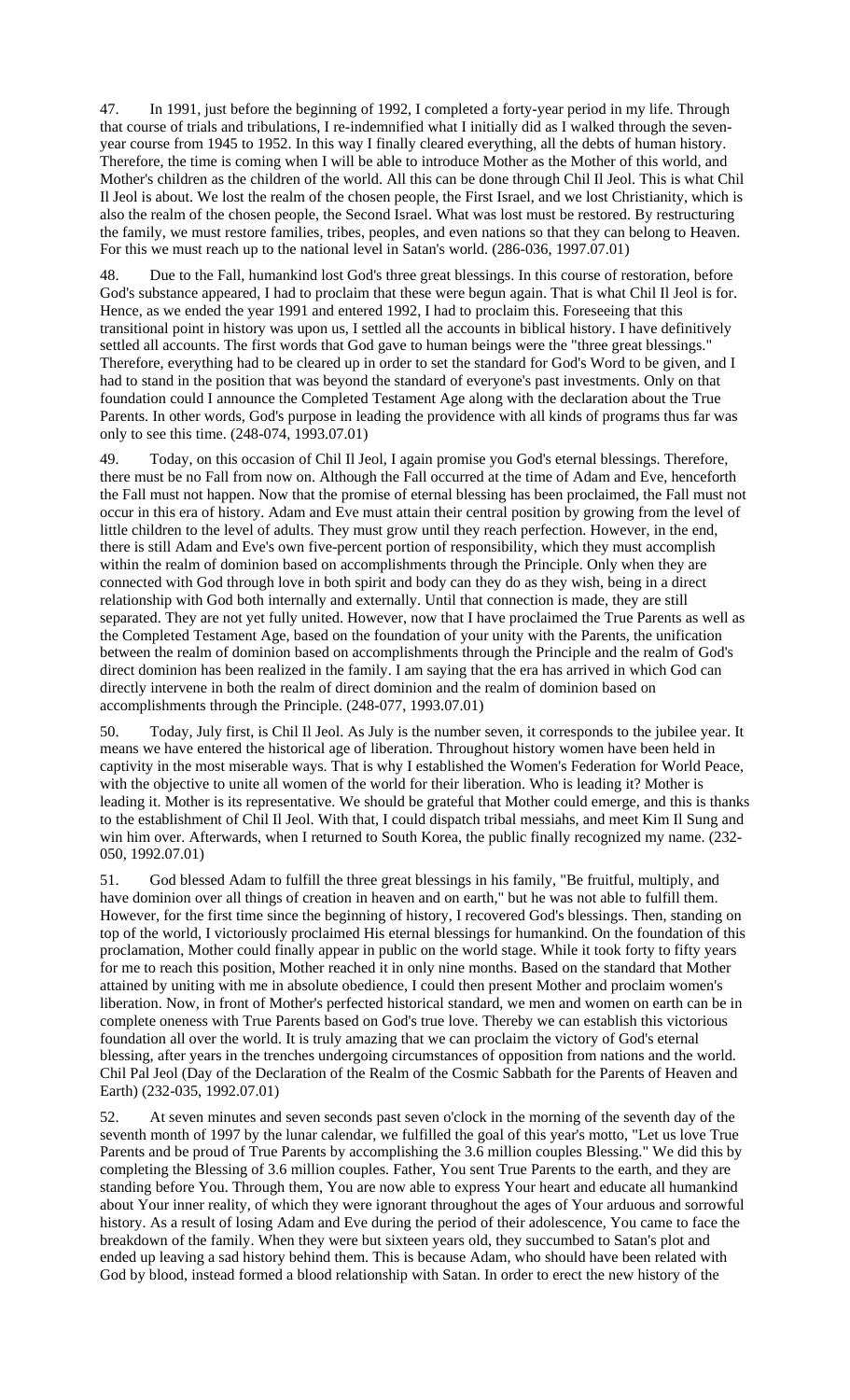heavenly kingdom, You established the religious realm and began cleansing the lineage of the archangelic realm, namely, Satan's lineage. Your providence to bring individual salvation, it was to recover the eldest son in the archangelic realm. On the foundation of going beyond the Old Testament and New Testament Ages, now in the Completed Testament Age we are attending the Messiah in the realm of the chosen people. In this age of the Second Advent, where salvation has reached the worldwide level, we have entered a tremendous age when we must, on the world-level path, clean up the young people's distorted views on ethics and end the family breakdown that was caused by the first Adam. (286-078, 1997.08.09)

53. The heavenly kingdom has been empty. Adam's family could not enter it, nor could all the generations of our ancestors. The True Parents, by being perfected as the world-level ancestors of humankind, must reorganize the first, second and all subsequent generations, and fill the hitherto empty heavenly kingdom. Once they have done so and reversed the way the world moves by 180 degrees, God can be as active as He pleases in the heavenly kingdom of freedom and liberation, because Satan will be gone. Chil Pal Jeol is the day to declare the realm of liberation, where God has no obstacles in His coming and going from the individual to the level of the physical world and the heavenly world. It is the day we proclaim the Realm of Cosmic Sabbath for the Parents of Heaven and Earth. (286-112, 1997.08.09)

54. August 9, 1997 is the "Day of the Declaration of the Realm of Cosmic Sabbath for the Parents of Heaven and Earth." Heaven (cheon), in the term Parents of Heaven and Earth (Cheon Ji Bumo), symbolizes the Father. Heaven, the Father, is eternal. The Father is eternal. Accordingly, fathers must have great dignity. You should become such fathers. Mothers must be thoughtful and pay attention to detail. Then even as a mother and her sons and daughters build a home in a father's bosom, his heart will have room to take on more responsibilities. We can get through anything with true love. When you reach the heavenly kingdom, you have to enter through a gate. As long as you can show your true love token, you will have no problem passing through it. (286-124, 1997.08.09)

55. Once we recover our family, we can form our tribe upon it. Once we build our tribe, a people can emerge upon that base. Based on one people, we can establish a nation. Finally, once we establish a nation, we can arrive at the realm of freedom where we can create the world and the heavenly kingdom on earth and in heaven. Because I gave the Blessing, the standard of which transcends nation, race and religion, the world can no longer oppose us. Hence, Satan's world will be shut down and even he will have to swallow it. No one but the True Parents can deal with this matter. That is why I can say that the era has come when we need to resolve to perfect the individual, the family, the tribe, the people, the nation, the world, and the heavenly kingdom on earth and in heaven according to the original tradition of God. We have come to a point when we can practice all this all the time. Satan cannot oppose us because we have reached this standard. Now, having gone this way, we have laid the foundation to establish this realm of victory and this environment of freedom. On this foundation, we can declare the Realm of Cosmic Sabbath for the Parents of Heaven and Earth. (286-168, 1997.08.09)

56. An ideal home is a place where God can visit and take His Sabbath rest. To make your home an ideal home, first you must get rid of the concept that your home is yours personally. Instead, you must make it the home of your couple. Then God can dwell in your personal place and also dwell in your spouse's -- your wife or husband's -- place. The greater the love your couple shares, the greater will be God's desire to visit your home. It does not matter if the husband and wife come from different traditions and have different characters, different viewpoints and different shapes. Regardless, that family should be able to attend God. Their unity as a couple tightly bonded as one, although they are 180 degrees different from each other, inspires God to want to visit their home as a place to take His Sabbath. You couples must make your family a place where God can take His Sabbath. The invisible God should be able to come in and, as the subject partner, He should become like the couples loving mind. The couple, like Adam and Eve, should become as His substantial body. Then they should reach the standard of oneness in mind and oneness in body that will join God to their Sabbath rest in the place of their love, where their minds and bodies are united as one. When a couple creates a place for Sabbath rest on the foundation of the love of man and woman, they make a place where God can take His Sabbath rest in their family. (286- 164, 1997.08.09)

57. We must find a place to take our Sabbath rest. We must find a home where you as an individual can take your Sabbath rest and where you as a couple can take your Sabbath rest together. When you as a couple give birth to children and they live with you, then your home should become a place of Sabbath rest through the subject partner-object partner relationships between parents and children. This is what is the most important. In the family, you must fulfill the formation, growth and perfection stages. Hence, if one is missing, if either you are not there or I am not there, it means that God cannot find a place to rest. It means that without you, God cannot perfect His love even after myriads of years. Therefore, you must become one with Him and become filial sons and daughters who can attend Him for myriads of years. You must know the depth of God's bitter sorrow for not having been able to meet His filial sons and daughters, and by resting with your couple He should be able to wash away even the root of that bitter heart. You must resolve that you will make a foundation to live forever with God and attend God as your Father; on that foundation you should be able to induce God to pledge that He will live with you. Where should you go next? You should go to the family-level place of Sabbath rest. Only then can your home become a place where you can fulfill the formation, growth, and completion stages -- an individual, a couple, and children. Then, in the children's homes, God can dwell forever, in the couple's home, God can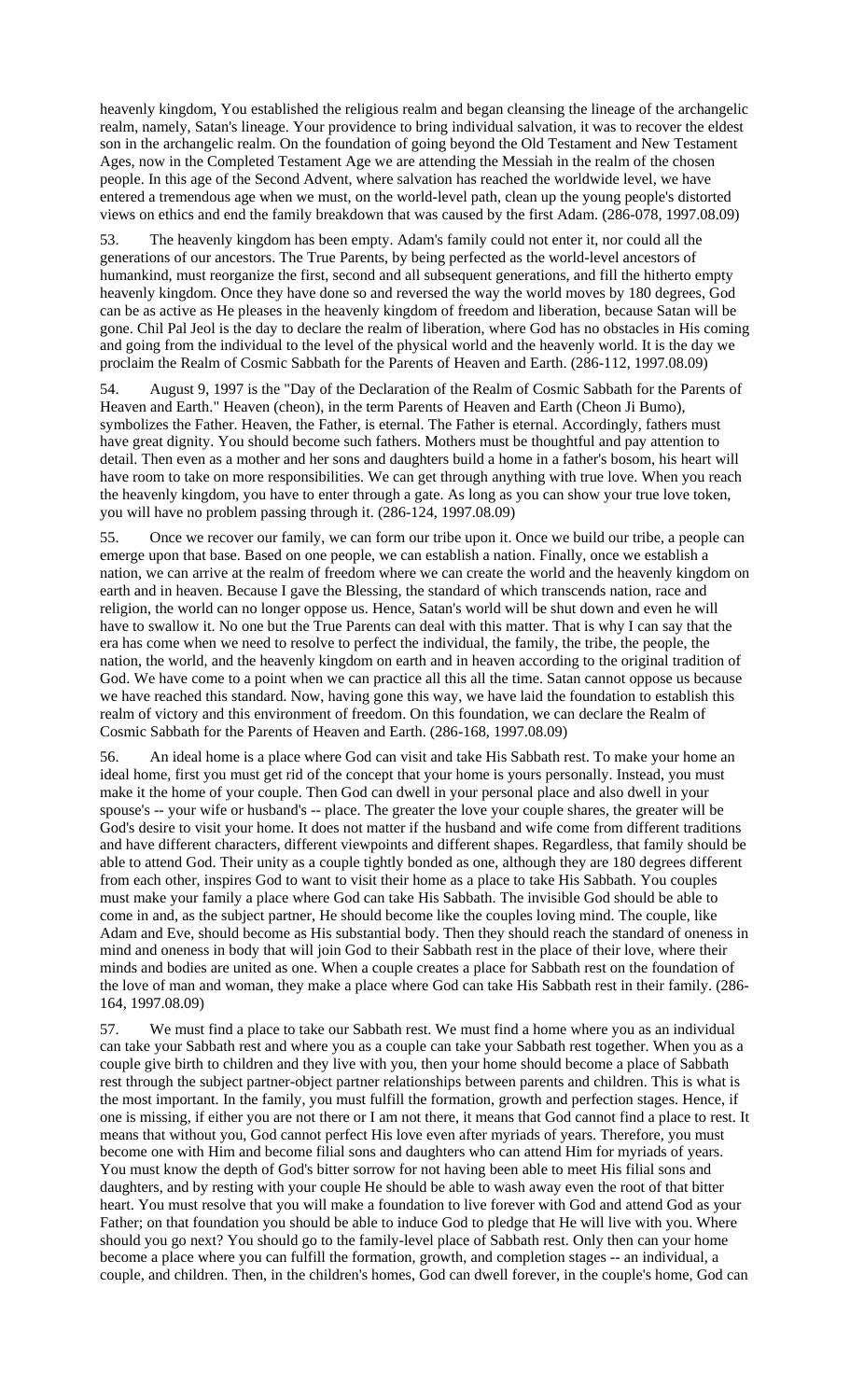dwell forever, and in each individual's home, God can dwell forever. The entire family can dwell forever in the midst of God's love. That is why, at this point, we can witness that the family is the starting point of the heavenly kingdom on earth and in heaven. (286-165, 1997.08.09)

# **Section 2. Anniversaries**

1. Jesus sought to form his family, but he died on the cross before he could establish it. Before he was crucified, Jesus referred to himself as the bridegroom, which implies the existence of a bride. On the cross he bequeathed the unfulfilled family ideal, to be recovered later. This is the reason, although they went on paths of suffering, Christians for the past two thousand years have been waiting for him to come back to life on the day of his Second Coming. Jesus certainly must come and find the bride who is prepared for him. Only then can the three purposes of love that he sought to establish in the family be brought to completion. The occasion for this is the Marriage Supper of the Lamb prophesied in the Book of Revelation. Because the first ancestors fell, True Parents who are in accord with God's Will did not emerge, and humankind has been attending false parents, the false ancestors. Still, God, being the Alpha and the Omega, has been trying to realize in the end what He had envisioned at the beginning. He will fulfill what went wrong in the Book of Genesis by what is prophesied in the Book of Revelation. (53-062, 1972.03.04)

# **True Parents' Holy Wedding**

2. Our Holy Wedding that was held in 1960 was vital to indemnifying and resolving all the issues that had impeded the four thousand-year course of history from Adam to Jesus and the two thousand-year course of history from Jesus to the present day. Despite the global and cosmic significance of that ceremony, in reality it was held in the presence of a small number of people and amid persecution that was beyond imagination. The period from 1953 to 1960, when I was preparing for this ceremony, was a time of enormous persecution as well. During those days, we received persecution from at least 3.6 million people, from three denominations and three nations. Our Holy Wedding Ceremony was the victory attained by going through all this and setting up indemnity conditions. That day was the day that decided the destiny of the Unification Church. (22-189, 1969.02.02)

3. By 1960, the Unification Church members had pooled their resources and laid a foundation, building more than 120 churches throughout the nation. Even with that in place, we continued building our foundation to assure that we would not collapse or perish, even if challenged by a national-level test. On that foundation, in 1960, I conducted our Holy Wedding. This was a new level, and it could be accomplished only because we were fulfilling the mission of serving the Korean people and establishing the Unification congregation, the tribal level. That was a historic beginning point. (074-100, 1974.11.14)

4. The impact of the Holy Wedding was not limited to a single individual; it affected the direction of world history. It proclaimed the beginning of the first family, a family that God could love more than He had ever loved anyone or any family, and for the sake of which He had invested all of His heart in the global providence throughout history. Thus, based on this family beginning, the heavenly norms and the fortunes of heaven and earth would inevitably have to move. (83-341, 1976.02.15)

5. The Unification Church established its family-level foundation in 1960. With this in place, it will not perish. Had we failed to establish that foundation, the church would have perished. What a historic event our Holy Wedding in 1960 was! It came on the foundation of Heaven's effort, through the course of the six thousand years of providential history, to find the one Adam. On that day, this Adam reached the standard on earth to receive the perfected Eve. This meant that the spirit world and physical world, which had been divided, could finally be joined on earth. Man represents heaven and woman represents earth. By their joining, the divided spirit world and physical world were joined. The wall that separated Adam and Eve and made them enemies to each other was broken down. The wall that had prevented Adam and Eve from meeting God collapsed. Satan had to slink away. (122-097, 1982.11.01)

6. The one who was to become the True Mother had to be from a family with three generations of only daughters. From her youth, Mother grew up as an only daughter, alone and without getting any help from others. The reason God made her an only daughter was to prevent Satan's lineage from remaining. Mother's mother was also an only daughter, and her mother too was an only daughter. Three generations were involved, and Mother had to go through trials spanning these three generations. When she was a child, her grandmother and mother were seekers, intoxicated by their life of faith. Do you think they changed Mother's diapers on time or fed her well? Their only thought was to follow a path of absolute obedience and absolute submission to God with single-minded devotion. They were even oblivious to taking care of their health as they followed the way of Heaven's heart. They were indifferent to practical considerations associated with the human world. (195-147, 1989.11.07)

7. Were it not for God's Will, I could not have met Mother. We met each other because of the Will. The person who would be True Mother was not to be beyond her twenties. In truth, she was not to be even a day older than eighteen. Eve fell when she was sixteen. Hence, she had to be within three years of that age, not yet nineteen. (231-024, 1992.05.31)

8. Mother's love had to be as pure as that of a lamb. In all respects she had to meet necessary conditions of absolute obedience. For this, she had to completely sacrifice herself for her husband. In loving her husband she had to be absolute. She was not supposed to compare him with anyone, thinking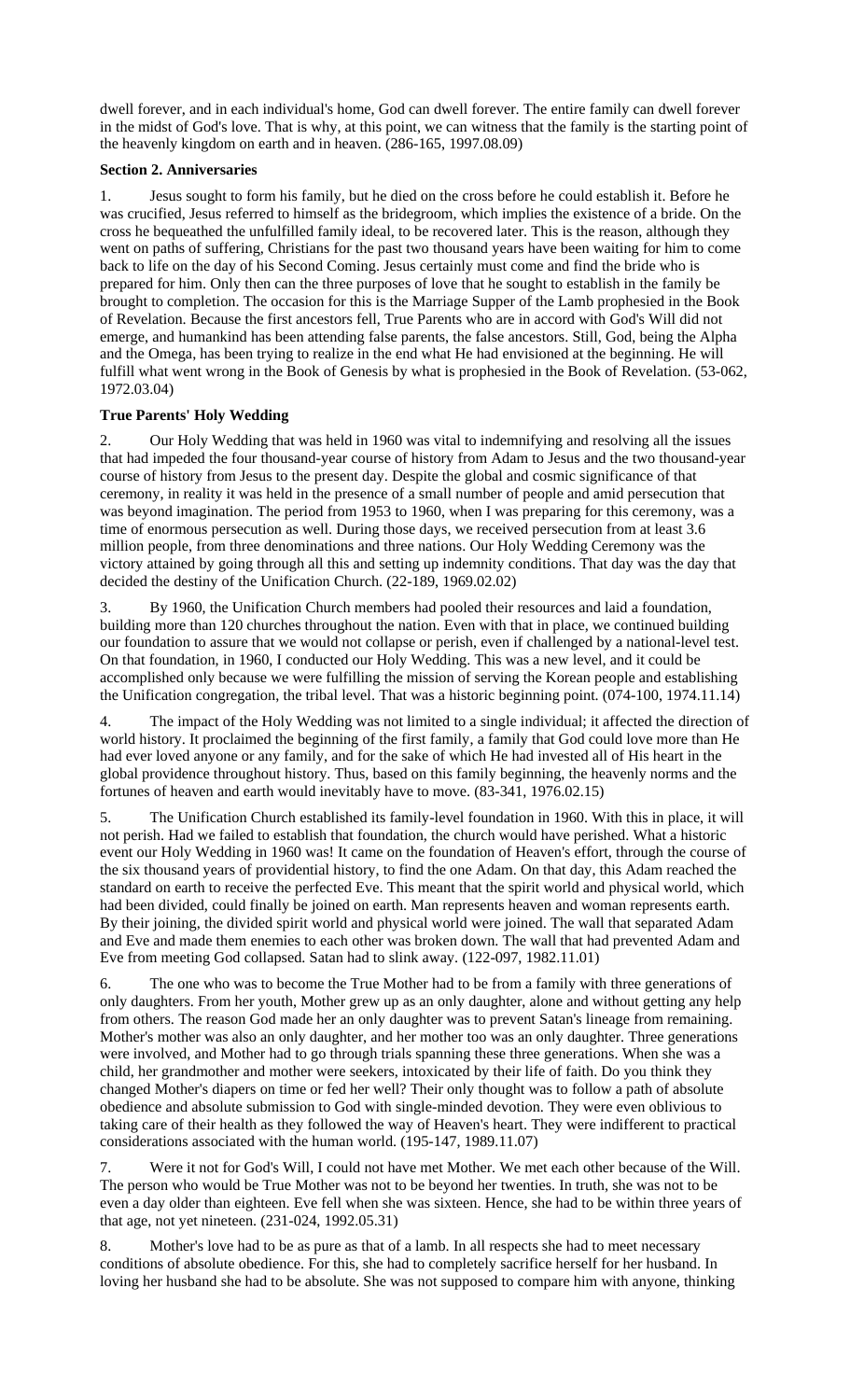or saying, "He is not as good as my father," or, "He is not as good as my older brother." Why is that? In the Garden of Eden, Eve had never seen any man other than Adam. She had no capacity to conceive thoughts about other men. (97-296, 1978.03.26)

9. All the conditions had to be met before choosing Mother. She had to fit in each direction, front and back, left and right, above and below. The first condition concerned the lineage of which she was born. It was important to discern whether she was born linked to a lineage vulnerable to accusation from Satan's world, or born of a lineage with hidden links by which she could overcome such accusations. (170-031, 1987.11.01)

10. Mother has poise. She may remain silent and still demonstrate inner qualities that make her highly regarded even among the most distinguished women. Through her, I am educating western people to think, "If this is feminine beauty in the East, I want to marry such a woman." I know many western men who decided to marry a woman from the East because they assumed that they all are like Mother. In that light, I believe Mother has made a great contribution by presenting the best image of womanhood to our church members throughout the world. On that basis alone, I would say that she has sufficient qualification to be Mother. (170-037, 1987.11.01)

11. The Holy Wedding was held fourteen years after the liberation of Korea -- seven years plus another seven years. Adam and Eve were to be married at the completion level of the growth stage, which is beyond the standards of the formation-stage Old Testament Age and the growth-stage New Testament Age. That is why I had to pass through a seven-year period for each of those stages, in order to advance to a position where I had attained the completion level of the growth stage. This means I had to go beyond the level of a nation. (212-080, 1991.01.02)

# **The Day of the Founding of the Holy Spirit Association for the Unification of World Christianity**

12. Reflecting our historical relationship with Christianity, the official name of the Unification Church includes the word "Christianity" God does not wish to remain a God who exists only for the Unification Church or only for Christianity. The Unification Church did not emerge for its own sake; nor does Christianity exist for its own sake. The two should create a bond and build a relationship centering on their common purpose, and go forth centering on that greater global vision. (49-184, 1971.10.10)

13. The name "Holy Spirit Association for the Unification of World Christianity" signifies the purpose of unifying the world through the Holy Spirit, but based on the parent-child relationship. It is the Holy Spirit that creates harmony between the spirit world and the earthly world centering on love. To the Holy Spirit, opening the eyes of a blind person or the ears of a deaf person is not a primary concern. That is not what God needs. The Bible states that we should worship in spirit and in truth. To what truth does this refer? It is the truth of love. What is the highest expression of this truth? It is the love between the Father and His children. God does not need money, power or knowledge. He needs there to be love. (113- 103, 1981.05.01)

14. Unification (tong-il) means two become one. The Chinese character tong means to command. It means the character of the subject partner. It is not about confederation; it is about unification, because the concept of unification includes the position of the subject partner. The Unification Church is not an alliance of churches. It is the Unification Church. It takes the role of the subject partner. Where can we find the origin of that subject character? That origin begins in heart, the heart of the absolute God that will remain for eternity. (82-285, 1976.02.01)

15. I did not want to establish a denomination. Our name is the Holy Spirit Association for the Unification of World Christianity, but I did not intend to create an organization. I wanted to lead a supradenominational movement, one that transcends all denominations, but it did not work out. That is why I had to create the Unification Church despite my original intention. (163-161, 1987.05.01)

16. The fact that trials and tribulations accompanied the establishment of the Unification Church is sad to a certain extent, when viewed from the perspective of the Will of Heaven. However, when we look back at the church's history and tradition, the fact that it was established under such difficult circumstances does make it more impressive. The Unification Church was not established in a position where all would welcome it; it was in a rather lonely position on the day of its inauguration. Only a few people gathered, and they proclaimed it in tears. Such was the sorrowful circumstance of its founding, but now that circumstance has become the center of our church's historical memory. People usually wish for good things, but what seems good is not always truly good. Good things can pass like a mundane daily routine. But when we are overcoming difficulties to find what is good, that history is the source of an enduring power. That power urges us on to promising new days, days resplendent with greetings of good things. (43-239, 1971.05.01)

17. What kind of religious organization is the Unification Church? The Unification Church emerged in the form of a new, Abel-type religion that existed for the sake of Christianity, which was opposing it. When Christianity's opposition prevented the fulfillment of God's Will, we had to establish the Unification Church to represent Christianity. So Christianity stands in the position of Cain and the Unification Church stands in the position of Abel. If we are to become this Abel-type religious body, what has to be the first thing we restore? It is Christianity. We should restore Christianity by the same principle that applies in Abel restoring Cain. (54-196, 1972.03.24)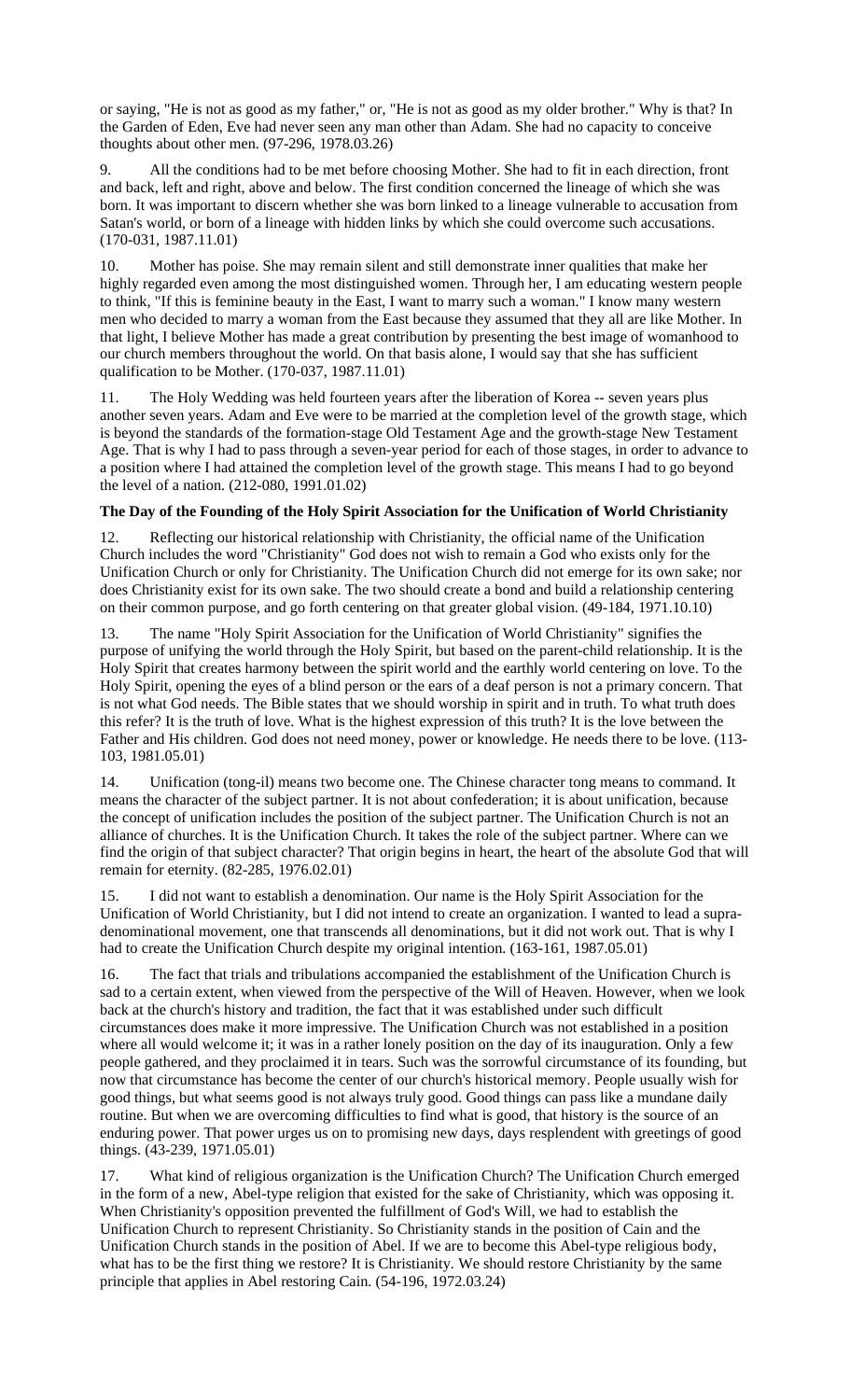18. The impetus for establishing the Holy Spirit Association for the Unification of World Christianity began from the Divine Will, the Will of God, not any human will. Societies and histories are not formed by human will alone. They always move toward a single purpose centered on the greater purpose in the Divine Will. Thus, I understood that if the Holy Spirit Association were created solely by human will, it would not be able to contribute to the flow of history and the new world that is coming. The new religion that I founded is grounded in the Divine Will. I believe that religion is the only entity that can combine human will with the Divine Will. Therefore, I believe that this religion has to unite the entire spectrum of human affairs -- those things that humankind desires -- with the Divine Will, without fail. (32-193, 1970.07.15)

19. God began the Unification Church; therefore it must not deviate from God's path. It had a single beginning; thus its path must take a single direction, and it must arrive at a single destination. Since it began from God, it cannot take a path of its own volition. Since God set the purpose for this organization, and we are gathered according to His purpose, we are moving in a direction united with that purpose. That direction is not something we can control on our own. (67-269, 1973.07.22)

20. We can consider the Unification Church to have the longest history of any religion. The reason I say this is because it has unearthed the history of God's love, which no one has known. The world of love transcends time and space. Our history began there, and the church is on the way to that destination. As it continues on this path, it delineates and manifests the place of history's final consummation and connects the sphere of human activity to it. Hence, this church's history is a history of the past, the present and the future. (061-031, 1972.08.20)

21. Now we are changing our name from the Unification Church to the Family Federation for World Peace and Unification. As the Family Federation for World Peace and Unification, we will be at the center to lead the way. Previously the name Unification Church was out in front leading the way, but the time has come for the Family Federation to take the lead while the use of the name "Unification Church" gradually disappears. The phrase "Unification of World Christianity" associated with the Unification Church will disappear. Christianity was unable to fulfill its responsibility. As we enter the era for going beyond that level, the blessings reserved for Christianity will be transferred to all humankind. Our organization was named the Holy Spirit Association for the Unification of World Christianity. Yet as the standard of family messiahship takes root on earth centering on the True Parents, we will complete even the responsibility of the Holy Spirit. The successors of True Parents will live on this earth attending the substantial Holy Spirit. True Parents, who laid the foundation for the families representing spiritual and physical perfection, will be the one model. This model is what they will expand to the nation, the world and the cosmos. Then the era of the Holy Spirit Association for the Unification of World Christianity will pass. (283-010, 1997.04.08)

22. The organizations that met today represent the nucleus that can bring solidarity centering on the one family. The Women's Federation stands in the mother's position. The Youth Federation stands in the position of Cain. The Student Federation stands in the position of Abel. Standing with Mother in the position of Eve, these three organizations must unite as one. From now on, whenever we carry out our group's activities, we should not operate separately but work together as one. Our organizations worked separately until now because the age we were in focused on the vertical relationship. By working separately, Satan could not overcome us from above, as he might have otherwise. That is why I did not encourage you to form horizontal relationships among the organizations for which you were working. I created many organizations, and my purpose for doing so was for each of them to set its own vertical indemnity conditions on the world level. However, now that the time has come to bring an end to vertical indemnity, we can develop horizontally. Therefore, all organizations will be connected through the Family Federation for World Peace and Unification. The family has to have a solid footing on earth; otherwise, all the restoration through indemnity will have been for naught. So I have outlined the formula. (283-233, 1997.04.13)

23. If you had inherited the lineage of true love centering on God, you would now be a true being imbued with true life, true lineage and true conscience. However, due to the Fall, you became a false self; that is why your mind and body are in conflict. Now, however, the time has come for all of you throughout the world to join the family of the original Adam. Indeed, all the people of the world must perfect themselves based on this family. What must we do to reach perfection? Fallen families have to take up the task of restoration through indemnity. Individuals and families throughout the world have to invest themselves to accomplish this, under the guidance of the Family Federation for World Peace and Unification. Perfection has to be achieved by Adam and Eve, a man and a woman. God cannot do it for them. True Parents cannot do it for them. For this purpose, the Family Federation was created. It is a global organization; it will assist you all over the world to leap beyond fallen Adam's lineage. When you are climbing to the top of a mountain, if on a slope you make a misstep and tumble down, you have to climb up again. It is the same when climbing up the course of restoration. Every time you make a misstep you have to climb back up again. You have to repeat it again and again until you are successful, even if it takes millions or tens of millions of years. (275-010, 1995.10.30)

### **The prison course and the Day of Victory of Love**

24. When I was imprisoned and my hair was shaved off, I prayed to God, saying that I had not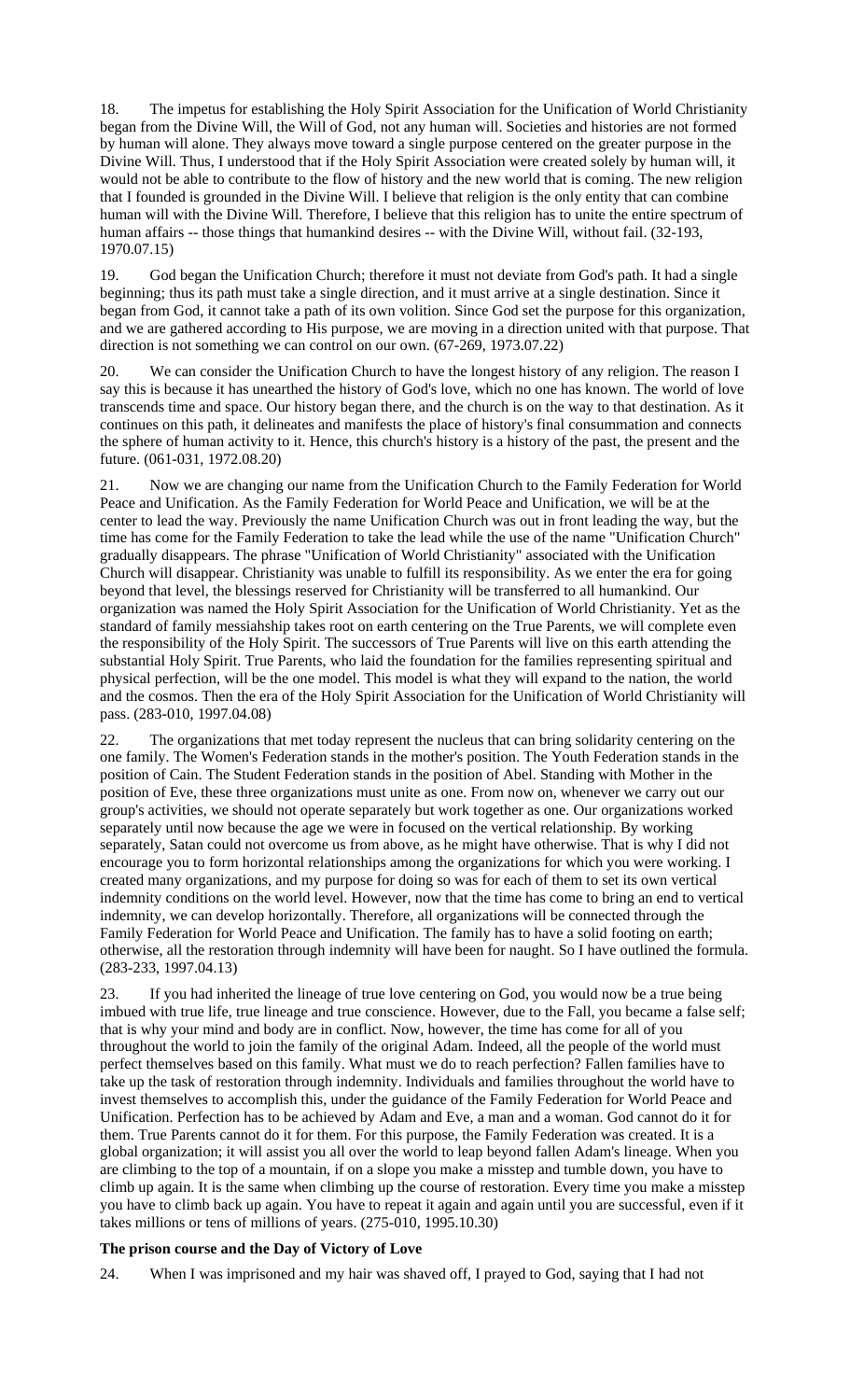consented to having my head shaved, but that the hand of the enemy had dragged me here and forcibly shaved off my hair. You do not know how my eyes burned and glistened at that time. It was bitter to put aside any thoughts of happiness as I watched my hair fall to the floor. The adversities we have to undergo during the course of restoration are intertwined with bitter circumstances. I endured them all. At the time I had to face them, it was bitter sorrow. However, when looking back, I now realize that I was able to overcome each one because God remembered me. This was also the case when I collapsed after being beaten and tortured for several days. I was not beaten for my own sake but for the sake of my people. The tears I shed in pain were tears of indemnity shed on their behalf. As I struggled to cling to God, my life had to be a course of indemnity to the point of receiving His sympathy. I walked this path alone. (18-165, 1967.06.04)

25. The moment I collapsed after being tortured was the moment I could hear God's voice. I met God when I was on the verge of death. Until the truth of the Unification Church was revealed to the world, numerous incidents happened out of sight, incidents you do not know about. You cannot fathom the deep valleys and dark caverns I had to pass through. Even God would ask me, "How did this befall you?" I came to think that suffering was not a bad thing; I did not grieve over having gone to prison. Instead I thought, "This is the way I can receive blessings. It is God's way to bequeath what He owns to me." (080- 083, 1975.10.14)

26. If I were to show you my body, you would see scars, scars that remain from the path that I walked. Whenever I look at them, they seem to me like medals that humankind and God awarded me. They challenge me: "Have you forgotten the determination you made at that time, your pledge to place your life on the line and go forward until death?" It was miserable to get those scars, but as long as they don't disappear, I cannot disappear. Whenever I see them, whether in the morning, at noon or in the evening, I pledge to myself that I will be victorious. I encourage myself, saying, "You received these scars as medals, so now you must succeed!" (088-194, 1976.08.17)

27. When I labored at the Hungnam prison, I carried sacks of ammonia fertilizer with my bare hands in the bitter cold winter. The open wounds in my hands were deep, to the point that my bones were visible through the flesh. Though my hands were bleeding, I continued carrying sacks of ammonia fertilizer every day. Our cotton uniforms completely wore out in a week. After half a year of labor in that place, the cells of my body began to die, so that if you pinched the flesh, water would come out. However, I said to myself that this was not a problem at all. I posed the question to myself: "Do you think this is difficult? If you do, then surely you will forsake Heaven when things get even worse. Are you going to be a traitor to Heaven?" (73-160, 1974.08.29)

28. At the prison in Hungnam, after the inmates finished shoveling fertilizer into bags, they were provided time to eat their rations. They were so hungry that they did not wait for others to receive their food. As soon as they received their bowl they instinctively stuffed the food into their mouths. As they chewed their food, they fixed their eyes on the other inmates' bowls. They finished eating their own portion even before the distribution of food was completed. Yet forgetting that they had already eaten their own food, when they saw other people receive food and noticed that their own bowl was empty, they would quarrel with the person next to them, saying, "You ate my food, right?" There were also many incidents of people choking to death while stuffing their food into their mouths. If a prisoner died before finishing his food, other inmates would take the food that was left in the dead man's mouth; they would even fight over it. (52-170, 1971.12.28)

29. I knew the importance of mental strength. That is why mentally I made a special determination. I convinced myself that I could live with only half of my ration. Then beginning the next day, I shared half of my meal with other people. I did this for three weeks. I convinced myself that even though I was eating only half rations, I could complete my work quota, and I actually did. After three weeks, I resumed eating the full amount of my ration. From then on, I considered one half to be my expected ration and ate the other half as if it were an additional ration that God had given to me. (52-167, 1971.12.28)

30. I have gone through all sorts of experiences, including imprisonment. Yet looking back, I am grateful to God. God went through all that trouble in order to raise one person, me. All the courses that I went through until now never subtracted from me. Instead, I gained many things. Even now when I see a grain of rice, I spontaneously remember how precious one grain of rice can be to a hungry man. Even now I remember it vividly. I know how even one grain of rice can stimulate one's entire nervous system. Through that experience, I could recognize its infinite value. Yet, in my hunger, when I craved for food I shed tears of yearning for God even more, trying to forget about my cravings for food. Further, when I saw other people in misery, I shed tears without letting anyone know it and prayed for them. God can be with us when we have such a heart. I actually miss those days. (36-130, 1970.11.22)

31. When I was in Hungnam Prison, if a visitor gave me some good clothes, for instance if the church family members gave me a good pair of pants, I would give them to the most miserable prisoner. At the prison we had to use our bare hands to fill straw bags with fertilizer and tie them with straw rope. As a result, the skin on our hands cracked and bled. With those wounded hands, I once unraveled tent fabric that I found and knit clothes. I made pants and gave them to inmates who, because they had no visitors, did not have enough clothes to wear. You can imagine how laborious it was for me to make clothes, but I did it because when I gave them to those inmates, they were overjoyed. I saw that it made them happier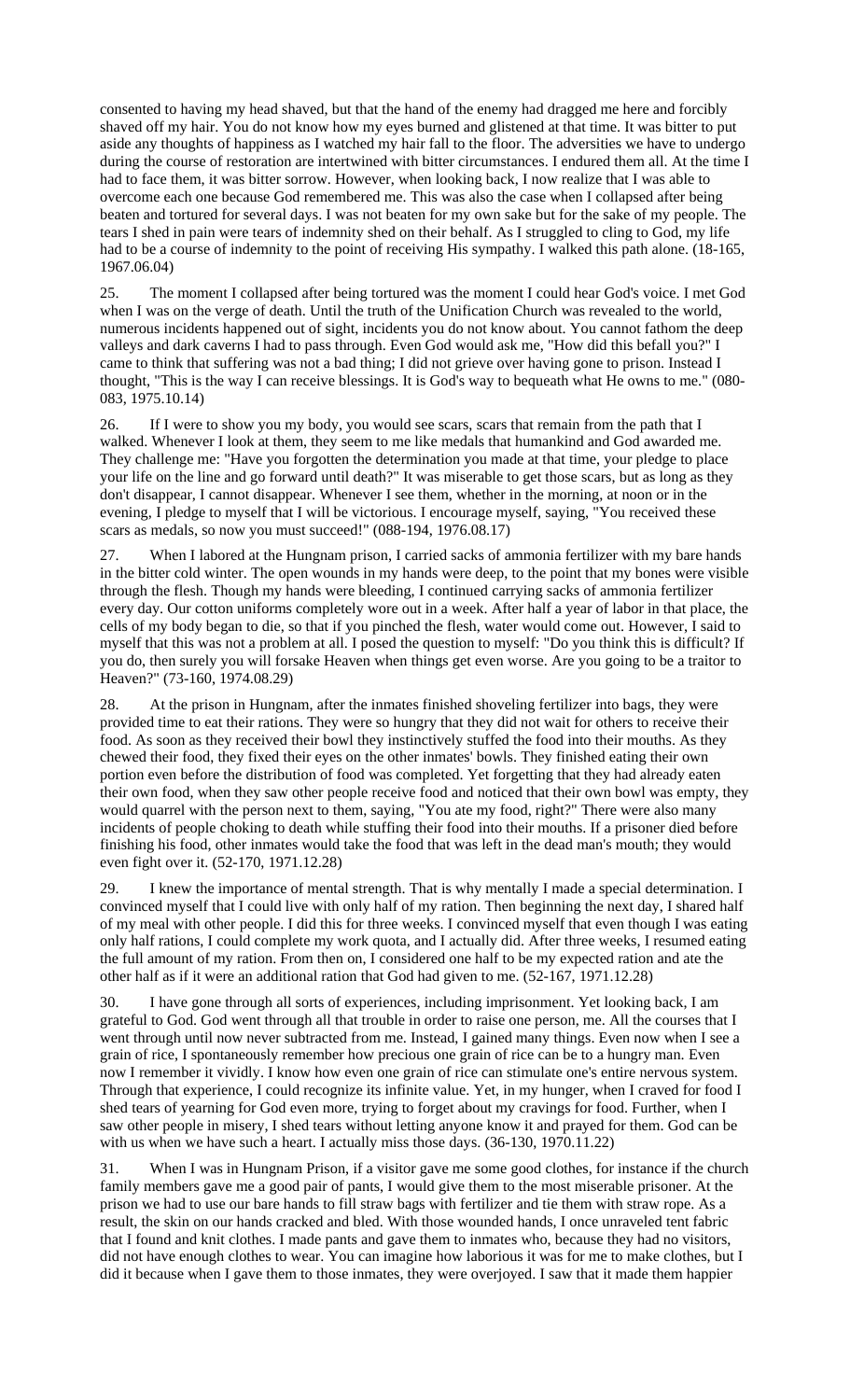than if they had received clothes bought by their own mother or father. My own clothes were in such tatters that when the wind blew it would reveal my buttocks. While wearing such rags, if I saw anyone in the prison who was in a similar situation, I would give him clothes that I had made. (50-313, 1971.11.08)

32. The Communist Party put me in prison and did all kinds of terrible things to me. Nevertheless, I loved God to the very end. I trusted God, and my trust in Him was absolute. Once I gave my word to Him, my promise would be absolute. If God gave me a command, I knew I had to fulfill it absolutely. It did not matter whether that command was difficult or easy. A filial son has to act like a filial son, even in prison. A patriot has to act like a patriot, even when he is incarcerated. (106-072, 1979.12.09)

33. During the Korean War, Hungnam was the first place in North Korea that the UN forces liberated. God's son was there, so God was urgent to save him. Two days beforehand, the Communist Party enticed the inmates by telling them that they would be given food, and then they took them away. The inmates did not know they were going to be killed. Since they were told they would be given food, they even begged to go. But I sensed what was going to happen, and I said to myself, "Even if all the others die, I will not. Whatever calamity or tragedy may befall us, I will survive. I will not die, even if they schedule me to be shot!" As I expected, the communists deceived the inmates, led them into the mountains, and then killed them. The following day it was my turn to be taken away. So you can imagine how busy God must have been to rescue me. It was under these circumstances that the UN forces arrived in Hungnam. That is how I was able to escape from prison. (22-129, 1969.02.02)

34. Because the UN forces reached Hungnam, I was freed from prison. That incident set a condition for the democratic world to receive benefit. In other words, because the UN forces arrived, opened the doors of the prison and rescued me, a bond was established there that allowed the democratic world to be saved and supported. Had I remained in prison for three more days, I would have ended up in the spirit world. The Communist Party divided the prisoners into three groups and planned to execute them one group at a time. I was in the third group. Those with a sentence longer than seven years were placed in the first group to be executed, and those who had a sentence longer than five years were placed in the second group. I had been sentenced to five years, so I was in the third group. Three days after the first group was executed and just before the third group was to be executed, the camp was liberated and I was freed. You should be aware that I have been leading the providence of restoration through such a perilous course. (54-195, 1972.03.24)

35. As soon as we established the Holy Spirit Association for the Unification of World Christianity, on May 1, 1954, opposition arose. The fight began. We were out on the battlefield. Christianity, the Korean government, they all fought against me, against one man. I was alone. Everyone was against me. Such difficulties arose because they doggedly opposed the central person of global history. Satan exploited their opposition to drive the fortune of the entire world in attacks against me. As a consequence, Satan's world is destined to perish. This will inevitably come to pass. An incident occurred on July 4, 1955. They labeled me with every bad name in the world, communist, you name it. They dumped every terrible thing on me. Everything bad was associated with me. Hence I found myself under all sorts of investigations. But they found I had done nothing wrong. I was found innocent of their allegations and was released. I triumphed over all of the opposition and, in doing so, made a new beginning. (104-175, 1979.05.01)

36. The entire incident stemmed from my effort to connect with the highest level of Christianity through its educational institutions, Yonsei University and Ehwa Women's University. These institutions opposed me, but since I had made the conditions necessary to organize the heavenly side, even though I had to give up on the first generation Christians, I could still witness to the second generation. Why did I give up on the first generation? They had already been tainted so, when I tried to fulfill the Will in South Korea, they opposed me. They had set the condition for Satan to do as he desired with me, requiring me to return to North Korea and recover them. I tried to recover them by going to North Korea, but I could not. Consequently, I pushed the providence of salvation forward based on the second generation rather than the first generation. (110-119, 1980.11.10)

37. The President of Ehwa Women's University dispatched a professor from the Department of Religion and Social Science to find out about the Unification Church. That person heard the Principle, and after a week she ended up joining the Unification Church. After that, many professors came to the church, and all the dormitory students who heard the Principle came to the church. At that time, Ehwa Women's University was receiving the support of an American Christian organization. The Ehwa leadership felt threatened, thinking that the Unification Church, an unknown religion at that time, might absorb the school. Hence, they took drastic measures against the students who joined the Unification Church. That was the expulsion incident. They forced the students to choose between two alternatives. They announced to them, "You can either remain in this school or join Reverend Moon's Unification Church. Which will you choose?" The expulsion incident triggered events that led to my imprisonment. (143-131, 1986.03.17)

38. A Unification Church boom surged among the dormitory students at Ehwa Women's University and Yonsei University, and in a matter of weeks this turned the schools upside down. The school authorities felt threatened, feeling that if the situation were ignored, Christianity might crumble in a few years. That is why they did whatever it took to get me. They spread all sorts of wicked rumors to trigger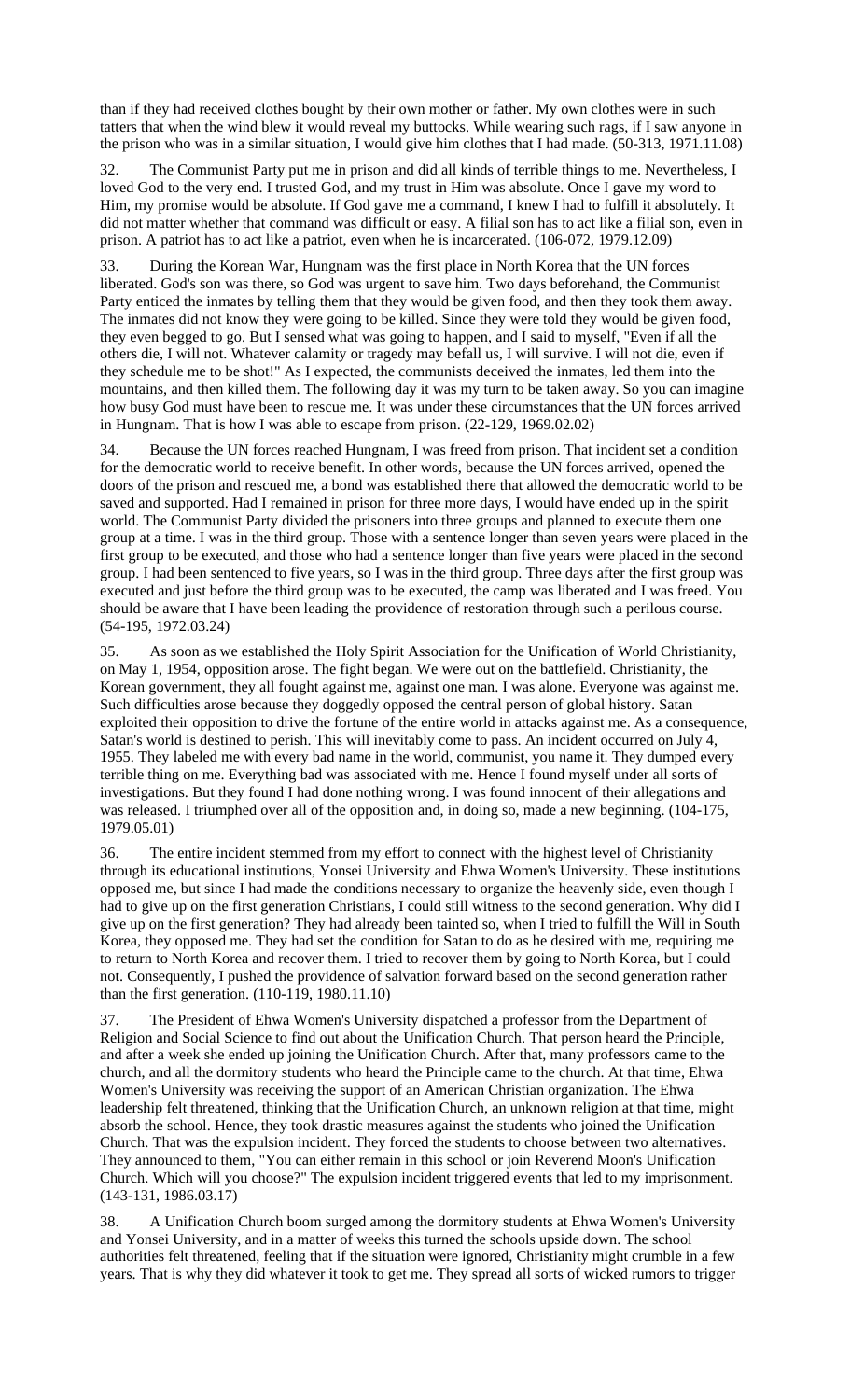investigations of me. The authorities investigated me, but they could not find that I had done anything wrong. Then they set me up with the charge that I had evaded military service. The fact is, by the time I left the prison camp in North Korea, I was past the age of having to go to the army. Yet they charged me with evasion of military service and conducted an investigation. They accused me and investigated me, but since the charge was frivolous they had no choice but to acquit and release me. (182-078, 1988.10.14)

39. You do not know how much the Liberal Party regime at that time opposed me. They said that I was leading the Ehwa Women's University students and Yonsei University students astray. They said, "We have a problem. The American mission should be leading the schools. Yet once the students listen to Rev. Moon, all of them, from both Ehwa Women's University and Yonsei University, decide to follow him." They were hysterical, imagining that I would take over all the Christian denominations in the Republic of Korea. They created such an uproar. Consequently, the university authorities expelled the students. (169-096, 1987.10.25)

I am a Korean, and that is why the new starting point of God's providence appeared in Korea. However, Korean Christianity represents more than just the Christians of Korea. Christianity in Korea represents the providence and the entire world. Hence, the Christian churches in Korea taking a position opposing me, and the nation of Korea opposing me as well, affected the entire world. The issue to them was how they could break down this one person, which was me. Jesus died on the cross amid a complicated whirlwind over the same issue. Parallel to that, there was an incident in which Satan's side dragged me to prison. That was the July 4th incident. (73-242, 1974.09.22)

41. If I had been caught up in an issue raised by the nation, it could have been a serious problem. However, it was Ehwa Women's University and Yonsei University that instigated the July 4th incident. Also, although I was incarcerated, I was acquitted and released. Hence I was able to make a new beginning in the realms of both the spirit and the flesh. Nevertheless, the opposition from Christianity and the nation led me to a position of having lost my foundation. What, at that point, was the state of the Unification Church, and of me as a person? We were certainly not in a position of having completely separated good and evil. We were in a position to once again recover what was lost. Since Christianity had laid a foundation in the spiritual realm, I had to create a new foundation that could stand in place of that spiritual foundation. We had to have a foundation like that of Christianity. The Unification Church had to recreate that foundation. (73-243, 1974.09.22)

42. Before leaving for Danbury prison, I said, "There is a wall on the other side of Danbury, made of God's love, but do you know how high that wall of love is? Do you know how large it is?" The Unification Church members gathered at that moment were shedding tears, but I was humming with hope as I departed for the prison. I said, "The sunlight that returns to shine tomorrow will be more brilliant than that of today." A 180-degree change in one's living environment is something worth studying. I consider all of it research material to embroider with love. (163-299, 1987.05.01)

43. My release from Danbury became a turning point. It marked the turning of the tide where the Unification Church civilization, which represents eastern civilization, is changing places with western Christian civilization. It marked the point where the second-born son became the first-born son and the first-born son became the second-born son. Without reaching this turning point on our forty-year journey over the mountain, Heaven's providence would have been shattered. I had to do this, even if it meant going to prison; that was my mission. (135-064, 1985.08.22)

44. Even in prison I strove to live 95 percent for the sake of others. I woke up early in the morning and began the day by cleaning up the dirty places. Then I started working according to my daily schedule. When I was in prison in Danbury, I had the habit of doing tasks instead of relaxing, even when I went to the cafeteria. Other people would sleep or pursue leisure activities when they were not on duty, but I would stand waiting to be given work. I made it a habit to do that. If anything came up, I was the first to go and help. It was inevitable that this would make me well-known in the cafeteria. (134-245, 1985.07.20)

45. Not once did I ever pray to Heaven asking for help. In Danbury, people had this image of me: first, a person who works hard in silence; second, a person who reads books; third a person who meditates; and fourth, a person who swims. The pool was nearby, so I would swim whenever I had some spare time. All the inmates knew my daily routine. News spread fast in that place. Everyone who looks at the footprints I left will view a legacy of sacrifice. (134-255, 1985.07.20)

46. Unless I survived, restored and perfected my course inside the walls of the prison in Danbury, it could not have been connected to Heaven's Will. There is no path to perfection for anyone who is only half-committed. If I were such a person, there would be only a great scar in my wake, no matter how much the world was unified and my teachings globally accepted. But I am not like that. Even when I choose to go the path of death, I go straight for it. Therein lies my uniqueness. I was imprisoned so many times in my life, but I never complained. My mind is always on something greater, so I am confident wherever I go. As one who has been shouldering the suffering of all humankind, I considered prison life as if it were life in Heaven. (229-227, 1992.04.12)

What did I do when I was in Danbury? Because the fallen parents, Adam and Eve, completely blocked the path to Heaven, I held a ceremony to pave a highway that directly connects hell to the good spirit world. By doing so, I laid a path that enables people in hell to ascend. With that path opened, their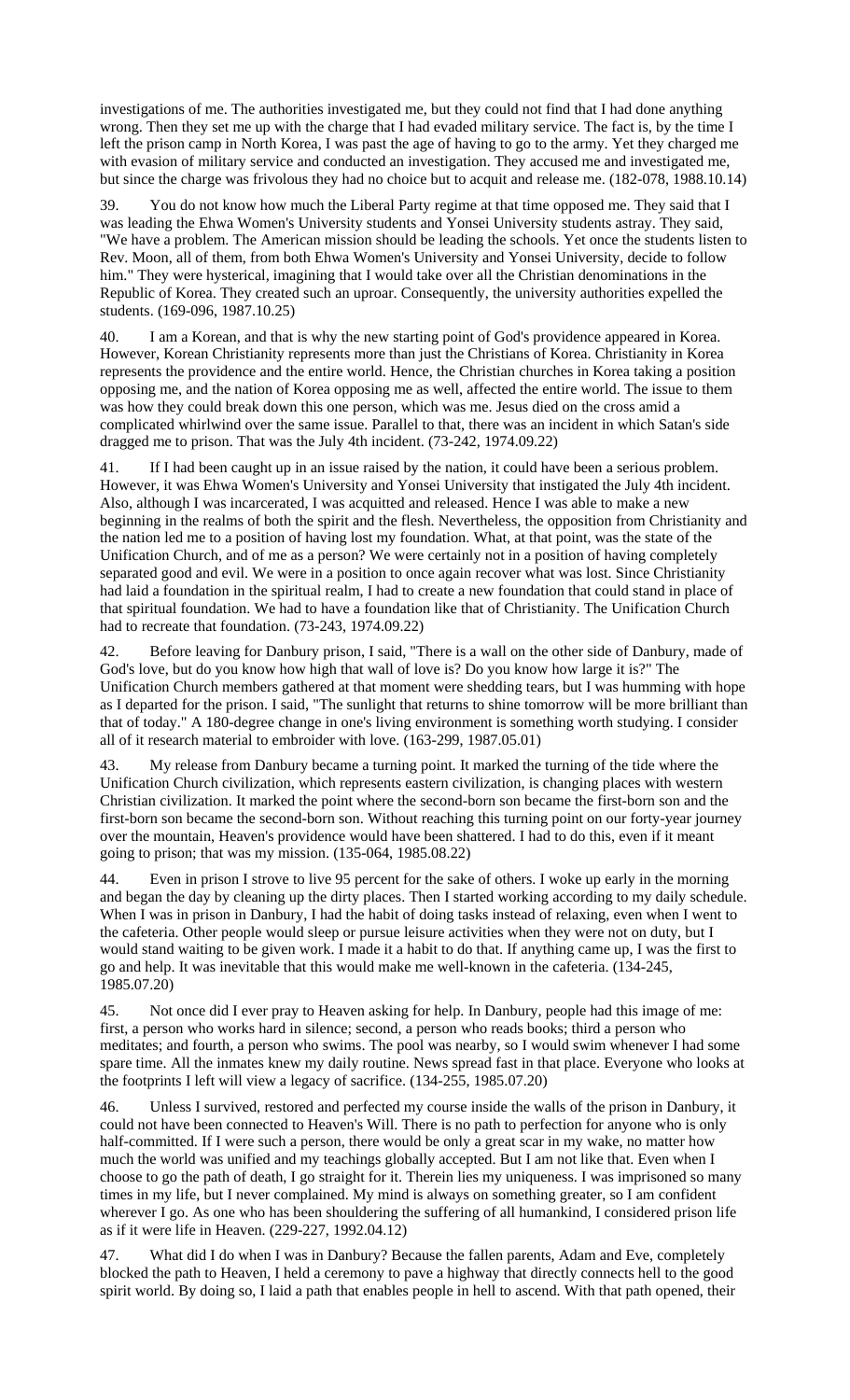ancestors have been able to descend to hell and pay indemnity for them. Through education, they can be elevated step by step. (137-114, 1985.12.24)

48. In Danbury I broke down the barriers that had closed off the spirit world and physical world due to the false parents, and opened the doors whereby people can meet the True Parents. I paved a highway for this to happen. That is why people's ancestors in the spirit world will come down to the earthly world and, in the manner of parents who love their children, lift people up, one step at a time. The Unification Movement in the spirit world will begin from this kind of love. Only through the way of parental love is it possible to begin a movement for the liberation of hell. Only love has the ability to digest even the realm of death. (139-228, 1986.01.31)

49. During the 13-month period that I was in Danbury, I reevaluated the speeches I had given during the thirteen-year period I was in the United States. In the future, when scholars dig into my speeches, they will naturally ask questions. If they cannot find the answers, they will come and ask me. That is why I did it, so that I can give clear explanations in response to those questions. One leader has to take responsibility for history. Thus, I think God allowed me a good opportunity to indulge in reading and sorting out the answers to such questions. People came to know that Rev. Moon was a man of meditation; he read books and studied night and day without rest. They also heard that I was someone who would never complain, but who instead spoke words of hope, whereas most people would grumble. (136-266, 1985.12.29)

50. The meaning of the Day of Victory of Love is that God's love has vanquished the realm of death. Heung Jin completed the portion of responsibility centering on God and True Parents' ideal of creation. Thereby he entered the realm wherein the love that is based on that standard is established. This gives him victory over the realm of death. Consequently, from now on Satan will not be able to appear and attach himself to people who believe in the Unification Church. When he attempts to do so, the spirit world will immediately mobilize to protect them. Being within the realm of the Parents' love is different from being within the realm of Satan's love, or archangelic love in general. I have linked the realm of the Parents' love even to the spirit world. (196-290, 1990.01.02)

51. Satan had been using the power of death to invade the realm of the family and its love. Blocking this by means of love, I, in my era, established the Day of Victory of Love to prevent this. My son Heung Jin was on the verge of death. Knowing that his final hour was coming, it was my moment to act. I conducted the Unification Ceremony for Heung Jin before he passed away, to demonstrate that he and his father are one. Through his unity in heart with me, his father, Satan was rendered unable to carry out his wishes against him as long as I was alive. By offering my son Heung Jin on the altar in this way, I defended against Satan's attempts to invade the Unification family. There existed a victorious domain in the spirit world from the moment Jesus made himself a sacrifice and God completed Jesus' offering in the spirit world. I connected that victorious domain to the offering of True Parents' beloved son Heung Jin, which was completed on earth. It was tantamount to Jesus' offering being completed in the physical world. Thus, based on the parent-child relationship, which is the heavenly ideal, I connected the foundation of Jesus' domain in the spirit world to the substantial physical realm. I built a bridge connecting the heavenly world and the earthly world. (196-264, 1990.01.02)

52. Since the spirit world and the earthly world love my son Heung Jin, they also need to establish the standard to love us, the Parents. They have to raise the standard of their love. Although Heung Jin was physically deceased, I knew that he was not dead, but would establish the realm of the resurrection of love in the physical and spirit worlds: "Although you have left us through death, by your death, you resurrect love." With that conviction, I grasped both the spirit world and physical world, and proclaimed the realm of the resurrection of love. With this, we could bid goodbye to the realm of death. For this reason, you should not be sad at a Seunghwa Ceremony. (130-203, 1984.01.15)

53. While Heung Jin was transitioning from the earth to the spirit world, I held a special ceremony for the spirit world and physical world. That was the Day of Victory of Love. In order to complete the indemnity condition and proclaim the Day of Victory of Love, I was not allowed to think that my son was dead. Instead, standing next to his dead body, I fought for God's love. I had to think of God's love first, rather than grieving as other mothers and fathers do when thinking of their deceased child. I had to fix my thoughts on the love that triumphs over the realm of death. And so I said to Mother, "In this hour, you and I have to become the parents of whom Heaven can be proud and the parents of whom all the ancestors in the spirit world and the tens of thousands of saints, sages and wise people in the angelic world can be proud. We must create such an atmosphere around Heung Jin's body that the people of the world will bow their heads to us, saying that we are without a doubt the ones who wield the authority of love that can subjugate the realm of death." I had to do this so that all humankind could testify about me, saying, "You are truly the central person of God's love." The Day of Victory of Love was the first day when death could be replaced with love, even as I said farewell to my son. It was the day we hoisted the banner of love, even as we advanced and mobilized for the sake of the world. In this way, we set a standard that has enabled a new direction of love to be established on the national and global levels. That is why we can use the words "Day of Victory of Love." I proclaimed the Day of Victory of Love at 4 o'clock in the morning on January 3, 1984. (130-203, 1984.01.15)

### **Enthronement Ceremony for the Kingship of God**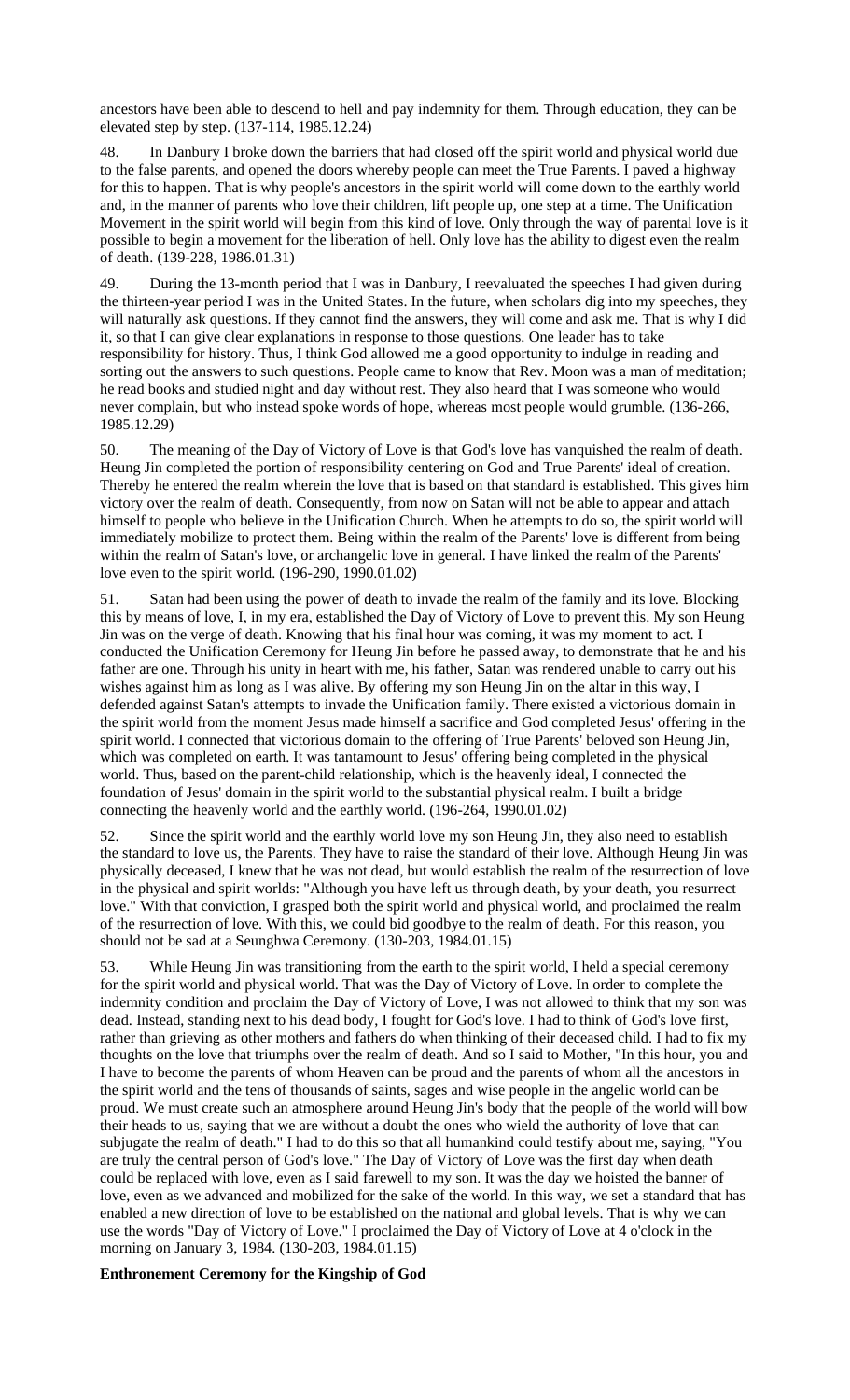54. Christianity established a global domain surpassing that of the Roman Empire. This took place when the Allied forces defeated the Axis powers in World War II. Because Jesus lost his body, Christianity has represented the spirit world. Nonetheless, when Christianity unified the world, it ushered in the era in which the spirit and flesh could have been united. Thus, the Allied nations and Axis nations could be restored to God's side. That foundation was laid in 1945. Centering on that, had Catholics and Protestants, representing the Christian cultural sphere, become one and welcomed the Second Advent of the Lord, the world would have been united within three-and-a-half to seven years, that is, by 1952. Then God's Enthronement Ceremony would have been held. Christianity, however, did not accept the Unification Church. Even now, they are strongly opposing us. Judaism opposed Christianity and hence it doomed itself to decline. Christianity, by opposing the Unification Church, is following the same path. It is the same for all religions. This has created hell for families, societies, nations and the world. Hence, the ideal realm of love that God desires cannot yet be found on planet Earth. (342-267, 2001.01.13)

55. The True Parents are the only ones who can give the Blessing and change the lineage. It was the appearance of the false parents that brought on the battle between God and Satan. In order to end that conflict, True Parents stand right at the center and say, "God, is this not the purpose for which You are fighting? I am going to change everything for you!" If God gives me permission to do this, the struggle will come to an end. I am bringing reconciliation between God and Lucifer, as well as between Judaism and the religions surrounding it. When Jesus returns, once he establishes his sovereignty by bringing harmony and unity to the nations based on the family, all these struggles will come to an end. After World War II, if the United States, the Second Israel, had met and received the person who comes as the Lord of heaven and earth, the Lord could have established a foundation to unify the earth and to unify heaven. That unity, the beginning of the kingdom of God in the form of the Third Israel, would have connected the liberation of the kingdom of heaven on earth with that of the kingdom of heaven in heaven, which is the third realm of liberation. It was not realized then, and it is like a dream that, after fifty-six years have passed, we can now, on this day, hold the Enthronement Ceremony for the Kingship of God. (342-275, 2001.01.13)

56. Who will conduct the Enthronement Ceremony for the Kingship of God? Who ruined that Enthronement Ceremony in the first place? It was Satan and Adam. Adam and Eve were unable to become True Parents. Satan entered and the standard for True Parents' lineage could not be established on earth. Due to the Fall, it was Satan's lineage that remained. We have to negate and reverse this failure. Neither God nor Satan can do it. It would be difficult for Satan to destroy what he has established as his own nation. No one likes another party trying to change something that one has made. God, too, cannot just turn this around. If He could, He would not have lost Adam's family in the Garden of Eden. God was surely unable to do anything about it. It requires a human being. That person is the perfected Adam. His family contains the original love. (342-276, 2001.01.13)

57. The Enthronement Ceremony for the Kingship of God has brought change to the nation. Previously, God had been filled with bitter pain because He was unable to stand at the forefront of the Will. He was deeply sorrowful because He had not been able to act according to His desire. For that reason, I am telling you to become the supporting troops who can enable God to do as He wishes. We offered the Enthronement Ceremony to God; now we expect God to show His power. From now on, the times will change. (342-296, 2001.01.13)

### **The Era after the Coming of Heaven**

58. You cannot discuss the Era before the Coming of Heaven and the Era after the Coming of Heaven, or hell and heaven, without knowing the Day of the Victory of the Number Ten Combining Two Halves (Ssang Hab Shib Seung Il). Things that were in pairs were divided. Mind and body should have been united, but they were divided. Even with your eyes there is one that you favor and another you dislike. A man loves his wife when he marries her, but if he sees another woman whom he thinks is better, the way he looks at his wife changes. Everyone has become separated. Married couples do not get along. That is why, on May 5, 2004, I proclaimed the Day of the Victory of the Number Ten Combining Two Halves when I combined five and five, as a pair oriented vertically, to make ten. This represents the coming together of the divided heaven and earth. It signifies liberation and complete freedom. (449-193, 2004.05.13)

59. The numbers did not belong to God but to Satan. All existence is based on the pair system. When couples become one, they can plant the seed of love. This is the ideal of the Principle of Creation. This is the reason I proclaimed the Day of the Victory of the Number Ten Combining Two Halves. May 5 marked the victory of ten by bringing together two fives, the top five and the bottom five. Centered on that day, I proclaimed the Era after the Coming of Heaven and the Era before the Coming of Heaven. The Era before the Coming of Heaven had passed; therefore, God could grasp the Era before the Coming of Heaven with His left hand and the Era after the Coming of Heaven with His right hand and rotate them, making a circle. Thereby, He combined the five that He held in His right hand and the five that He held in His left hand into one. This was the victory of two fives becoming ten. For the first time, God could stand in the position of the owner of the three hundred sixty days. God could for the first time govern the days and the numbers, the formulas in the universe, the order of motion, the stages that unfold. The pair system underlies the numbers by which we measure. When object and subject partners join in a relationship, they are able to take effect. God, as the seed of love, the fruit of love and the original essence of love, plants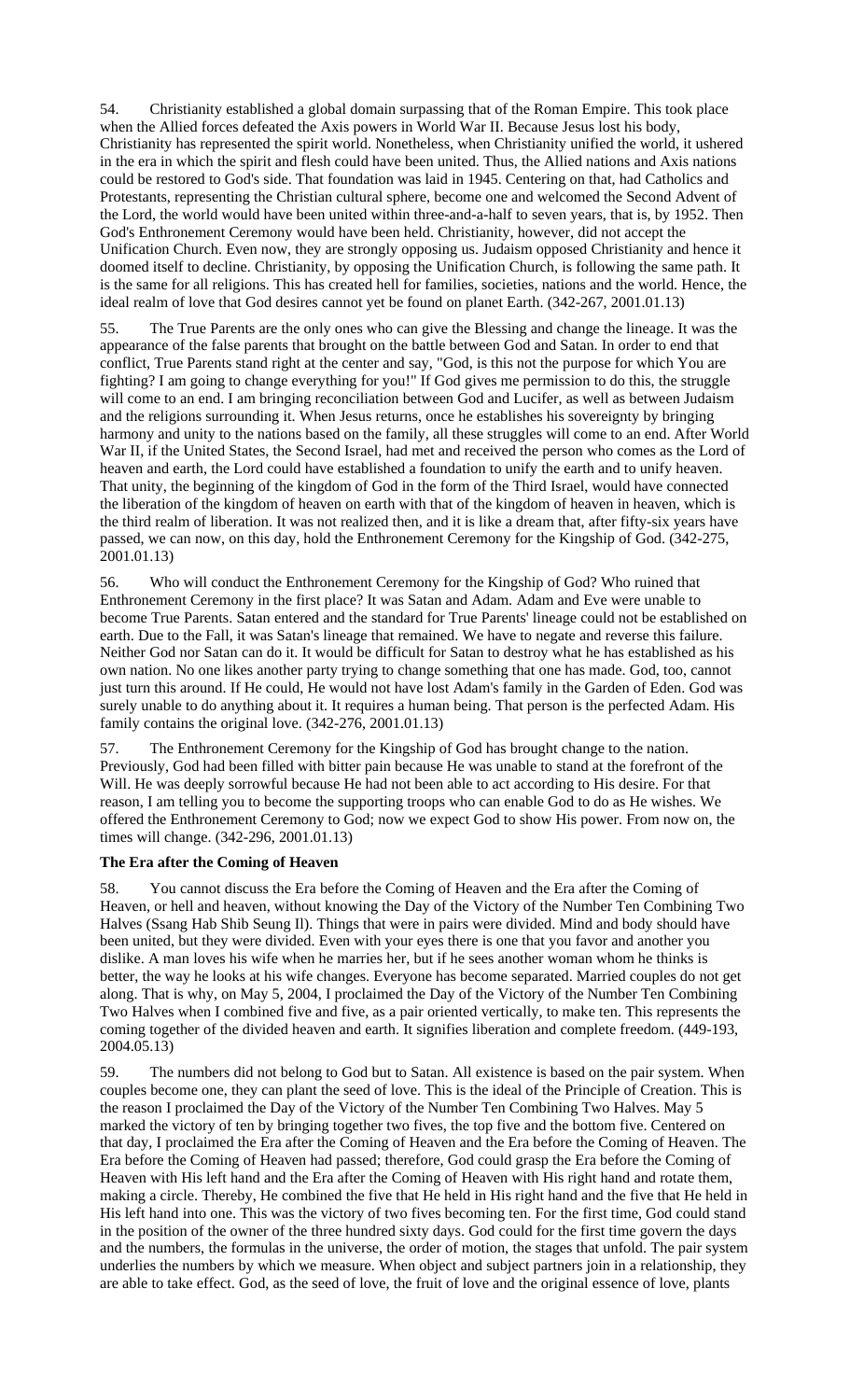love in all places where things exist in pairs. (450-183, 2004.05.21)

60. In the end, God will create His homeland and a world of peace. The Era before the Coming of Heaven is passing, and we are ushering in the Era after the Coming of Heaven. The Day of the Victory of the Number Ten Combining Two Halves is when we proclaim the fact that the Era before the Coming of Heaven has passed and the Era after the Coming of Heaven has come. Although the Era before the Coming of Heaven has passed, it cannot be abandoned. In order to make the people of that era into royal offspring, God and True Parents grasped them with their left hand and pulled them forward, even as they grasped the newly dawning Era after the Coming of Heaven with their right hand. This 180-degree reversal was like my making the hands of a clock that had been rotating counterclockwise rotate clockwise. (457-242, 2004.07.04)

61. I have brought together all of creation. The Fall turned it all around -- measurement of time, days, years, centuries and eternity. With the victory of the number ten, the victorious number that God indemnified, we can now directly connect all of these with the throne of God's kingship. As we have left the Era before the Coming of Heaven and begun the Era after the Coming of Heaven, all things can now enter the age of liberation, the age of perfection. Everything is entering into the realm of God's ownership. (447-314, 2004.05.05)

## **The Coronation and Enthronement Ceremonies for the King of Peace (December 2003 through August 2004)**

62. I conducted the Coronation Ceremony for the King of Peace, but it should be called the Coronation and Enthronement Ceremony. It was not simply a coronation ceremony but a coronation and enthronement ceremony. Earlier, I conducted the coronation but not the enthronement. In Adam's family, Cain killed Abel and God's providence continued through Seth. From Noah it passed through Abraham, Isaac, Jacob and Moses, all the way to Jesus. In Jesus' time, the nation should have conducted His enthronement ceremony, but it did not happen. He could receive neither a coronation nor an enthronement ceremony. I am conducting, in my time, coronation and enthronement ceremonies. We held the coronation ceremony for Jesus in Israel. At that time, Jesus did not advance to his coronation ceremony alone. I had my second son, Heung Jin, whom I had placed in the same position as the returning Lord, bless Jesus to be the one to open the gate of love. I gave the Blessing to souls who had died in sorrow, and even to enemies. Then I had Heung Jin escort Jesus to Jerusalem, for we conducted his coronation in the nation of Israel. It was not an enthronement but a coronation. I took down the cross, conducted his coronation in Israel and then conducted his enthronement ceremony in America. These events rendered the biblical dual prophecies such as "the lord of glory" and "the lord of suffering" less significant. (469- 171, 2004.09.19)

63. Cain and Abel have to become one. The Lord of the Second Advent reconciled divisions between the spirit world and physical world in Jerusalem. Based on this foundation, he restored through indemnity the realm of the First Israel and brought that realm to the national and the world levels. Jesus could not achieve this when he was on earth. But finally I completed it and established Jesus' kingship over the First Israel and his kingship over the Second Israel. Centering on Jesus, representing heaven, and Heung Jin, representing the True Parents on earth, I reconnected the spirit world with the physical world. In that place of unity between the entire spirit world and the physical world, and of unity between the entire nation and the church, and on the foundation of Jesus' sovereignty in the Second Israel, we offered the coronation ceremony in the presence of the Parents. After that I conducted the coronation ceremony with members of the United States Senate representing heaven and of the House of Representatives representing earth. This accomplished what Jesus was unable to do: proclaim his coronation at the Roman Senate and establish a unified realm encompassing heaven and earth. The spirit world and physical world proclaimed my coronation, a history-making event. In the realm of their unity, they conducted the coronation and enthronement of the Lord of the Second Advent. (469-300, 2004.09.22)

64. Jesus is the leader of Christianity; he has a throng of 1.3 billion followers. He died branded a traitor to his people in his own nation, but he embraced the people of the world and is now seated in the highest position in the political culture as well as in the religious arena. Nevertheless, Judaism still regards Jesus as inferior to Moses. In addition to this, Judaism and Christianity opposed me in a wide variety of ways. Yet they were the ones who lost the battle. With the end of that battle, I conducted the Enthronement Ceremony for the King of Peace in the precincts of the United States Congress. Jesus was supposed to go to the Roman Senate and proclaim, "I am the King. The King of kings has come." Yet he died before he could accomplish this. However now, in broad daylight, I gathered members of the United States Senate and House of Representatives and also leaders of the three major religions. Of their own volition they attended me as the King of Peace. (451-076, 2004.05.26)

# **Groundbreaking Ceremony of the Original Palace Holy Ground (July 8, 2001)**

65. This place, where we are holding the groundbreaking ceremony today, is the Original Palace Holy Ground (本殿聖地). What does "Original Palace" (本殿) mean? It is the palace that God desires, the royal palace in which God can dwell, His original home. That is what is meant by "Original Palace," which is this Holy Ground. All the obstacles have been overcome. The Chinese character for seong (聖), meaning "holy," consists of the three Chinese characters: yi (耳) meaning "ear," gu (口) meaning "mouth" and wang  $(\pm)$  meaning "king." You have to have the mouth and ears of a king to be a saint. You have to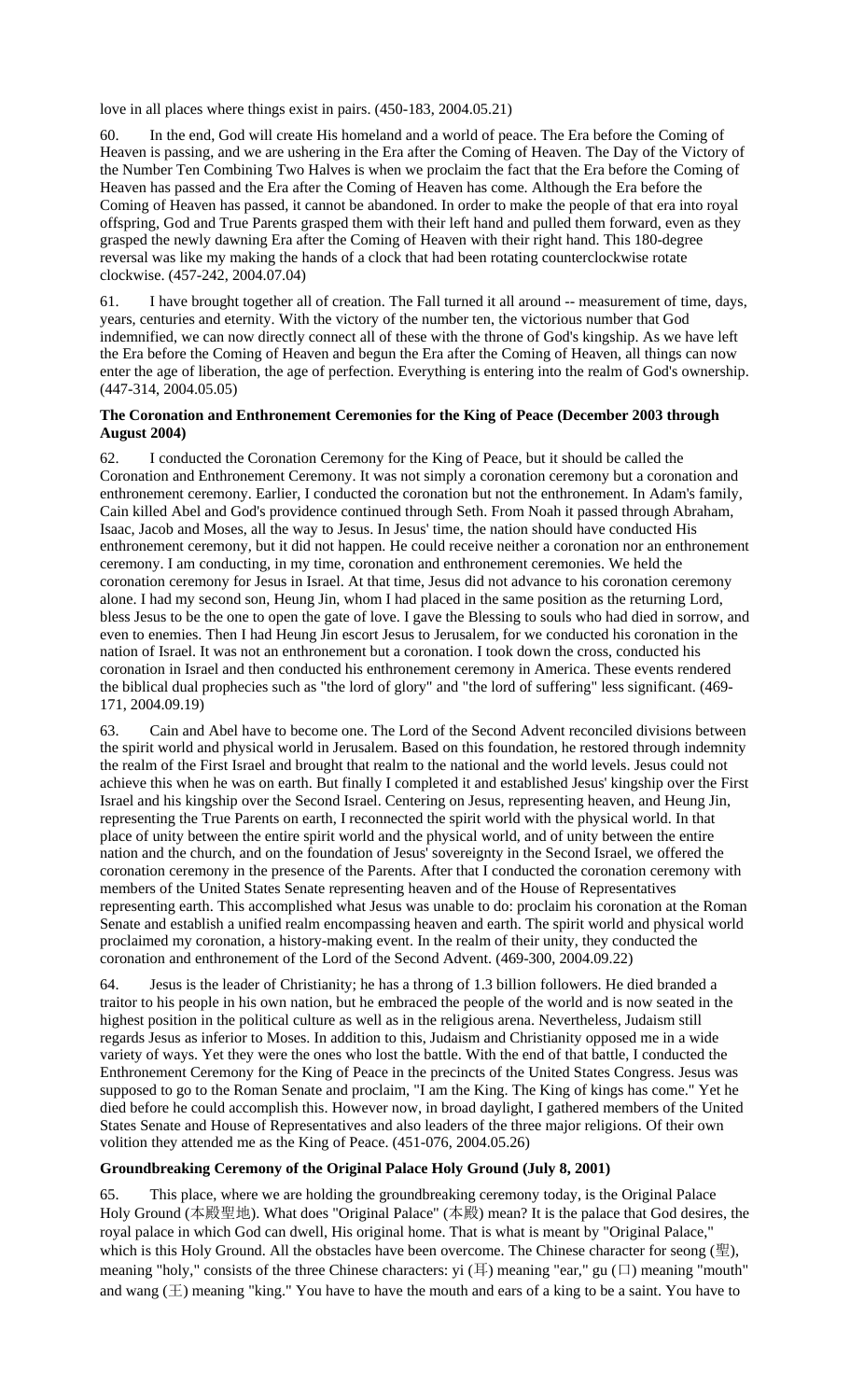listen well and speak well. Only God knows this. Only the Messiah, the True Parents, knows these things. (348-163, 2001.07.08)

### **Entering Cheon Jeong Gung (June 13, 2006)**

66. Cheon Jeong Gung is a palace that creates that which is righteous and proper. The name combines the Chinese characters Cheon (天) meaning "Heaven," Jeong (正) meaning "righteous" and Gung (宮) meaning "house." What is the significance of Cheon Jeong Gung? It represents the finest palace in heaven. That is how I built it. The character jeong  $(E)$  is the combination of the character, ji ( $E$ ), meaning "stay," and a stroke  $(-)$ , meaning a "cover" or "lid." This means movement. Cheon Jeong Gung means, "Two people should unite and ceaselessly move! Then it becomes your home." This means that this palace is to be your home. (539-096, 2006.09.19)

67. At the Cheon Jeong Gung there is a new nation, a national flower, a national flag, citizens, and ideals of education. Therefore, we can create oneness within any ideology or religion and, on that basis, liberate governments. I have set these as our goals and I am moving forward to achieve them. (545-153, 2006.11.21)

68. We can think of Cheon Jeong Gung existing at any time and any place, but it came to be on the soil of Korea naturally. That is what I believe. Has God not been a wanderer? Has God had any place on earth where He could place His feet? He could not at the Vatican in Rome. So I went around, searching and searching. I passed through many circumstances in order to become an owner on God's behalf. (531- 196, 2006.07.06)

69. All humankind has been of the Cain-type lineage and thus is in the position of the older brother. The Messiah will come at the very end of the age and pay indemnity for everything. He will elevate the two worlds that fell. Although Christianity paid the indemnity, we need to raise them up. Then what should we do? If the peoples who share the Mongolian birthmark, races whose blood is intermingled, unite irrespective of their religion and come forth raising a flag, we can overcome the concepts of denomination and nation. I am placing God in His original position, and Adam and Eve, Cain and Abel, and the Archangel in their original positions. That is why this is called Cheon Jeong Gung. The Chinese character cheon  $(\bar{\mathcal{F}})$  consists of the Chinese characters meaning "two"  $(\bar{\mathcal{L}})$  and "person"  $(\lambda)$ . Thus, it is a palace that is properly made by two people. (529-280, 2006.06.14)

# **Coronation for the Authority of the Liberation of God, the King of Kings (January 15, 2009)**

70. "King of kings" means the King of all kings. There is one, and only one, King of all kings. The King of kings is the One Being. Hananim in Korean, which is translated as "God" in English, literally means "the One and Only One" plus the honorific, Nim. This expression for God, Hananim, is found only in Korean. In the phrase "Hananim haebang kwon eui," the Chinese character that I am using for kwon is not the kwon (圈) meaning "realm," but the kwon (權) meaning "right," or "authority." Next comes the word daekwanshik, meaning "coronation ceremony." What do the Chinese characters in daekwan, meaning "coronation," signify? The Chinese character dae (戴) includes the character yi (異) meaning "different." In other words, a different crown is worn, not a crown of destructive power that leads human beings to hell, but a crown of glory. Long live the authority of liberation! Even Satan is compelled to go along with God's authority. The creation will no longer need God's intervention; universal law will govern it. By this taking place, the liberated God's authority will usher in His peaceful and prosperous reign. It is good, and so His peaceful and prosperous reign will bring with it an era of humankind offering Him unending praise. To have access to the God of goodness, we should fly to God's secret and hidden world, the world of His happiness, and the spring garden of flowers in His heart. A path is opening to His world of love, and I am saying that we should travel to that place. (608-309, 2009.02.28)

71. Whatever your problem, if you try to solve it by working only with the spirit world or only with the physical world, you will not succeed. Likewise, just because you know God's Will does not mean God is liberated. You have to unite with True Parents and lay a foundation upon which you can govern nations and the world's religious realms. Without setting up the measures to solve everything as one combined issue, you cannot make the right judgment and establish the right global movement. That is why I have kept that on hold until now. What is the Coronation of the King of Kings? Before I conducted the Coronation of the One and Only God with the Authority of Liberation, anyone could come along. After it was done, not just anyone could follow. During this time, Cain and Abel nations joined the UN and were fighting each other. Communism and democracy were fighting each other. The Coronation of the One and Only God with the Authority of Liberation and the Sovereignty of the King of Kings could take place because I stood in the breach and brought the two sides to reconcile. Then I announced a new world of peace. This coronation was held in order to defend all three parties. (609-110, 2009.03.08)

72. As of today, the King of kings, the One and Only God, stands in the position of the True Parent. The True Parents are one flesh. Although there have been tens of thousands of kings until now, there is only one Lord of the Second Advent. He came, rose to the position of the King of kings, and united with the One and Only God. How does this affect the substantial authority of the God who was invisible in the Garden of Eden, from the perspective of His inner and outer essence? He will manifest as the True Parents with substantial bodies, and those True Parents will become one with the One and Only God in the world. (609-278, 2009.04.09)